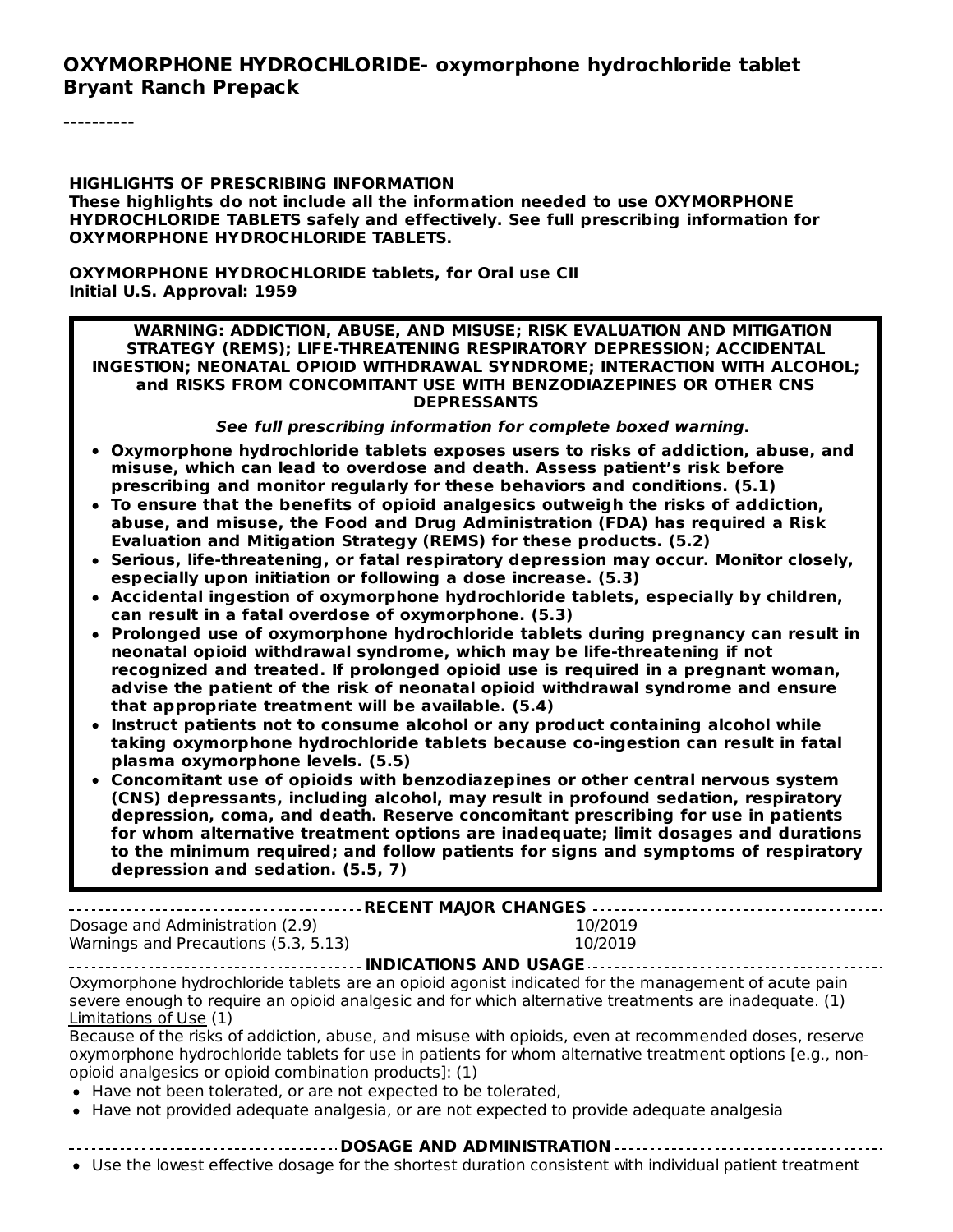Use the lowest effective dosage for the shortest duration consistent with individual patient treatment goals (2.1)

- Individualize dosing based on the severity of pain, patient response, prior analgesic experience, and risk factors for addiction, abuse, and misuse. (2.3)
- Initiate treatment with 10 to 20 mg orally every four to six hours.
- Oxymorphone hydrochloride tablets should be taken on an empty stomach, at least one hour prior to or two hours after eating. (2.1)
- Discuss availability of naloxone with the patient and caregiver and assess each patient's need for  $\bullet$ access to naloxone, both when initiating and renewing treatment with oxymorphone hydrochloride tablets. Consider prescribing naloxone based on the patient's risk factors for overdose (2.2, 5.1, 5.3, 5.5).
- Conversion to oxymorphone hydrochloride tablets: Follow recommendations for conversion from other opioids or parenteral oxymorphone. (2.3)
- Do not abruptly discontinue oxymorphone hydrochloride tablets in a physically dependent patient because rapid discontinuation of opioid analgesics has resulted in serious withdrawal symptoms, uncontrolled pain, and suicide. (2.9)
- Mild Hepatic Impairment: Initiate treatment with 5 mg and titrate slowly. Monitor for signs of respiratory and central nervous system depression. (2.4)
- Renal Impairment: Initiate treatment with 5 mg and titrate slowly. Monitor for signs of respiratory and central nervous system depression. (2.5)
- Geriatric Patients: Initiate dosing with 5 mg, titrate slowly, and monitor for signs of respiratory and central nervous system depression. (2.6)
- CNS Depressants: Initiate treatment with 1/3 to 1/2 the recommended starting dose, consider using a  $\bullet$ lower dosage of the concomitant CNS depressant, and monitor closely. (2.7, 5.6, 7)

#### **DOSAGE FORMS AND STRENGTHS** Tablets: 5 mg and 10 mg. (3)

#### **CONTRAINDICATIONS**

- Significant respiratory depression. (4)
- Acute or severe bronchial asthma in an unmonitored setting or in absence of resuscitative equipment. (4)
- Known or suspected gastrointestinal obstruction, including paralytic ileus. (4)  $\bullet$
- Known hypersensitivity to oxymorphone, any other ingredients in oxymorphone hydrochloride tablets  $\bullet$ (4)
- Moderate or severe hepatic impairment (4)  $\bullet$

#### **WARNINGS AND PRECAUTIONS**

- Life-Threatening Respiratory Depression in Patients with Chronic Pulmonary Disease or in Elderly, Cachectic, or Debilitated Patients: Monitor closely, particularly during initiation and titration. (5.3)
- Anaphylaxis, Angioedema, and Other Hypersensitivity Reactions: If symptoms occur, stop administration immediately, discontinue permanently, and do not rechallenge with any oxymorphone formulation. (5.7)
- Adrenal Insufficiency: If diagnosed, treat with physiologic replacement of corticosteroids, and wean patient off of the opioid. (5.8)
- Severe Hypotension: Monitor during dosage initiation and titration. Avoid use of oxymorphone hydrochloride tablets in patients with circulatory shock. (5.9)
- Risks of Use in Patients with Increased Intracranial Pressure, Brain Tumors, Head Injury, or Impaired Consciousness: Monitor for sedation and respiratory depression. Avoid use of oxymorphone hydrochloride tablets in patients with impaired consciousness or coma. (5.10)
- **ADVERSE REACTIONS** Adverse reactions ( $\geq 2\%$  of patients): Nausea, pyrexia, somnolence, vomiting, pruritus, headache, dizziness, constipation, and confusion. (6.1) (6) **To report SUSPECTED ADVERSE REACTIONS, contact Camber Pharmaceuticals Inc. at 1-866-**

#### **495-8330 or FDA at 1-800-FDA-1088 or www.fda.gov/medwatch.** (6) (6)

- **DRUG INTERACTIONS**
- Serotonergic Drugs: Concomitant use may result in serotonin syndrome. Discontinue oxymorphone hydrochloride tablets if serotonin syndrome is suspected. (7)
- Mixed Agonist/Antagonist and Partial Agonist Opioid Analgesics: Avoid use with oxymorphone hydrochloride tablets because they may reduce analgesic effect of oxymorphone hydrochloride tablets or precipitate withdrawal symptoms. (7)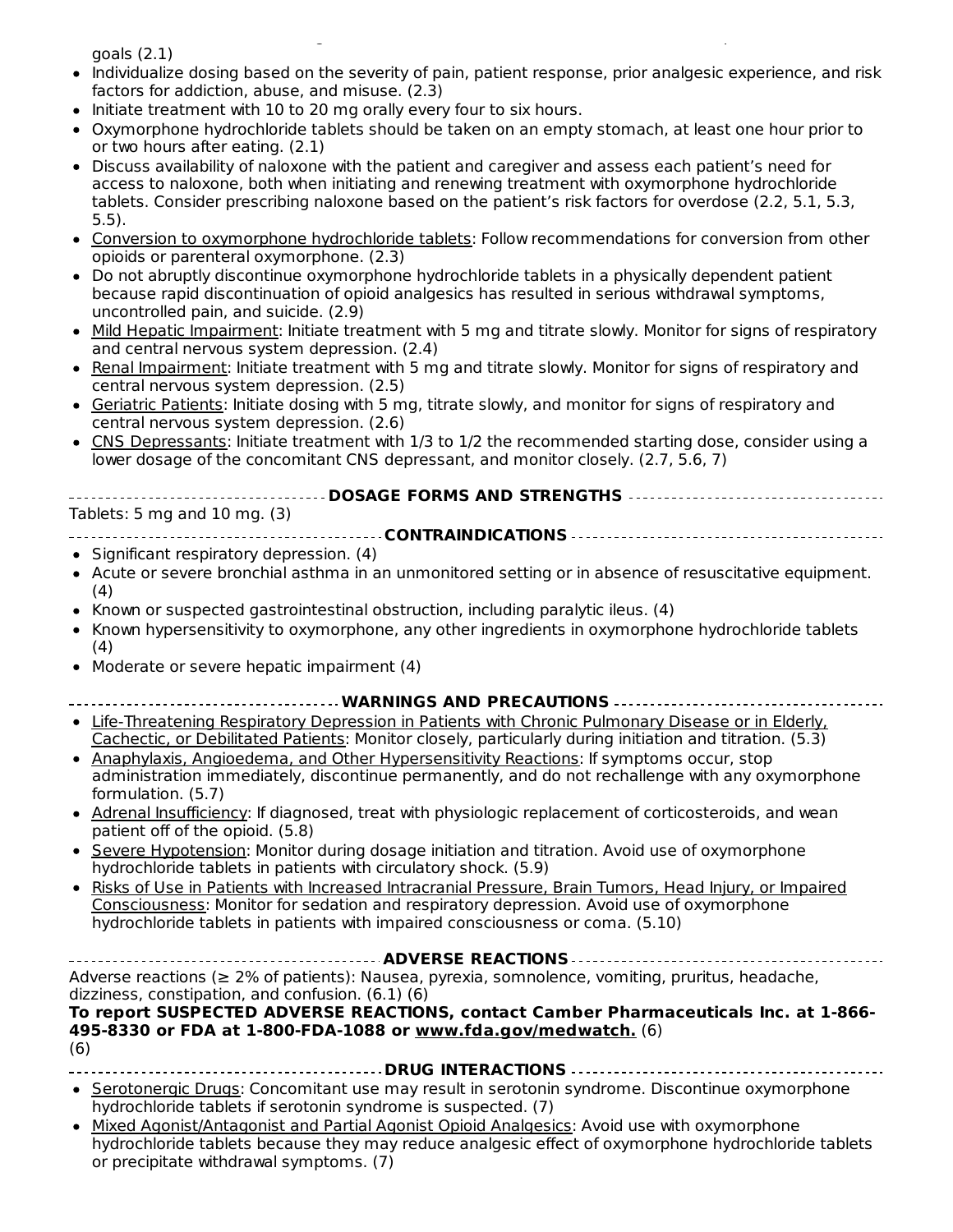Monoamine oxidase inhibitors (MAOIs): Can potentiate the effects of oxymorphone. Avoid concomitant use in patients receiving MAOIs or within 14 days of stopping such treatment with an MAOI. (7)

**USE IN SPECIFIC POPULATIONS** Pregnancy: May cause fetal harm. (8.1) (8) **See 17 for PATIENT COUNSELING INFORMATION and Medication Guide.**

**Revised: 4/2022**

#### **FULL PRESCRIBING INFORMATION: CONTENTS\***

**WARNING: ADDICTION, ABUSE, AND MISUSE; RISK EVALUATION AND MITIGATION STRATEGY (REMS); LIFE-THREATENING RESPIRATORY DEPRESSION; ACCIDENTAL INGESTION; NEONATAL OPIOID WITHDRAWAL SYNDROME; INTERACTION WITH ALCOHOL; and RISKS FROM CONCOMITANT USE WITH BENZODIAZEPINES OR OTHER CNS DEPRESSANTS**

#### **1 INDICATIONS AND USAGE**

### **2 DOSAGE AND ADMINISTRATION**

- 2.1 Important Dosage and Administration Instructions
- 2.2 Patient Access to Naloxone for the Emergency Treatment of Opioid Overdose
- 2.3 Initial Dosage
- 2.4 Dosage Modifications in Patients with Mild Hepatic Impairment
- 2.5 Dosage Modifications in Patients with Renal Impairment
- 2.6 Dosage Modifications in Geriatric Patients
- 2.7 Dosage Modifications with Concomitant Use with Central Nervous System **Depressants**
- 2.8 Titration and Maintenance of Therapy
- 2.9 Safe Reduction or Discontinuation of Oxymorphone Hydrochloride Tablets

## **3 DOSAGE FORMS AND STRENGTHS**

## **4 CONTRAINDICATIONS**

## **5 WARNINGS AND PRECAUTIONS**

- 5.1 Addiction, Abuse, and Misuse
- 5.2 Opioid Analgesic Risk Evaluation and Mitigation Strategy (REMS)
- 5.3 Life-Threatening Respiratory Depression
- 5.4 Neonatal Opioid Withdrawal Syndrome
- 5.5 Risks from Concomitant Use with Benzodiazepines or Other CNS Depressants
- 5.6 Life-Threatening Respiratory Depression in Patients with Chronic Pulmonary
- Disease or in Elderly, Cachectic, or Debiliated Patients
- 5.7 Anaphylaxis, Angioedema, and Other Hypersensitivity Reactions
- 5.8 Adrenal Insufficiency
- 5.9 Severe Hypotension
- 5.10 Risks of Use in Patients with Increased Intracranial Pressure, Brain Tumors, Head Injury, or Impaired Consciousness
- 5.11 Risks of Use in Patients with Gastrointestinal Conditions
- 5.12 Increased Risk of Seizures in Patients with Seizure Disorders
- 5.13 Withdrawal
- 5.14 Risks of Driving and Operating Machinery
- 5.15 Hepatic Impairment

## **6 ADVERSE REACTIONS**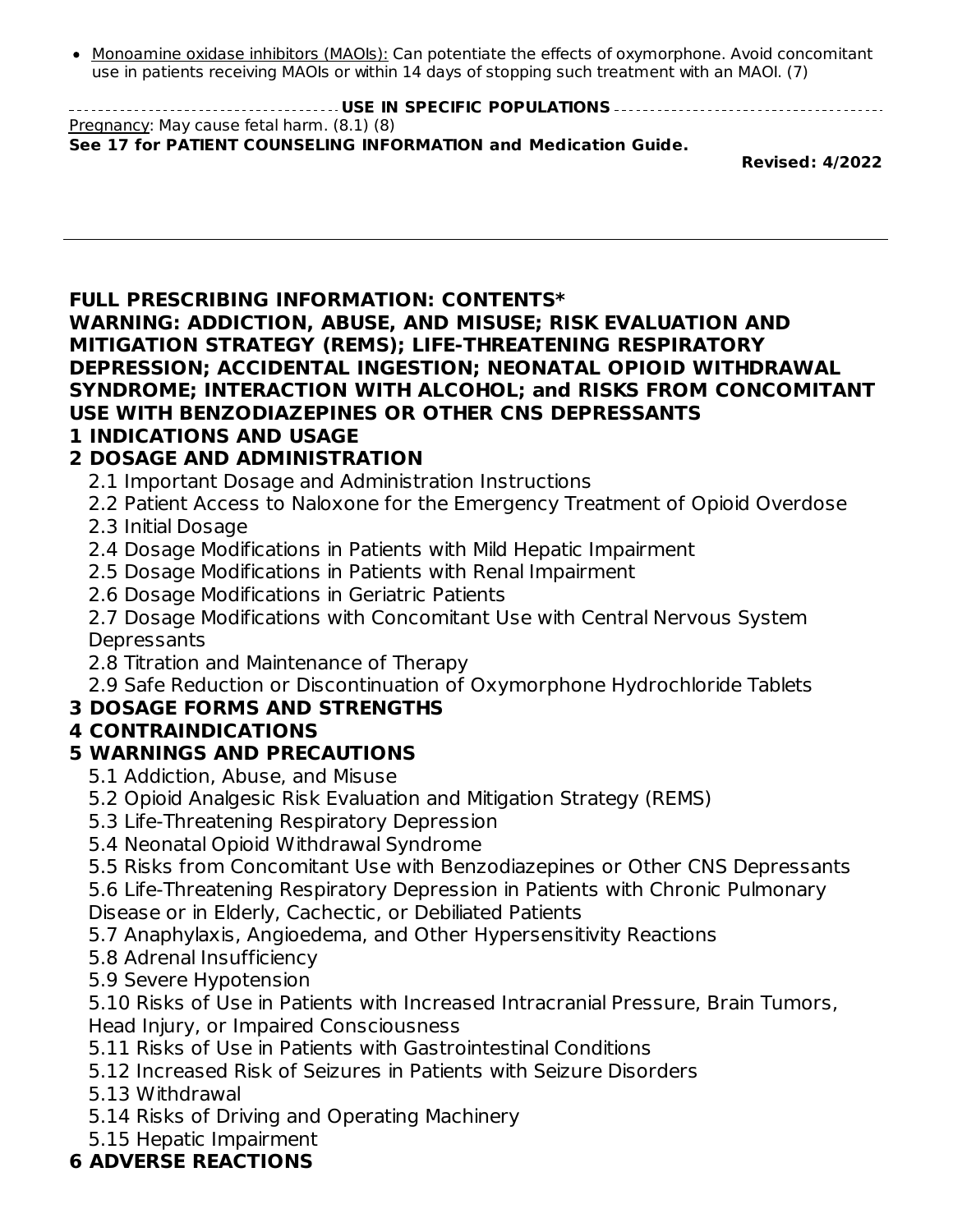- 6.1 Clinical Trials Experience
- 6.2 Post-marketing Experience

#### **7 DRUG INTERACTIONS**

### **8 USE IN SPECIFIC POPULATIONS**

- 8.1 Pregnancy
- 8.2 Lactation
- 8.3 Females and Males of Reproductive Potential
- 8.4 Pediatric Use
- 8.5 Geriatric Use
- 8.6 Hepatic Impairment
- 8.7 Renal Impairment

## **9 DRUG ABUSE AND DEPENDENCE**

- 9.1 Controlled Substance
- 9.2 Abuse
- 9.3 Dependence

## **10 OVERDOSAGE**

## **11 DESCRIPTION**

## **12 CLINICAL PHARMACOLOGY**

- 12.1 Mechanism of Action
- 12.2 Pharmacodynamics
- 12.3 Pharmacokinetics

## **13 NONCLINICAL TOXICOLOGY**

13.1 Carcinogenesis, Mutagenesis, Impairment of Fertility

## **14 CLINICAL STUDIES**

- 14.1 Orthopedic Surgery
- 14.2 Abdominal Surgery

## **16 HOW SUPPLIED/STORAGE AND HANDLING**

### **17 PATIENT COUNSELING INFORMATION**

\* Sections or subsections omitted from the full prescribing information are not listed.

### **FULL PRESCRIBING INFORMATION**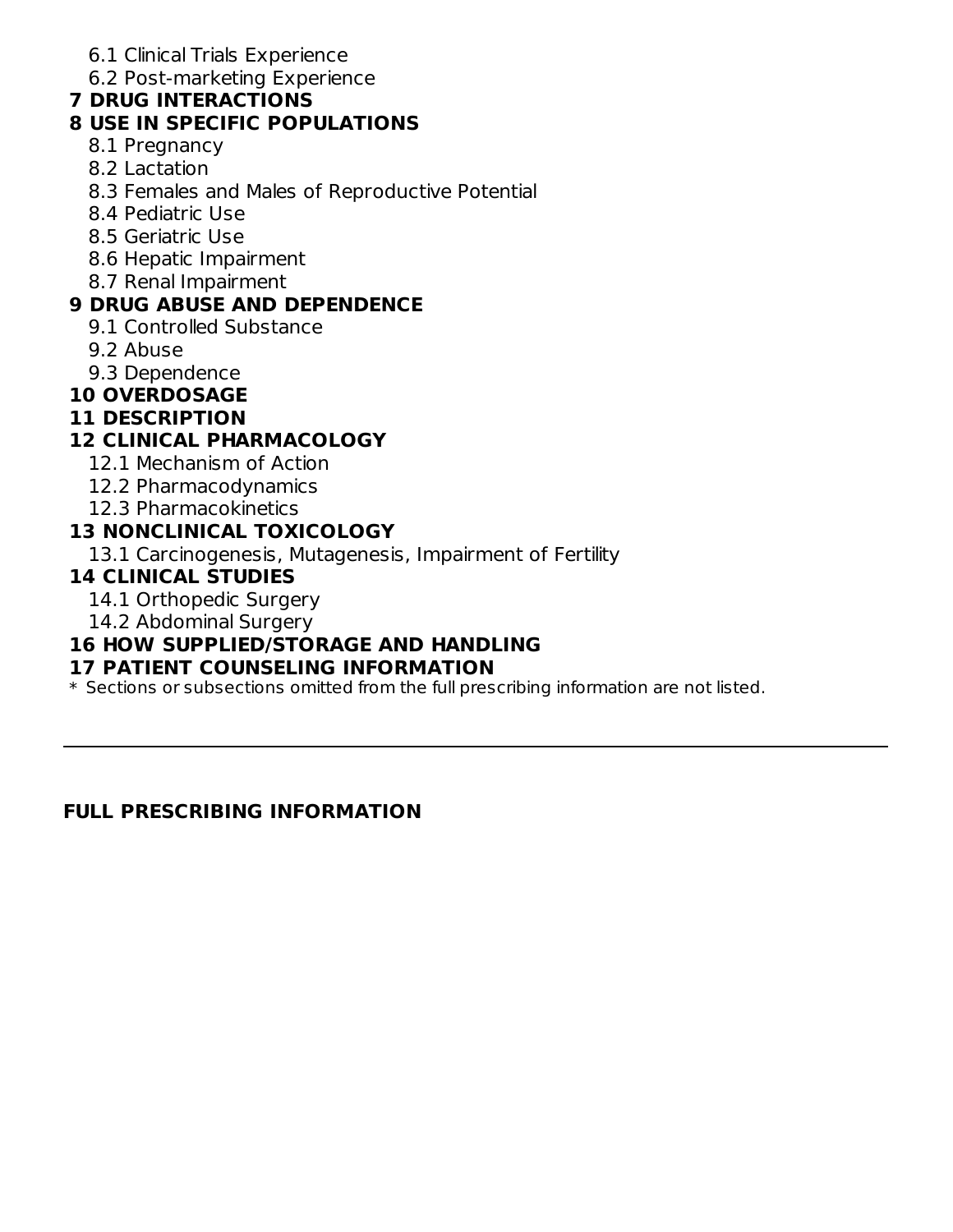#### **WARNING: ADDICTION, ABUSE, AND MISUSE; RISK EVALUATION AND MITIGATION STRATEGY (REMS); LIFE-THREATENING RESPIRATORY DEPRESSION; ACCIDENTAL INGESTION; NEONATAL OPIOID WITHDRAWAL SYNDROME; INTERACTION WITH ALCOHOL; and RISKS FROM CONCOMITANT USE WITH BENZODIAZEPINES OR OTHER CNS DEPRESSANTS**

#### **Addiction, Abuse, and Misuse**

**Oxymorphone hydrochloride tablets exposes patients and other users to the risks of opioid addiction, abuse, and misuse, which can lead to overdose and death. Assess each patient's risk prior to prescribing oxymorphone hydrochloride tablets, and monitor all patients regularly for the development of these behaviors and conditions [see Warnings and Precautions (5.1)].**

#### **Opioid Analgesic Risk Evaluation and Mitigation Strategy (REMS):**

**To ensure that the benefits of opioid analgesics outweigh the risks of addiction, abuse, and misuse, the Food and Drug Administration (FDA) has required a REMS for these products [see Warnings and Precautions (5.2)]. Under the requirements of the REMS, drug companies with approved opioid analgesic products must make REMS-compliant education programs available to healthcare providers. Healthcare providers are strongly encouraged to**

- **• complete a REMS-compliant education program,**
- **• counsel patients and/or their caregivers, with every prescription, on safe use, serious risks, storage, and disposal of these products,**
- **• emphasize to patients and their caregivers the importance of reading the Medication Guide every time it is provided by their pharmacist, and**
- **• consider other tools to improve patient, household, and community safety.**

#### **Life-threatening Respiratory Depression**

**Serious, life-threatening, or fatal respiratory depression may occur with use of oxymorphone hydrochloride tablets. Monitor for respiratory depression, especially during initiation of oxymorphone hydrochloride tablets or following a dose increase [see Warnings and Precautions (5.3)].**

#### **Accidental Ingestion**

**Accidental ingestion of even one dose of oxymorphone hydrochloride tablets, especially by children, can result in a fatal overdose of oxymorphone [see Warnings and Precautions (5.3)].**

#### **Neonatal Opioid Withdrawal Syndrome**

**Prolonged use of oxymorphone hydrochloride tablets during pregnancy can result in neonatal opioid withdrawal syndrome, which may be lifethreatening if not recognized and treated, and requires management**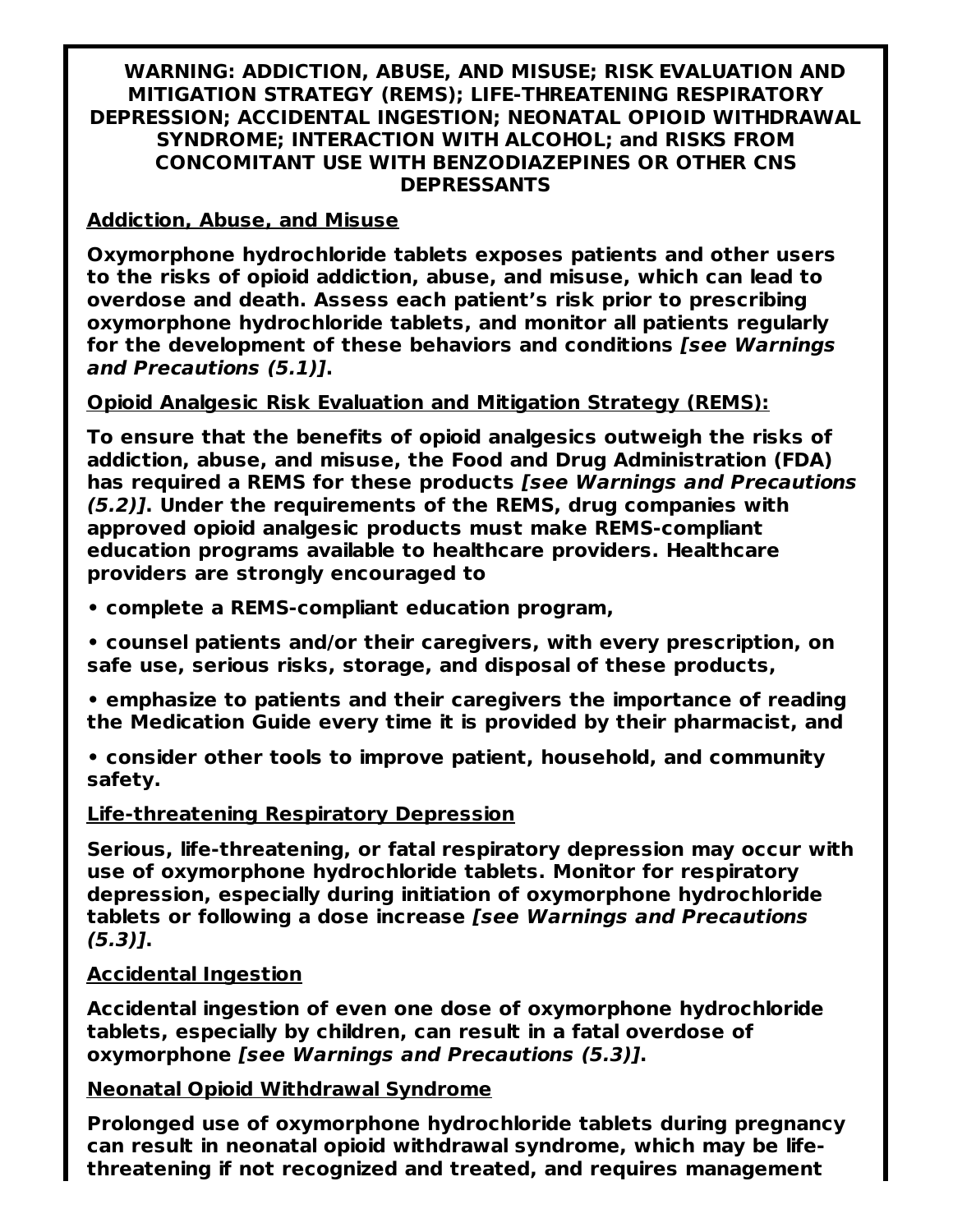**according to protocols developed by neonatology experts. If opioid use is required for a prolonged period in a pregnant woman, advise the patient of the risk of neonatal opioid withdrawal syndrome and ensure that appropriate treatment will be available [see Warnings and Precautions (5.4)].**

#### **Interaction with Alcohol**

**Instruct patients not to consume alcoholic beverages or use prescription or non-prescription products that contain alcohol while taking oxymorphone hydrochloride tablets. The co-ingestion of alcohol with oxymorphone hydrochloride tablets may result in increased plasma levels and a potentially fatal overdose of oxymorphone [see Warnings and Precautions (5.5)].**

#### **Risks From Concomitant Use With Benzodiazepines Or Other CNS Depressants**

**Concomitant use of opioids with benzodiazepines or other central nervous system (CNS) depressants, including alcohol, may result in profound sedation, respiratory depression, coma, and death [see Warnings and Precautions (5.5), Drug Interactions (7)].**

• **Reserve concomitant prescribing of oxymorphone hydrochloride tablets and benzodiazepines or other CNS depressants for use in patients for whom alternative treatment options are inadequate.**

- **Limit dosages and durations to the minimum required.**
- **Follow patients for signs and symptoms of respiratory depression and sedation.**

## **1 INDICATIONS AND USAGE**

Oxymorphone hydrochloride tablets are indicated for the management of acute pain severe enough to require an opioid analgesic and for which alternative treatments are inadequate.

#### Limitations of Use

Because of the risks of addiction, abuse, and misuse with opioids, even at recommended doses [see Warnings and Precautions (5.1)], reserve oxymorphone hydrochloride tablets for use in patients for whom alternative treatment options [e.g., non-opioid analgesics or opioid combination products]:

- Have not been tolerated, or are not expected to be tolerated,
- Have not provided adequate analgesia, or are not expected to provide adequate analgesia

### **2 DOSAGE AND ADMINISTRATION**

## **2.1 Important Dosage and Administration Instructions**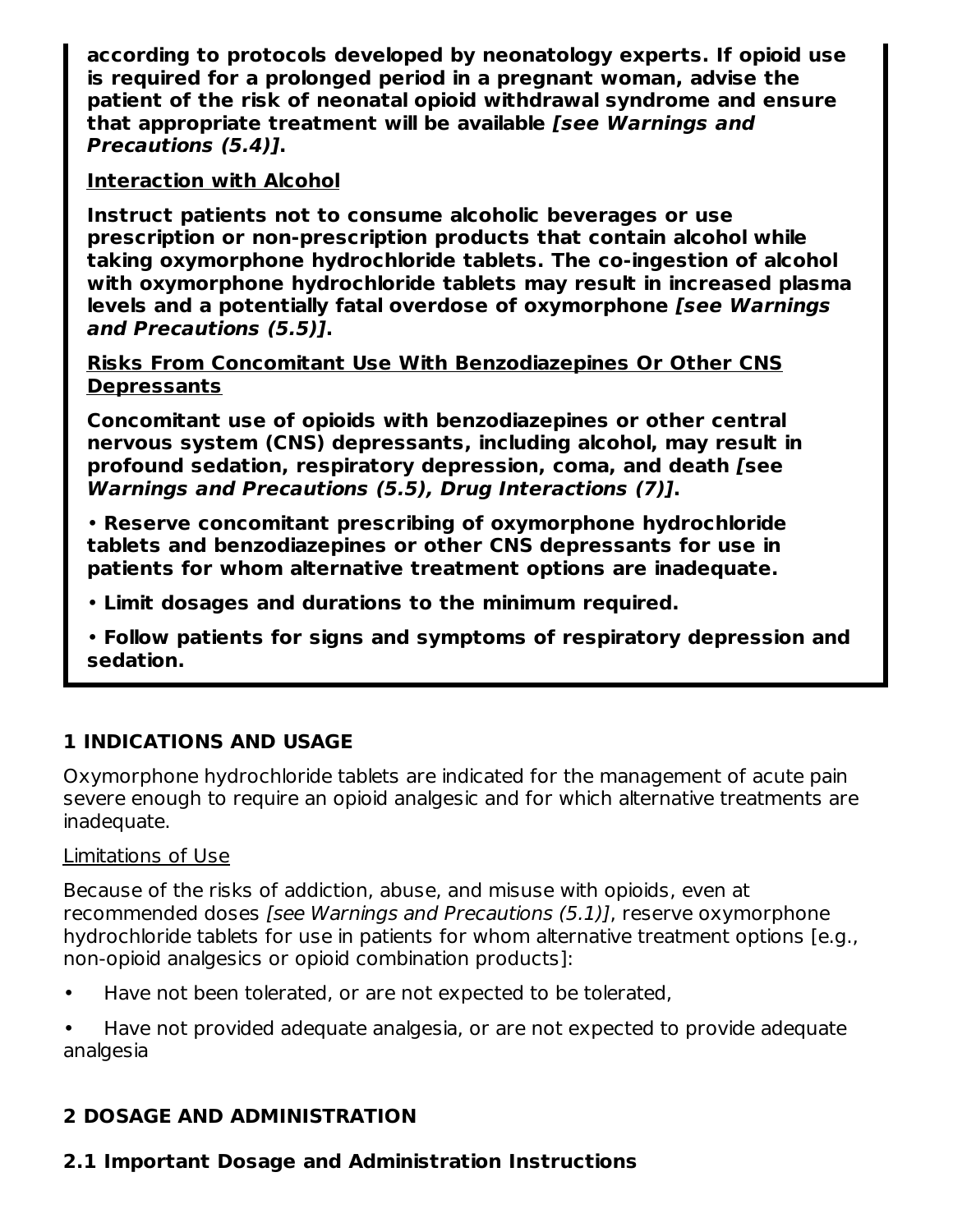Use the lowest effective dosage for the shortest duration consistent with individual patient treatment goals [see Warnings and Precautions (5)].

Initiate the dosing regimen for each patient individually, taking into account the patient's severity of pain, patient response, prior analgesic treatment experience, and risk factors for addiction, abuse, and misuse [see Warnings and Precautions (5.1)].

Monitor patients closely for respiratory depression, especially within the first 24-72 hours of initiating therapy and following dosage increases with oxymorphone hydrochloride tablets and adjust the dosage accordingly [see Warnings and Precautions  $(5.3)$ ].

Oxymorphone hydrochloride tablets should be administered on an empty stomach, at least one hour prior to or two hours after eating [see Clinical Pharmacology (12.3)].

To avoid medication errors, prescribers and pharmacists must be aware that oxymorphone is available as both immediate-release 5 mg and 10 mg tablets and extended-release 5 mg and 10 mg tablets [see Dosage Forms and Strengths (3)].

#### **2.2 Patient Access to Naloxone for the Emergency Treatment of Opioid Overdose**

Discuss the availability of naloxone for the emergency treatment of opioid overdose with the patient and caregiver and assess the potential need for access to naloxone, both when initiating and renewing treatment with oxymorphone hydrochloride tablets [see Warnings and Precautions (5.3), Patient Counseling Information (17)].

Inform patients and caregivers about the various ways to obtain naloxone as permitted by individual state naloxone dispensing and prescribing requirements or guidelines (e.g., by prescription, directly from a pharmacist, or as part of a community-based program).

Consider prescribing naloxone, based on the patient's risk factors for overdose, such as concomitant use of CNS depressants, a history of opioid use disorder, or prior opioid overdose. The presence of risk factors for overdose should not prevent the proper management of pain in any given patient [see Warnings and Precautions (5.1, 5.3, 5.5)].

Consider prescribing naloxone if the patient has household members (including children) or other close contacts at risk for accidental ingestion or overdose.

## **2.3 Initial Dosage**

Use of Oxymorphone Hydrochloride Tablets as the first Opioid Analgesic

Initiate treatment with oxymorphone hydrochloride tablets in a dosing range of 10 to 20 mg every 4 to 6 hours as needed for pain.

Do not initiate treatment with doses higher than 20 mg because of the potential serious adverse reactions [see Clinical Studies (14.1)].

## Conversion from Other Opioids to Oxymorphone Hydrochloride Tablets

There is inter-patient variability in the potency of opioid drugs and opioid formulations. Therefore, a conservative approach is advised when determining the total daily dosage of oxymorphone hydrochloride tablets. It is safer to underestimate a patient's 24-hour oxymorphone hydrochloride tablets dosage than to overestimate the 24-hour oxymorphone hydrochloride tablets dosage and manage an adverse reaction due to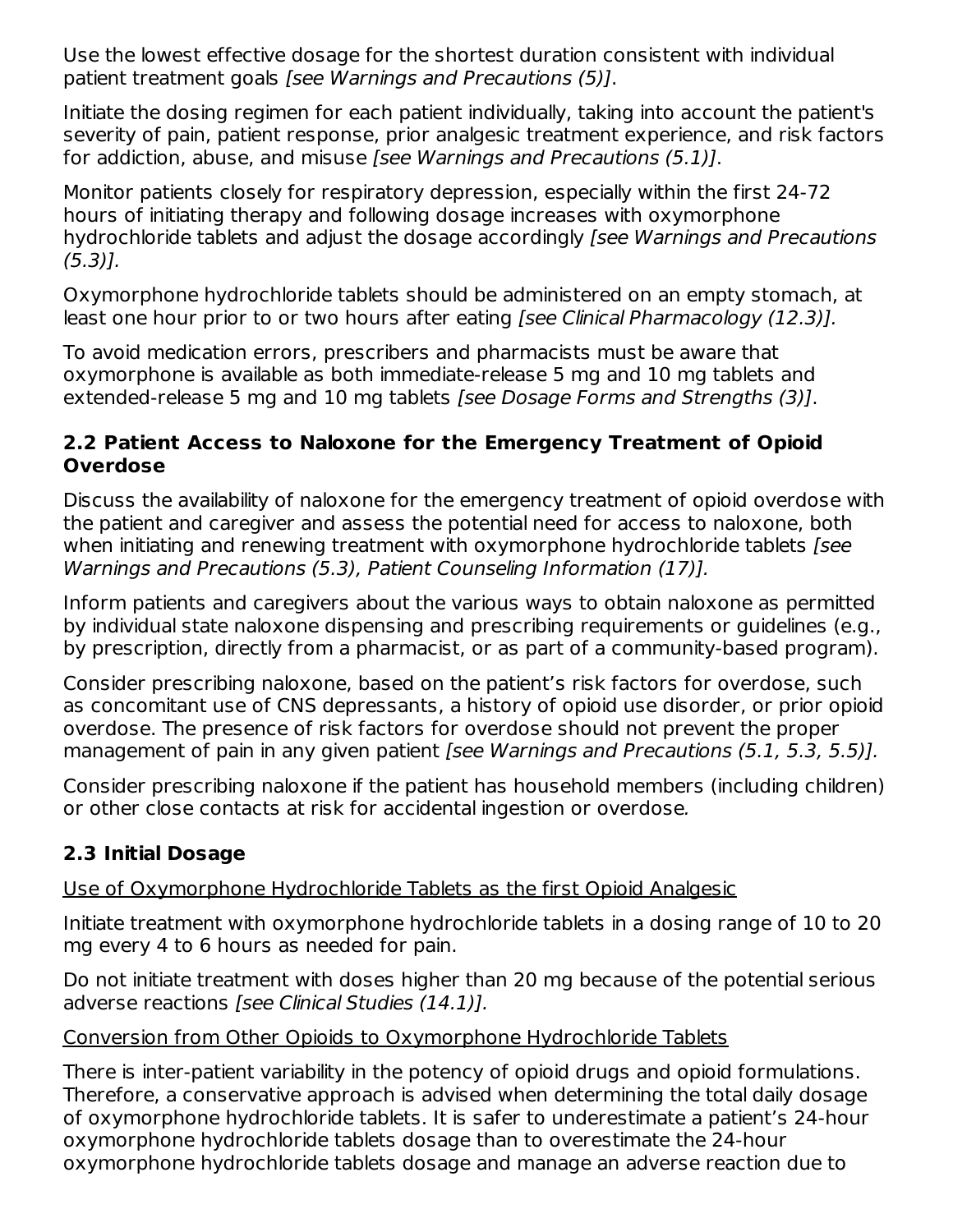#### overdose.

For conversion from other opioids to oxymorphone hydrochloride tablets, physicians and other healthcare professionals are advised to refer to published relative potency information, keeping in mind that conversion ratios are only approximate. In general, it is safest to start oxymorphone hydrochloride tablets therapy by administering half of the calculated total daily dose of oxymorphone hydrochloride tablets in 4 to 6 equally divided doses, every 4-6 hours. The initial dose of oxymorphone hydrochloride tablets can be gradually adjusted until adequate pain relief and acceptable side effects have been achieved.

#### Conversion from Parenteral Oxymorphone to Oxymorphone Hydrochloride Tablets

Given oxymorphone hydrochloride tablets absolute oral bioavailability of approximately 10%, patients receiving parenteral oxymorphone may be converted to oxymorphone hydrochloride tablets by administering 10 times the patient's total daily parenteral oxymorphone dose as oxymorphone hydrochloride tablets, in four or six equally divided doses (e.g., [IV dose x 10] divided by 4 or 6). For example, approximately 10 mg of oxymorphone hydrochloride tablets four times daily may be required to provide pain relief equivalent to a total daily IM dose of 4 mg oxymorphone. Due to patient variability with regard to opioid analgesic response, upon conversion patients should be closely monitored to ensure adequate analgesia and to minimize side effects.

#### Conversion from Oxymorphone Hydrochloride Tablets to Extended-Release **Oxymorphone**

The relative bioavailability of oxymorphone hydrochloride tablets compared to extendedrelease oxymorphone is unknown, so conversion to extended-release tablets must be accompanied by close observation for signs of excessive sedation and respiratory depression.

### **2.4 Dosage Modifications in Patients with Mild Hepatic Impairment**

Oxymorphone hydrochloride tablets are contraindicated in patients with moderate or severe hepatic impairment.

Use oxymorphone hydrochloride tablets with caution in patients with mild hepatic impairment, starting with the lowest dose (e.g., 5 mg) and titrating slowly while carefully monitoring for signs of respiratory and central nervous system depression [see Warnings and Precautions (5.3) and Clinical Pharmacology (12.3)].

### **2.5 Dosage Modifications in Patients with Renal Impairment**

Use oxymorphone hydrochloride tablets with caution in patients with creatinine clearance rates less than 50 mL/min., starting with the lowest dose (e.g., 5 mg) and titrating slowly while carefully monitoring for signs of respiratory and central nervous system depression *[see Warnings and Precautions (5.3) and Clinical* Pharmacology(12.3)].

### **2.6 Dosage Modifications in Geriatric Patients**

Exercise caution in the selection of the starting dose of oxymorphone hydrochloride tablets for an elderly patient by starting with the lowest dose (e.g., 5 mg) and titrate slowly while carefully monitoring for signs of respiratory and central nervous system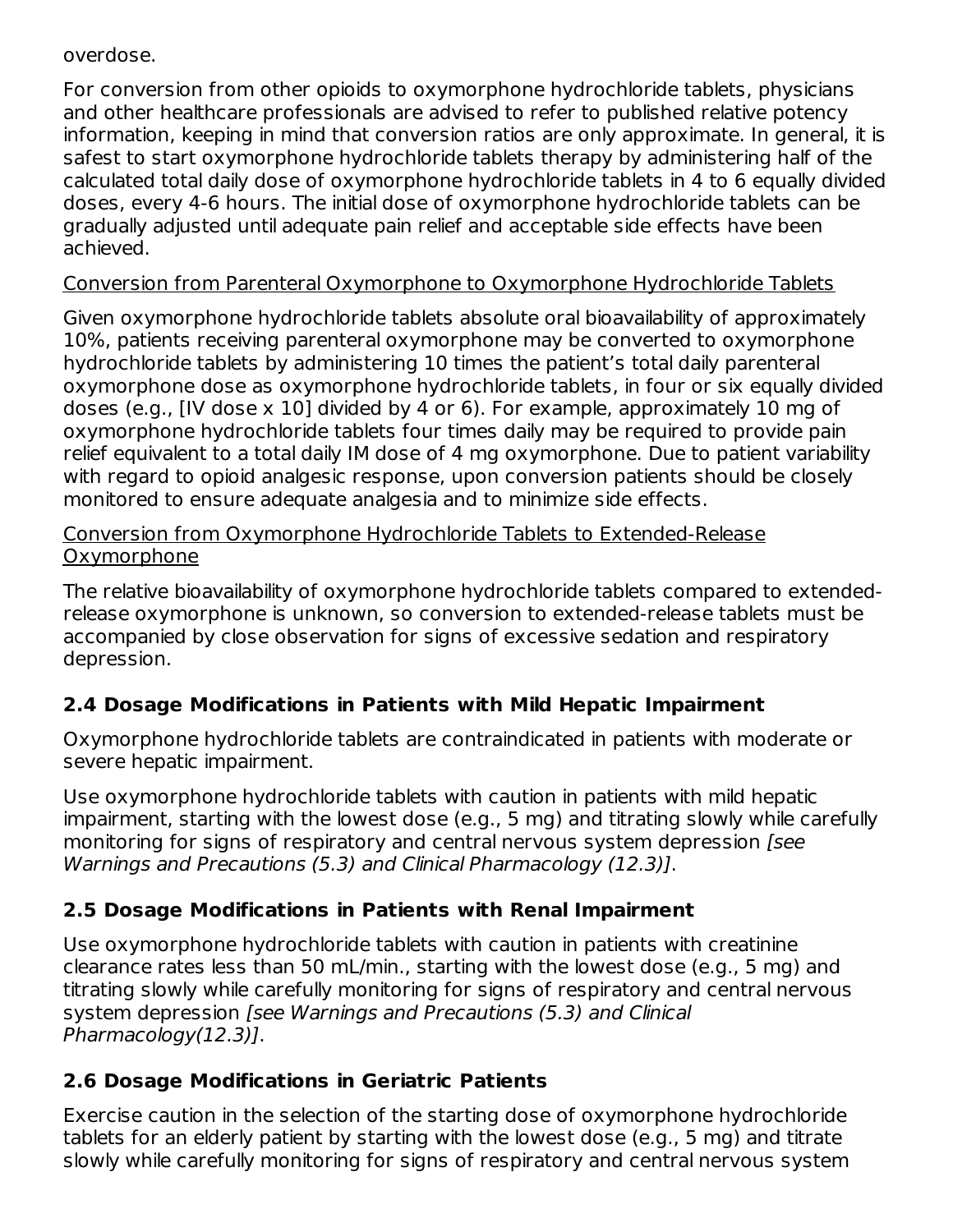### **2.7 Dosage Modifications with Concomitant Use with Central Nervous System Depressants**

Oxymorphone hydrochloride tablets, like all opioid analgesics, should be started at onethird to one-half of the usual dose in patients who are concurrently receiving other central nervous system (CNS) depressants including sedatives or hypnotics, general anesthetics, phenothiazines, tranquilizers, and alcohol, because respiratory depression, hypotension and profound sedation, coma or death may result (see Warnings and Precautions (5.5) and Drug Interactions (7)]. When combined therapy with any of the above medications is considered, the dose of one or both agents should be reduced.

## **2.8 Titration and Maintenance of Therapy**

Individually titrate oxymorphone hydrochloride tablets to a dose that provides adequate analgesia and minimizes adverse reactions. Continually reevaluate patients receiving oxymorphone hydrochloride tablets to assess the maintenance of pain control and the relative incidence of adverse reactions, as well as monitoring for the development of addiction, abuse, or misuse [see Warnings and Precautions (5.1)]. Frequent communication is important among the prescriber, other members of the healthcare team, the patient, and the caregiver/family during periods of changing analgesic requirements, including initial titration.

If the level of pain increases after dosage stabilization, attempt to identify the source of increased pain before increasing the oxymorphone hydrochloride tablets dosage. If unacceptable opioid-related adverse reactions are observed, consider reducing the dosage. Adjust the dosage to obtain an appropriate balance between management of pain and opioid-related adverse reactions.

## **2.9 Safe Reduction or Discontinuation of Oxymorphone Hydrochloride Tablets**

Do not abruptly discontinue oxymorphone hydrochloride tablets in patients who may be physically dependent on opioids. Rapid discontinuation of opioid analgesics in patients who are physically dependent on opioids has resulted in serious withdrawal symptoms, uncontrolled pain, and suicide. Rapid discontinuation has also been associated with attempts to find other sources of opioid analgesics, which may be confused with drugseeking for abuse. Patients may also attempt to treat their pain or withdrawal symptoms with illicit opioids, such as heroin, and other substances.

When a decision has been made to decrease the dose or discontinue therapy in an opioid-dependent patient taking oxymorphone hydrochloride tablets, there are a variety of factors that should be considered, including the dose of oxymorphone hydrochloride tablets the patient has been taking, the duration of treatment, the type of pain being treated, and the physical and psychological attributes of the patient. It is important to ensure ongoing care of the patient and to agree on an appropriate tapering schedule and follow-up plan so that patient and provider goals and expectations are clear and realistic. When opioid analgesics are being discontinued due to a suspected substance use disorder, evaluate and treat the patient, or refer for evaluation and treatment of the substance use disorder. Treatment should include evidence-based approaches, such as medication assisted treatment of opioid use disorder. Complex patients with comorbid pain and substance use disorders may benefit from referral to a specialist.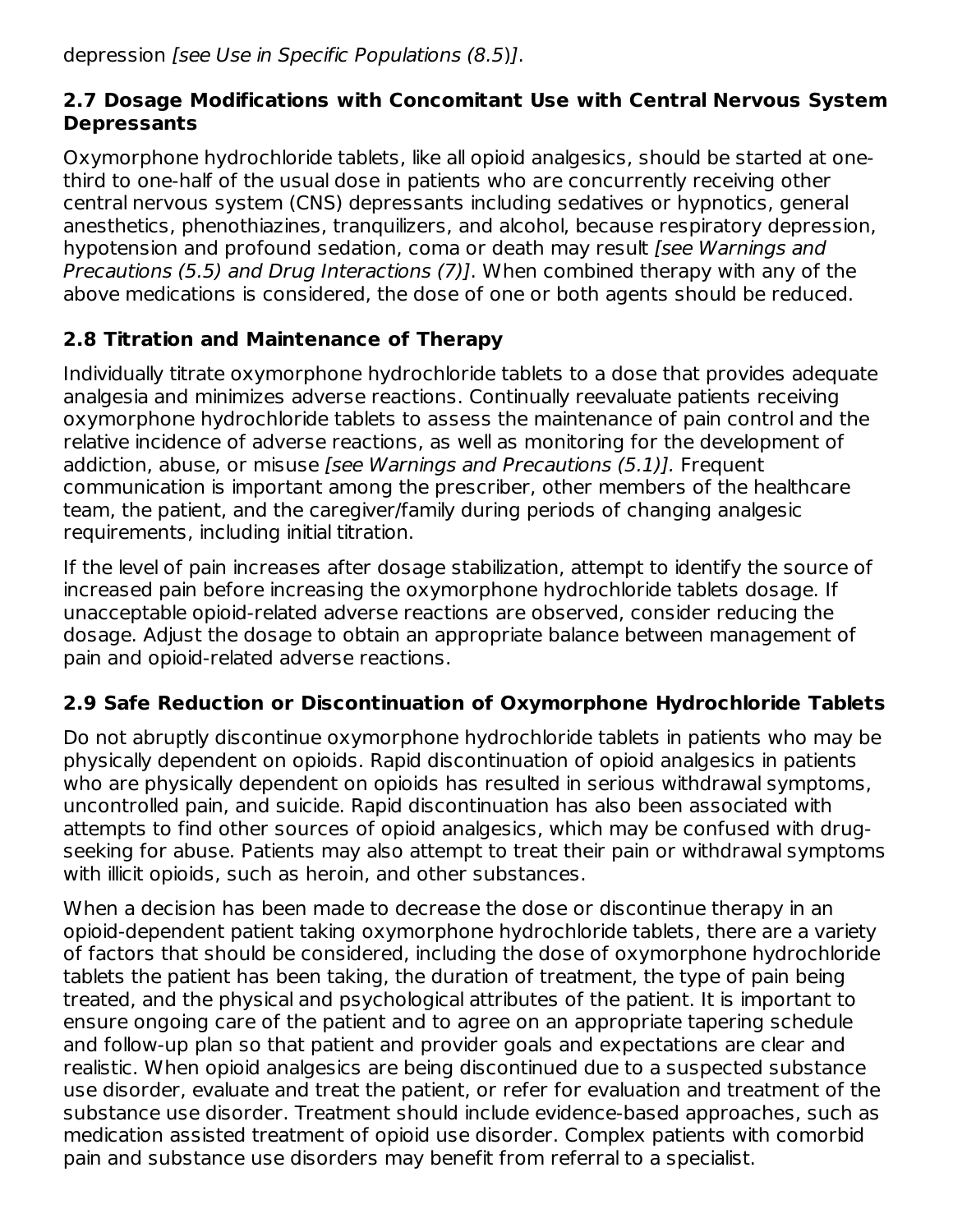There are no standard opioid tapering schedules that are suitable for all patients. Good clinical practice dictates a patient-specific plan to taper the dose of the opioid gradually. For patients on oxymorphone hydrochloride tablets who are physically opioiddependent, initiate the taper by a small enough increment (e.g., no greater than 10% to 25% of the total daily dose) to avoid withdrawal symptoms, and proceed with doselowering at an interval of every 2 to 4 weeks. Patients who have been taking opioids for briefer periods of time may tolerate a more rapid taper.

It may be necessary to provide the patient with lower dosage strengths to accomplish a successful taper. Reassess the patient frequently to manage pain and withdrawal symptoms, should they emerge. Common withdrawal symptoms include restlessness, lacrimation, rhinorrhea, yawning, perspiration, chills, myalgia, and mydriasis. Other signs and symptoms also may develop, including irritability, anxiety, backache, joint pain, weakness, abdominal cramps, insomnia, nausea, anorexia, vomiting, diarrhea, or increased blood pressure, respiratory rate, or heart rate. If withdrawal symptoms arise, it may be necessary to pause the taper for a period of time or raise the dose of the opioid analgesic to the previous dose, and then proceed with a slower taper. In addition, monitor patients for any changes in mood, emergence of suicidal thoughts, or use of other substances.

When managing patients taking opioid analgesics, particularly those who have been treated for a long duration and/or with high doses for chronic pain, ensure that a multimodal approach to pain management, including mental health support (if needed), is in place prior to initiating an opioid analgesic taper. A multimodal approach to pain management may optimize the treatment of chronic pain, as well as assist with the successful tapering of the opioid analgesic [see Warnings and Precautions (5.13), Drug Abuse and Dependence (9.3)].

## **3 DOSAGE FORMS AND STRENGTHS**

Tablets 5 mg: White to off white round flat tablets de-bossed with **'T 277'** on one side and plain on the other side.

Tablets 10 mg: Pink round flat tablets de-bossed with **'T 278'** on one side and plain on the other side.

## **4 CONTRAINDICATIONS**

Oxymorphone hydrochloride tablets are contraindicated in patients with:

- Significant respiratory depression [see Warnings and Precautions (5.3)]
- Acute or severe bronchial asthma in an unmonitored setting or in the absence of resuscitative equipment [see Warnings and Precautions (5.6)]
- Known or suspected gastrointestinal obstruction, including paralytic ileus [see Warnings and Precautions (5.11)]
- Hypersensitivity to oxymorphone (e.g., anaphylaxis, angioedema) or *[see Warnings* and Precautions (5.7), Adverse Reactions (6)]
- Moderate or severe hepatic impairment [see Warnings and Precautions (5.15)].

## **5 WARNINGS AND PRECAUTIONS**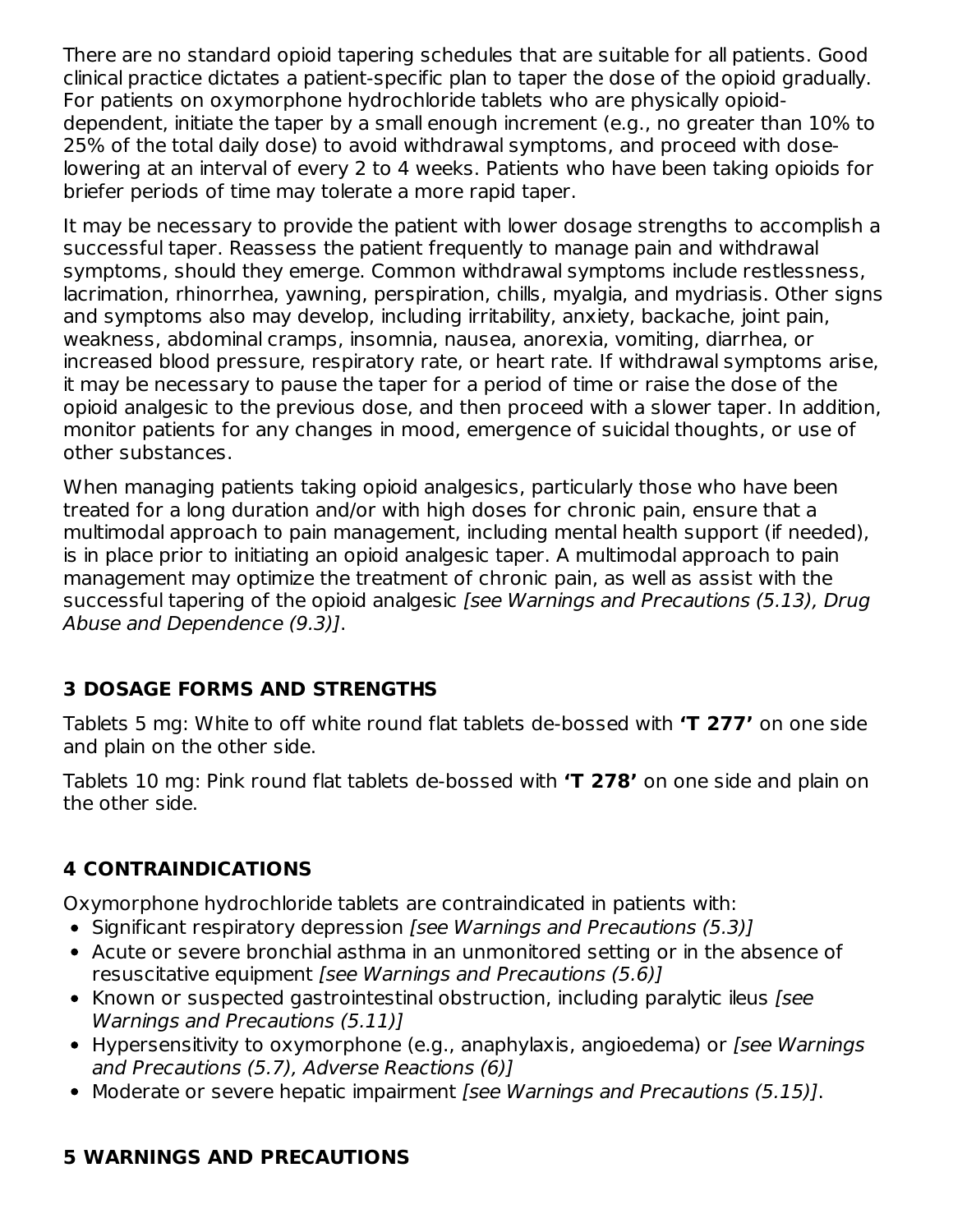## **5.1 Addiction, Abuse, and Misuse**

Oxymorphone hydrochloride tablet contains oxymorphone, a Schedule II controlled substance. As an opioid, oxymorphone hydrochloride tablets exposes users to the risks of addiction, abuse, and misuse [see Drug Abuse and Dependence (9)].

Although the risk of addiction in any individual is unknown, it can occur in patients appropriately prescribed oxymorphone hydrochloride tablets. Addiction can occur at recommended dosages and if the drug is misused or abused.

Assess each patient's risk for opioid addiction, abuse, or misuse prior to prescribing oxymorphone hydrochloride tablets, and monitor all patients receiving oxymorphone hydrochloride tablets for the development of these behaviors and conditions. Risks are increased in patients with a personal or family history of substance abuse (including drug or alcohol abuse or addiction) or mental illness (e.g., major depression). The potential for these risks should not, however, prevent the proper management of pain in any given patient. Patients at increased risk may be prescribed opioids such as oxymorphone hydrochloride tablets, but use in such patients necessitates intensive counseling about the risks and proper use of oxymorphone hydrochloride tablets along with intensive monitoring for signs of addiction, abuse, and misuse. Consider prescribing naloxone for the emergency treatment of opioid overdose [see Dosage] and Administration (2.2), Warnings and Precautions (5.3)].

Opioids are sought by drug abusers and people with addiction disorders and are subject to criminal diversion. Consider these risks when prescribing or dispensing oxymorphone hydrochloride tablets. Strategies to reduce these risks include prescribing the drug in the smallest appropriate quantity and advising the patient on the proper disposal of unused drug [see Patient Counseling Information (17)]. Contact local state professional licensing board or state controlled substances authority for information on how to prevent and detect abuse or diversion of this product.

## **5.2 Opioid Analgesic Risk Evaluation and Mitigation Strategy (REMS)**

To ensure that the benefits of opioid analgesics outweigh the risks of addiction, abuse, and misuse, the Food and Drug Administration (FDA) has required a Risk Evaluation and Mitigation Strategy (REMS) for these products. Under the requirements of the REMS, drug companies with approved opioid analgesic products must make REMS-compliant education programs available to healthcare providers. Healthcare providers are strongly encouraged to do all of the following:

- Complete a REMS-compliant education program offered by an accredited provider of continuing education (CE) or another education program that includes all the elements of the FDA Education Blueprint for Health Care Providers Involved in the Management or Support of Patients with Pain.
- Discuss the safe use, serious risks, and proper storage and disposal of opioid analgesics with patients and/or their caregivers every time these medicines are prescribed. The Patient Counseling Guide (PCG) can be obtained at this link: www.fda.gov/OpioidAnalgesicREMSPCG.
- Emphasize to patients and their caregivers the importance of reading the Medication Guide that they will receive from their pharmacist every time an opioid analgesic is dispensed to them.
- Consider using other tools to improve patient, household, and community safety, such as patient prescriber agreements that reinforce patient-prescriber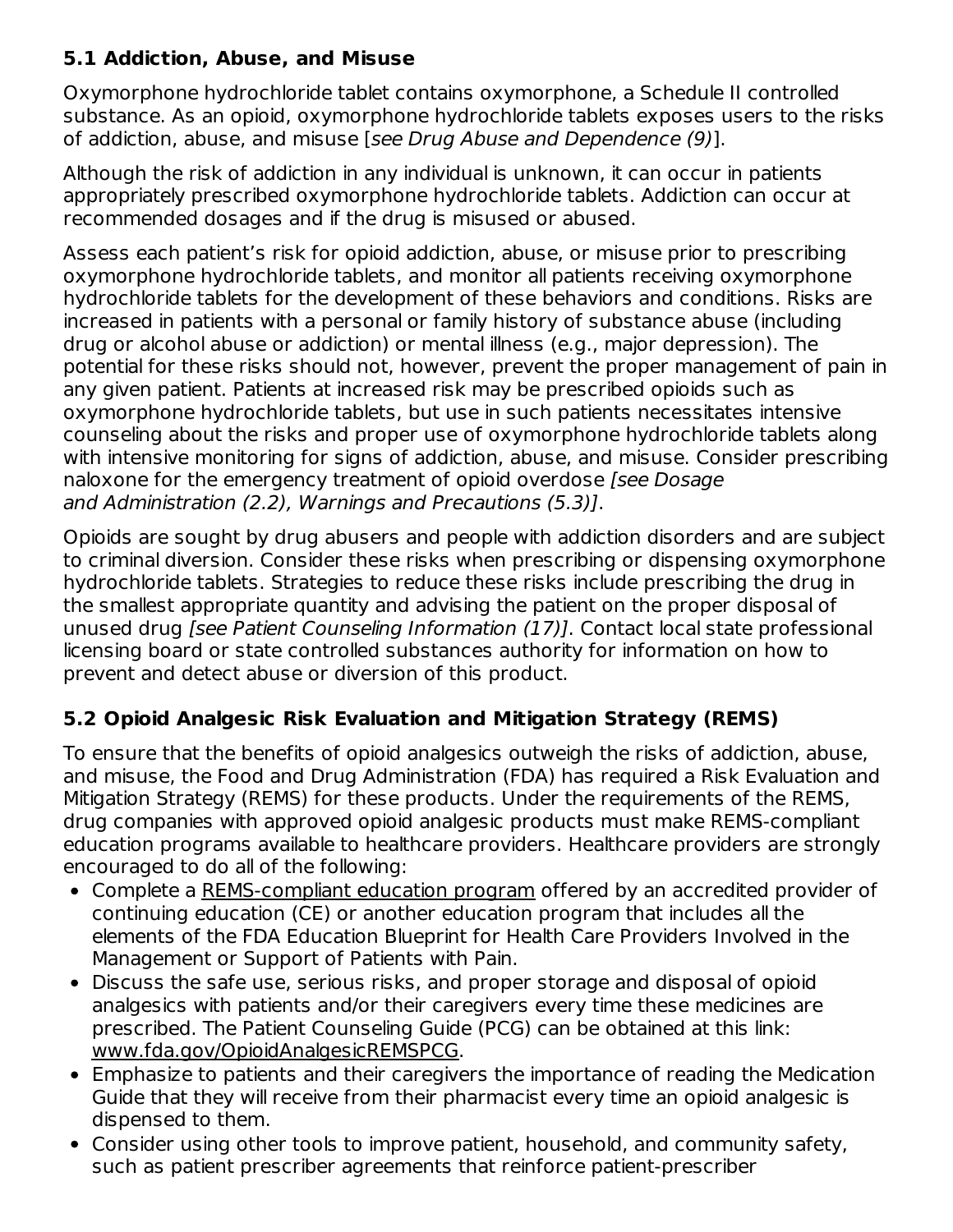responsibilities.

To obtain further information on the opioid analgesic REMS and for a list of accredited REMS CME/CE, call 1-800-503-0784, or log on to www.opioidanalgesicrems.com. The FDA Blueprint can be found at www.fda.gov/OpioidAnalgesicREMSBlueprint.

#### **5.3 Life-Threatening Respiratory Depression**

Serious, life-threatening, or fatal respiratory depression has been reported with the use of opioids, even when used as recommended. Respiratory depression, if not immediately recognized and treated, may lead to respiratory arrest and death. Management of respiratory depression may include close observation, supportive measures, and use of opioid antagonists, depending on the patient's clinical status [see Overdosage (10)]. Carbon dioxide (CO<sub>2</sub>) retention from opioid-induced respiratory depression can exacerbate the sedating effects of opioids.

While serious, life-threatening, or fatal respiratory depression can occur at any time during the use of oxymorphone hydrochloride tablets, the risk is greatest during the initiation of therapy or following a dosage increase. Monitor patients closely for respiratory depression, especially within the first 24-72 hours of initiating therapy with and following dosage increases of oxymorphone hydrochloride tablets.

To reduce the risk of respiratory depression, proper dosing and titration of oxymorphone hydrochloride tablets are essential [see Dosage and Administration (2)]. Overestimating the oxymorphone hydrochloride tablets dosage when converting patients from another opioid product can result in a fatal overdose with the first dose.

Accidental ingestion of even one dose of oxymorphone hydrochloride tablets, especially by children, can result in respiratory depression and death due to an overdose of oxymorphone.

Educate patients and caregivers on how to recognize respiratory depression and emphasize the importance of calling 911 or getting emergency medical help right away in the event of a known or suspected overdose [see Patient Counseling Information (17)].

Opioids can cause sleep-related breathing disorders including central sleep apnea (CSA) and sleep-related hypoxemia. Opioid use increases the risk of CSA in a dose-dependent fashion. In patients who present with CSA, consider decreasing the opioid dosage using best practices for opioid taper [see Dosage and Administration (2.9)].

#### Patient Access to Naloxone for the Emergency Treatment of Opioid Overdose

Discuss the availability of naloxone for the emergency treatment of opioid overdose with the patient and caregiver and assess the potential need for access to naloxone, both when initiating and renewing treatment with oxymorphone hydrochloride tablets. Inform patients and caregivers about the various ways to obtain naloxone as permitted by individual state naloxone dispensing and prescribing requirements or guidelines (e.g., by prescription, directly from a pharmacist, or as part of a community-based program). Educate patients and caregivers on how to recognize respiratory depression and emphasize the importance of calling 911 or getting emergency medical help, even if naloxone is administered [see Patient Counseling Information (17)].

Consider prescribing naloxone, based on the patient's risk factors for overdose, such as concomitant use of CNS depressants, a history of opioid use disorder, or prior opioid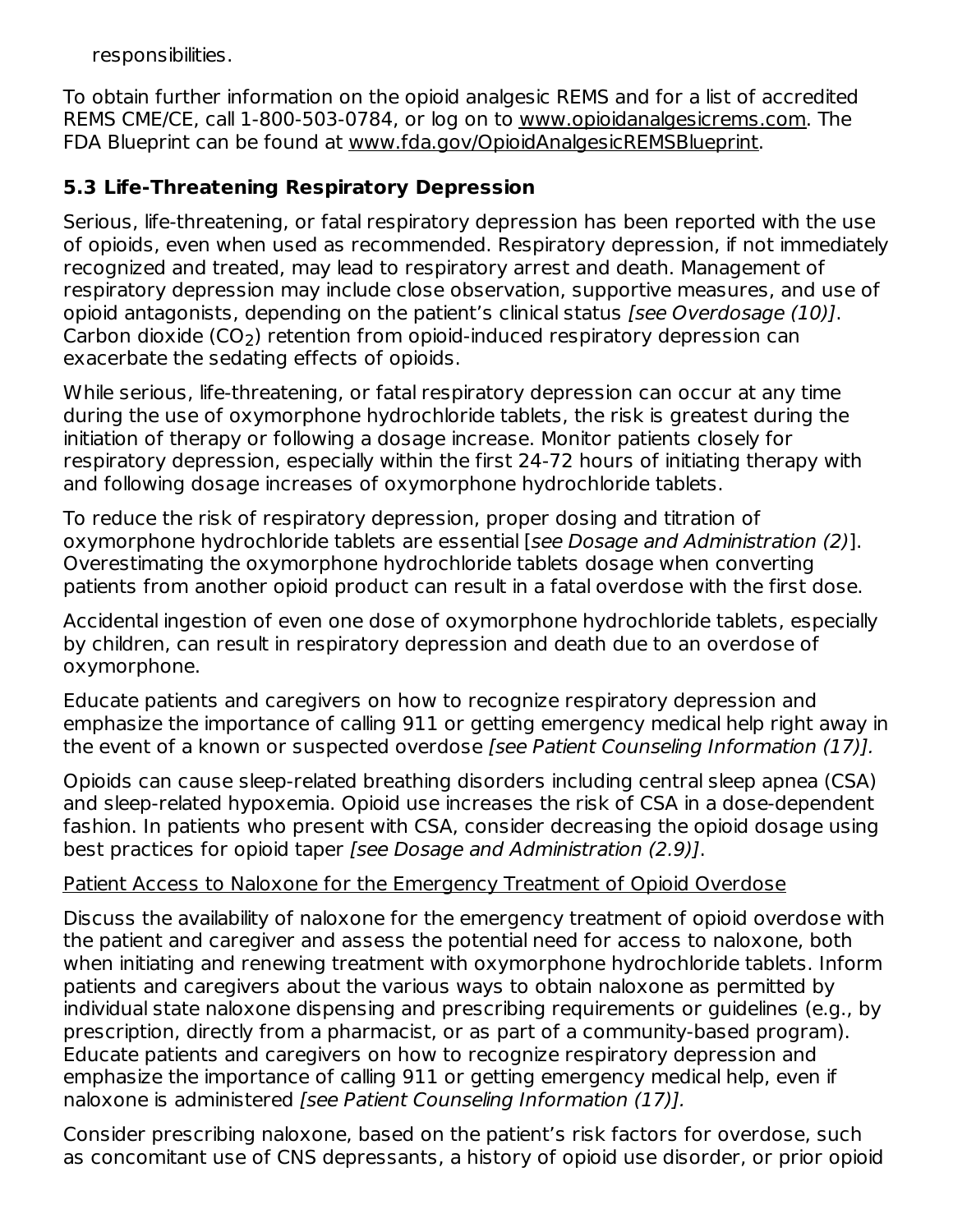overdose. The presence of risk factors for overdose should not prevent the proper management of pain in any given patient. Also consider prescribing naloxone if the patient has household members (including children) or other close contacts at risk for accidental ingestion or overdose. If naloxone is prescribed, educate patients and caregivers on how to treat with naloxone. [see Warnings and Precautions (5.1, 5.5), Patient Counseling Information (17)].

## **5.4 Neonatal Opioid Withdrawal Syndrome**

Prolonged use of oxymorphone hydrochloride tablets during pregnancy can result in withdrawal in the neonate. Neonatal opioid withdrawal syndrome, unlike opioid withdrawal syndrome in adults, may be life-threatening if not recognized and treated, and requires management according to protocols developed by neonatology experts. Observe newborns for signs of neonatal opioid withdrawal syndrome and manage accordingly. Advise pregnant women using opioids for a prolonged period of the risk of neonatal opioid withdrawal syndrome and ensure that appropriate treatment will be available [see Use in Specific Populations (8.1), Patient Counseling Information (17)].

#### **5.5 Risks from Concomitant Use with Benzodiazepines or Other CNS Depressants**

Patients must not consume alcoholic beverages or prescription or non-prescription products containing alcohol while on oxymorphone hydrochloride tablets therapy. The co-ingestion of alcohol with oxymorphone hydrochloride tablets may result in increased plasma levels and a potentially fatal overdose of oxymorphone [see Clinical Pharmacology (12.3)].

Profound sedation, respiratory depression, coma, and death may result from the concomitant use of oxymorphone hydrochloride tablets with benzodiazepines or other CNS depressants (e.g., non-benzodiazepine sedatives/hypnotics, anxiolytics, tranquilizers, muscle relaxants, general anesthetics, antipsychotics, other opioids, alcohol). Because of these risks, reserve concomitant prescribing of these drugs for use in patients for whom alternative treatment options are inadequate.

Observational studies have demonstrated that concomitant use of opioid analgesics and benzodiazepines increases the risk of drug-related mortality compared to use of opioid analgesics alone. Because of similar pharmacological properties, it is reasonable to expect similar risk with the concomitant use of other CNS depressant drugs with opioid analgesics [see Drug Interactions (7)].

If the decision is made to prescribe a benzodiazepine or other CNS depressant concomitantly with an opioid analgesic, prescribe the lowest effective dosages and minimum durations of concomitant use. In patients already receiving an opioid analgesic, prescribe a lower initial dose of the benzodiazepine or other CNS depressant than indicated in the absence of an opioid, and titrate based on clinical response. If an opioid analgesic is initiated in a patient already taking a benzodiazepine or other CNS depressant, prescribe a lower initial dose of the opioid analgesic, and titrate based on clinical response. Follow patients closely for signs and symptoms of respiratory depression and sedation.

If concomitant use is warranted, consider prescribing naloxone for the emergency treatment of opioid overdose [see Dosage and Administration (2.2), Warnings and Precautions (5.3)].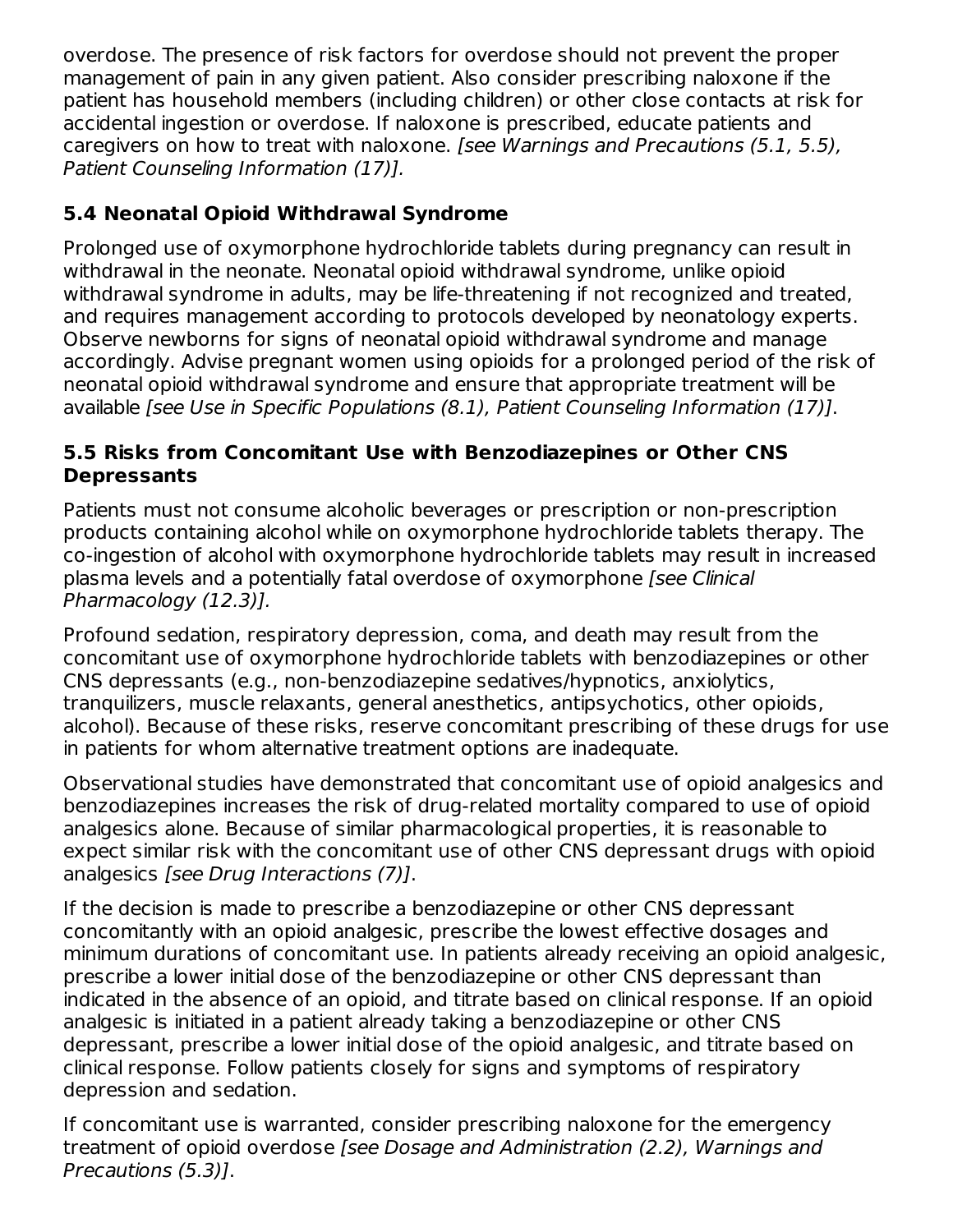Advise both patients and caregivers about the risks of respiratory depression and sedation when oxymorphone hydrochloride tablet is used with benzodiazepines or other CNS depressants (including alcohol and illicit drugs). Advise patients not to drive or operate heavy machinery until the effects of concomitant use of the benzodiazepine or other CNS depressant have been determined. Screen patients for risk of substance use disorders, including opioid abuse and misuse, and warn them of the risk for overdose and death associated with the use of additional CNS depressants including alcohol and illicit drugs [see Drug Interactions (7), Patient Counseling Information (17)].

#### **5.6 Life-Threatening Respiratory Depression in Patients with Chronic Pulmonary Disease or in Elderly, Cachectic, or Debiliated Patients**

The use of oxymorphone hydrochloride tablets in patients with acute or severe bronchial asthma in an unmonitored setting or in the absence of resuscitative equipment is contraindicated.

Patients with Chronic Pulmonary Disease: oxymorphone hydrochloride tablets -treated patients with significant chronic obstructive pulmonary disease or cor pulmonale, and those with a substantially decreased respiratory reserve, hypoxia, hypercapnia, or preexisting respiratory depression are at increased risk of decreased respiratory drive including apnea, even at recommended dosages of oxymorphone hydrochloride tablets [see Warnings and Precautions (5.3)].

Elderly, Cachectic, or Debilitated Patients: Life-threatening respiratory depression is more likely to occur in elderly, cachectic, or debilitated patients because they may have altered pharmacokinetics or altered clearance compared to younger, healthier patients [see Use in Specific Populations (8.5)].

Monitor such patients closely, particularly when initiating and titrating oxymorphone hydrochloride tablets and when oxymorphone hydrochloride tablets is given concomitantly with other drugs that depress respiration [see Warnings and Precautions (5.3)]. Alternatively, consider the use of non-opioid analgesics in these patients.

## **5.7 Anaphylaxis, Angioedema, and Other Hypersensitivity Reactions**

Potentially life-threatening hypersensitivity reactions, including anaphylaxis and angioedema, have occurred in patients treated with oxymorphone hydrochloride tablets in the postmarket setting. The most commonly described clinical features in these reports were swelling of the face, eyes, mouth, lips, tongue, hands, and/or throat; dyspnea; hives, pruritus, and/or rash; and nausea/vomiting. If anaphylaxis or other hypersensitivity occurs, stop administration of oxymorphone hydrochloride tablets immediately, discontinue oxymorphone hydrochloride tablets permanently, and do not rechallenge with any formulation of oxymorphone. Advise patients to seek immediate medical attention if they experience any symptoms of a hypersensitivity reaction [see Patient Counseling Information(17)].

### **5.8 Adrenal Insufficiency**

Cases of adrenal insufficiency have been reported with opioid use, more often following greater than one month of use. Presentation of adrenal insufficiency may include nonspecific symptoms and signs including nausea, vomiting, anorexia, fatigue, weakness, dizziness, and low blood pressure. If adrenal insufficiency is suspected, confirm the diagnosis with diagnostic testing as soon as possible. If adrenal insufficiency is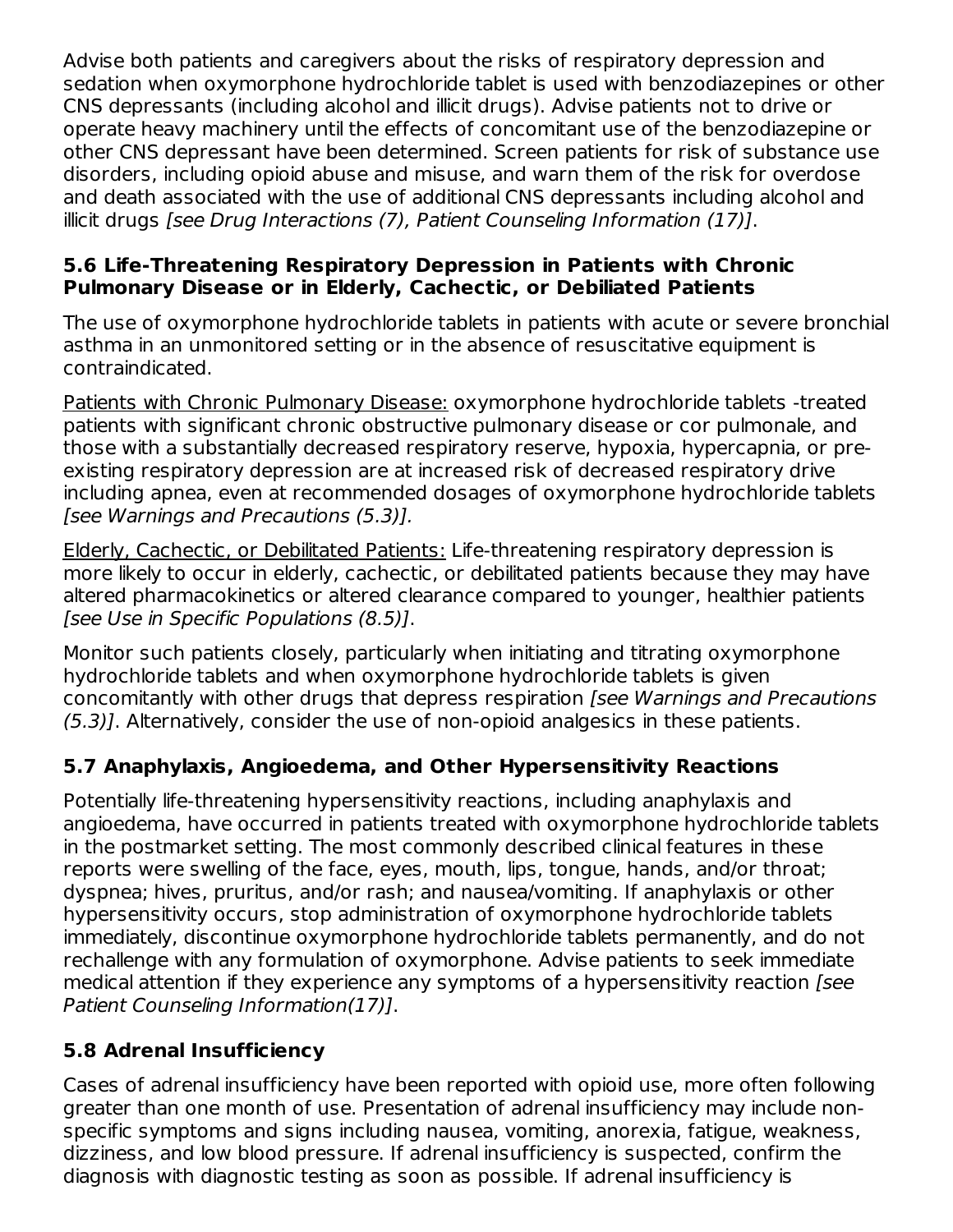diagnosed, treat with physiologic replacement doses of corticosteroids. Wean the patient off of the opioid to allow adrenal function to recover and continue corticosteroid treatment until adrenal function recovers. Other opioids may be tried as some cases reported use of a different opioid without recurrence of adrenal insufficiency. The information available does not identify any particular opioids as being more likely to be associated with adrenal insufficiency.

## **5.9 Severe Hypotension**

Oxymorphone hydrochloride tablets may cause severe hypotension including orthostatic hypotension and syncope in ambulatory patients. There is increased risk in patients whose ability to maintain blood pressure has already been compromised by a reduced blood volume or concurrent administration of certain CNS depressant drugs (e.g., phenothiazines or general anesthetics) [see Warnings and Precautions (5.5) and Drug Interactions(7)]. Monitor these patients for signs of hypotension after initiating or titrating the dosage of oxymorphone hydrochloride tablets. In patients with circulatory shock, oxymorphone hydrochloride tablets may cause vasodilation that can further reduce cardiac output and blood pressure. Avoid the use of oxymorphone hydrochloride tablets in patients with circulatory shock.

#### **5.10 Risks of Use in Patients with Increased Intracranial Pressure, Brain Tumors, Head Injury, or Impaired Consciousness**

In patients who may be susceptible to the intracranial effects of CO<sub>2</sub> retention (e.g., those with evidence of increased intracranial pressure or brain tumors), oxymorphone hydrochloride tablets may reduce respiratory drive, and the resultant CO $_2$  retention can further increase intracranial pressure. Monitor such patients for signs of sedation and respiratory depression, particularly when initiating therapy with oxymorphone hydrochloride tablets.

Opioids may also obscure the clinical course in a patient with a head injury. Avoid the use of oxymorphone hydrochloride tablets in patients with impaired consciousness or coma.

## **5.11 Risks of Use in Patients with Gastrointestinal Conditions**

Oxymorphone hydrochloride tablets are contraindicated in patients with known or suspected gastrointestinal obstruction, including paralytic ileus.

The oxymorphone in oxymorphone hydrochloride tablets may cause spasm of the sphincter of Oddi. Opioids may cause increases in serum amylase. Monitor patients with biliary tract disease, including acute pancreatitis for worsening symptoms.

## **5.12 Increased Risk of Seizures in Patients with Seizure Disorders**

The oxymorphone in oxymorphone hydrochloride tablets may increase the frequency of seizures in patients with seizure disorders, and may increase the risk of seizures occurring in other clinical settings associated with seizures. Monitor patients with a history of seizure disorders for worsened seizure control during oxymorphone hydrochloride tablets therapy.

## **5.13 Withdrawal**

Do not abruptly discontinue oxymorphone hydrochloride tablets in a patient physically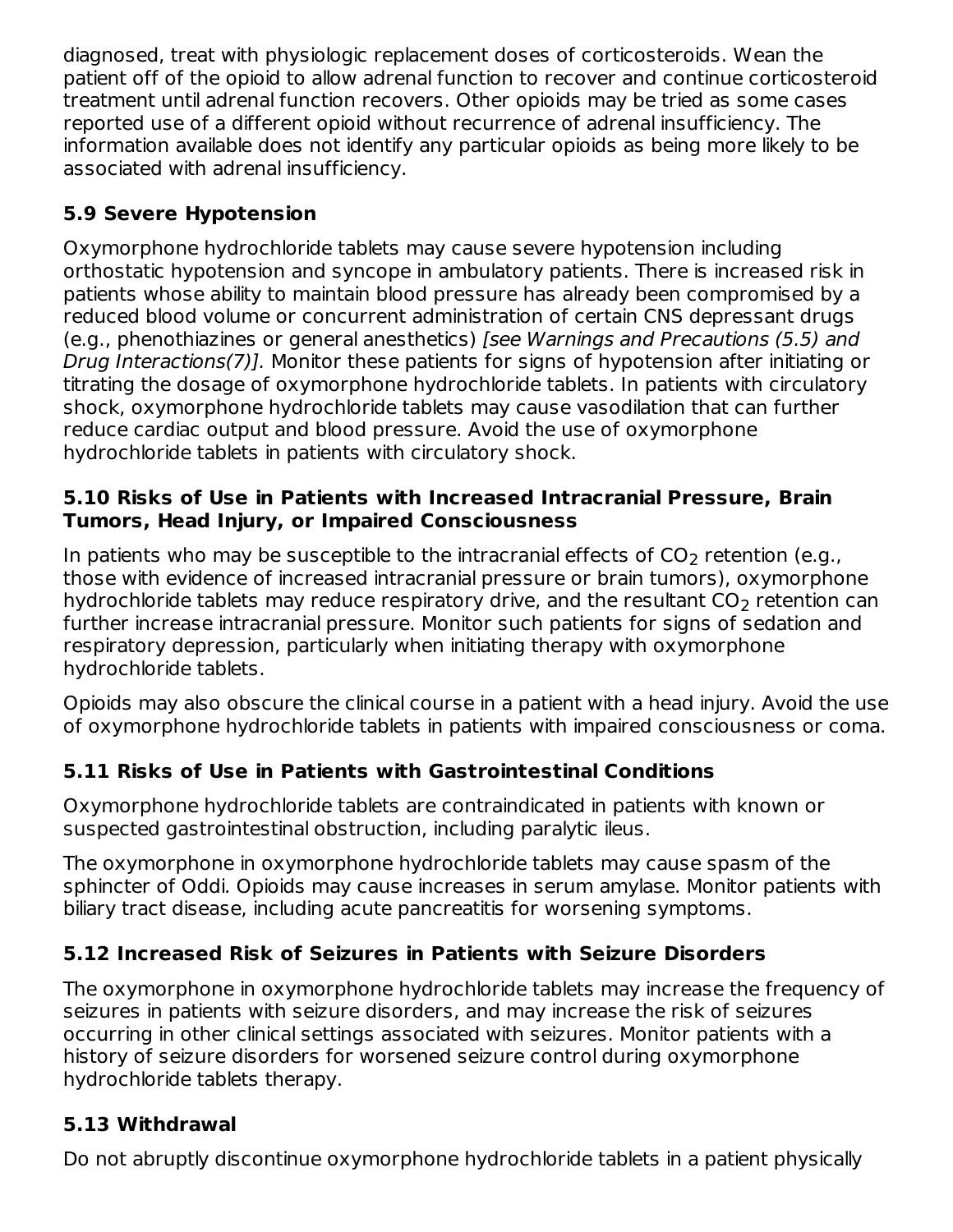dependent on opioids. When discontinuing oxymorphone hydrochloride tablets in a physically dependent patient, gradually taper the dosage. Rapid tapering of oxymorphone in a patient physically dependent on opioids may lead to a withdrawal syndrome and return of pain *[see Dosage and Administration (2.9), Drug Abuse and* Dependence (9.3)].

Additionally, avoid the use of mixed agonist/antagonist (e.g, pentazocine, nalbuphine, and butorphanol) or partial agonist (e.g., buprenorphine) analgesics in patients who are receiving a full opioid agonist analgesic, including oxymorphone hydrochloride tablets. In these patients, mixed agonist/antagonist and partial agonist analgesics may reduce the analgesic effect and/or may precipitate withdrawal symptoms [see Drug Interactions  $(7)$ ].

## **5.14 Risks of Driving and Operating Machinery**

Oxymorphone hydrochloride tablets may impair the mental or physical abilities needed to perform potentially hazardous activities such as driving a car or operating machinery. Warn patients not to drive or operate dangerous machinery unless they are tolerant to the effects of oxymorphone hydrochloride tablets and know how they will react to the medication.

## **5.15 Hepatic Impairment**

A study of extended-release oxymorphone tablets in patients with hepatic disease indicated greater plasma concentrations than in those with normal hepatic function [see Clinical Pharmacology (12.3)]. Use oxymorphone hydrochloride tablets with caution in patients with mild impairment, starting with the lowest dose and titrating slowly while carefully monitoring for side effects [see Dosage and Administration (2.3, 2.4)]. Oxymorphone hydrochloride tablets are contraindicated in patients with moderate or severe hepatic impairment.

## **6 ADVERSE REACTIONS**

The following serious adverse reactions are described, or described in greater detail, in other sections:

- Addiction, Abuse, and Misuse [see Warnings and Precautions (5.1)]
- Life-Threatening Respiratory Depression [see Warnings and Precautions (5.3)]
- Neonatal Opioid Withdrawal Syndrome [see Warnings and Precautions (5.4)]
- Interactions with Benzodiazepines and Other CNS Depressants [see Warnings and Precautions (5.5)]
- Anaphylaxis, Angioedema, and Other Hypersensitivity Reactions [see Warnings and Precautions (5.7)]
- Adrenal Insufficiency [see Warnings and Precautions (5.8)]
- Severe Hypotension [see Warnings and Precautions (5.9)]
- Gastrointestinal Adverse Reactions [see Warnings and Precautions (5.11)]
- Seizures [see Warnings and Precautions (5.12)]
- Withdrawal [see Warnings and Precautions (5.13)]

# **6.1 Clinical Trials Experience**

Adult Clinical Trial Experience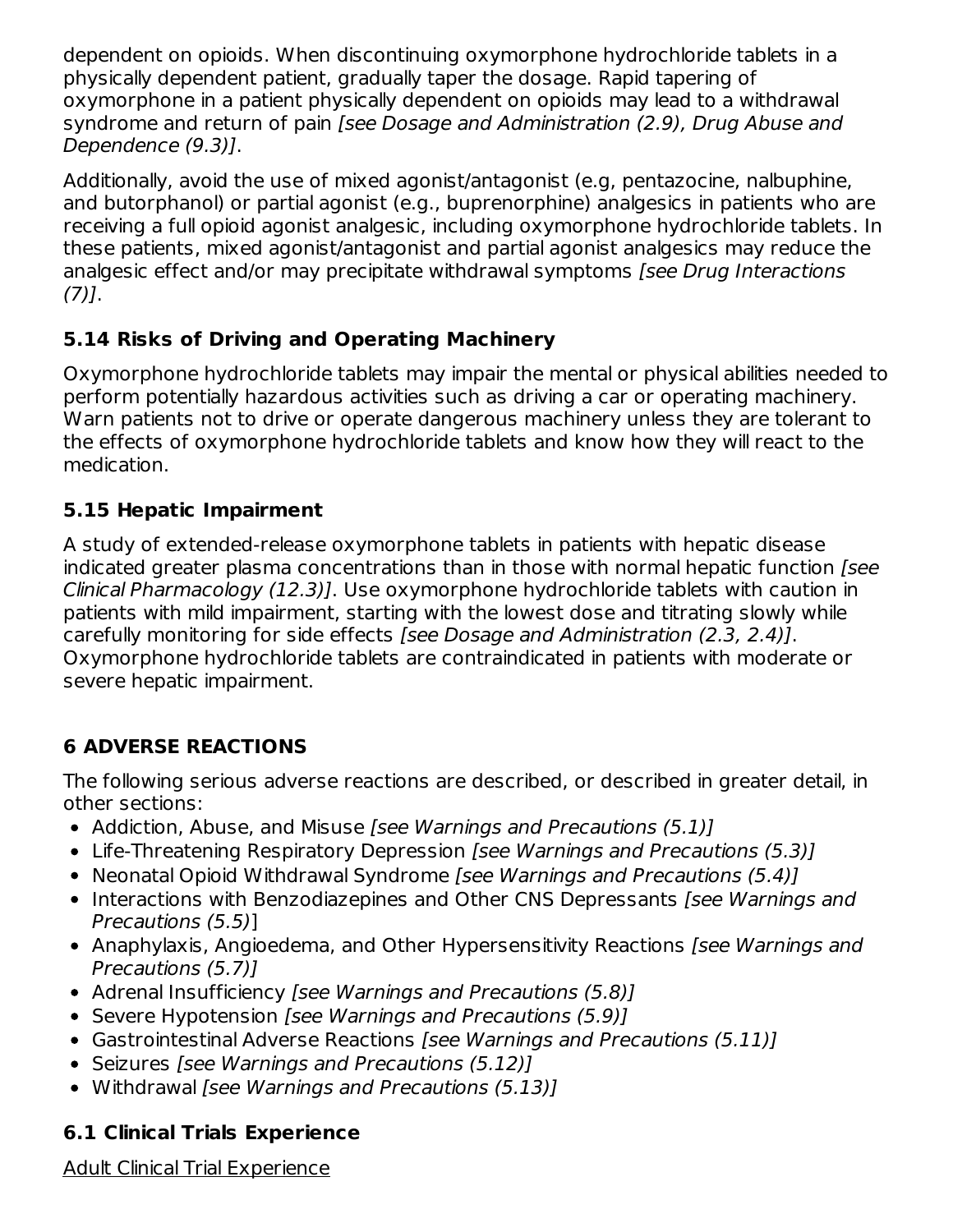Because clinical trials are conducted under widely varying conditions, adverse reaction rates observed in the clinical trials of a drug cannot be directly compared to rates in the clinical trials of another drug and may not reflect the rates observed in practice.

A total of 591 patients were treated with oxymorphone hydrochloride tablets in controlled clinical trials. The clinical trials consisted of patients with acute postoperative pain (n=557) and cancer pain (n=34) trials.

The following table lists adverse reactions that were reported in at least 2% of patients receiving oxymorphone hydrochloride tablets in placebo-controlled trials (acute postoperative pain (N=557).

| Table 1: Adverse Reactions Reported in Placebo-Controlled Trials |                                                          |                 |  |  |  |
|------------------------------------------------------------------|----------------------------------------------------------|-----------------|--|--|--|
| <b>MedDRA Preferred Term</b>                                     | Oxymorphone<br><b>Hydrochloride Tablets</b><br>$(N=557)$ | Placebo (N=270) |  |  |  |
| Nausea                                                           | 19%                                                      | 12%             |  |  |  |
| Pyrexia                                                          | 14%                                                      | 8%              |  |  |  |
| Somnolence                                                       | 9%                                                       | 2%              |  |  |  |
| Vomiting                                                         | 9%                                                       | 7%              |  |  |  |
| Pruritus                                                         | 8%                                                       | 4%              |  |  |  |
| Headache                                                         | 7%                                                       | 4%              |  |  |  |
| Dizziness (Excluding Vertigo)                                    | 7%                                                       | 2%              |  |  |  |
| Constipation                                                     | 4%                                                       | $1\%$           |  |  |  |
| Confusion                                                        | 3%                                                       | $< 1\%$         |  |  |  |

The **common** (≥1% - <10%) adverse drug reactions reported at least once by patients treated with oxymorphone hydrochloride tablets in the clinical trials organized by MedDRA's (Medical Dictionary for Regulatory Activities) System Organ Class were and not represented in Table 1:

Cardiac disorders: tachycardia

Gastrointestinal disorders: dry mouth, abdominal distention, and flatulence

General disorders and administration site conditions: sweating increased

Nervous system disorders: anxiety and sedation

Respiratory, thoracic and mediastinal disorders: hypoxia

Vascular disorders: hypotension

Other less common adverse reactions known with opioid treatment that were seen <1%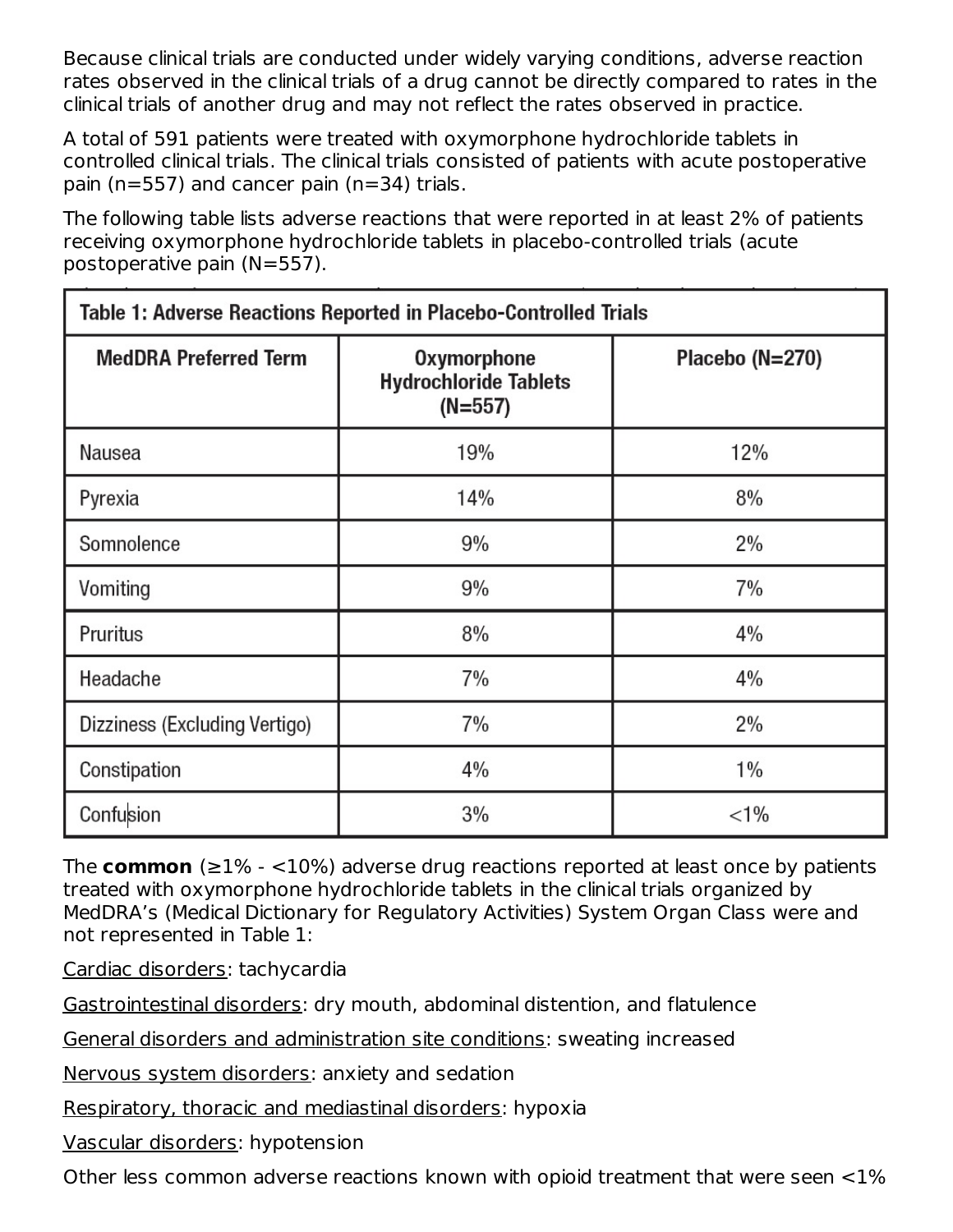in the oxymorphone hydrochloride tablets trials includes the following:

Abdominal pain, ileus, diarrhea, agitation, disorientation, restlessness, feeling jittery, hypersensitivity, allergic reactions, bradycardia, central nervous system depression, depressed level of consciousness, lethargy, mental impairment, mental status changes, fatigue, depression, clamminess, flushing, hot flashes, dehydration, dermatitis, dyspepsia, dysphoria, edema, euphoric mood, hallucination, hypertension, insomnia, miosis, nervousness, palpitation, postural hypotension, syncope, dyspnea, respiratory depression, respiratory distress, respiratory rate decreased, oxygen saturation decreased, difficult micturition, urinary retention, urticaria, vision blurred, visual disturbances, weakness, appetite decreased, and weight decreased.

### **6.2 Post-marketing Experience**

The following adverse reactions have been identified during post approval use of opioids. Because these reactions are reported voluntarily from a population of uncertain size, it is not always possible to reliably estimate their frequency or establish a causal relationship to drug exposure.

Nervous system disorder: amnesia, convulsion, memory impairment

Serotonin syndrome: Cases of serotonin syndrome, a potentially life-threatening condition, have been reported during concomitant use of opioids with serotonergic drugs.

Adrenal insufficiency: Cases of adrenal insufficiency have been reported with opioid use, more often following greater than one month of use.

Anaphylaxis: Anaphylaxis has been reported with ingredients contained in oxymorphone hydrochloride tablets

Immune System Disorders: Angioedema, and other hypersensitivity reactions

Androgen deficiency: Cases of androgen deficiency have occurred with chronic use of opioids [see Clinical Pharmacology (12.2)].

## **7 DRUG INTERACTIONS**

Table 2 includes clinically significant drug interactions with oxymorphone hydrochloride tablets.

#### **Table 2: Clinically Significant Drug Interactions with Oxymorphone Hydrochloride Tablets**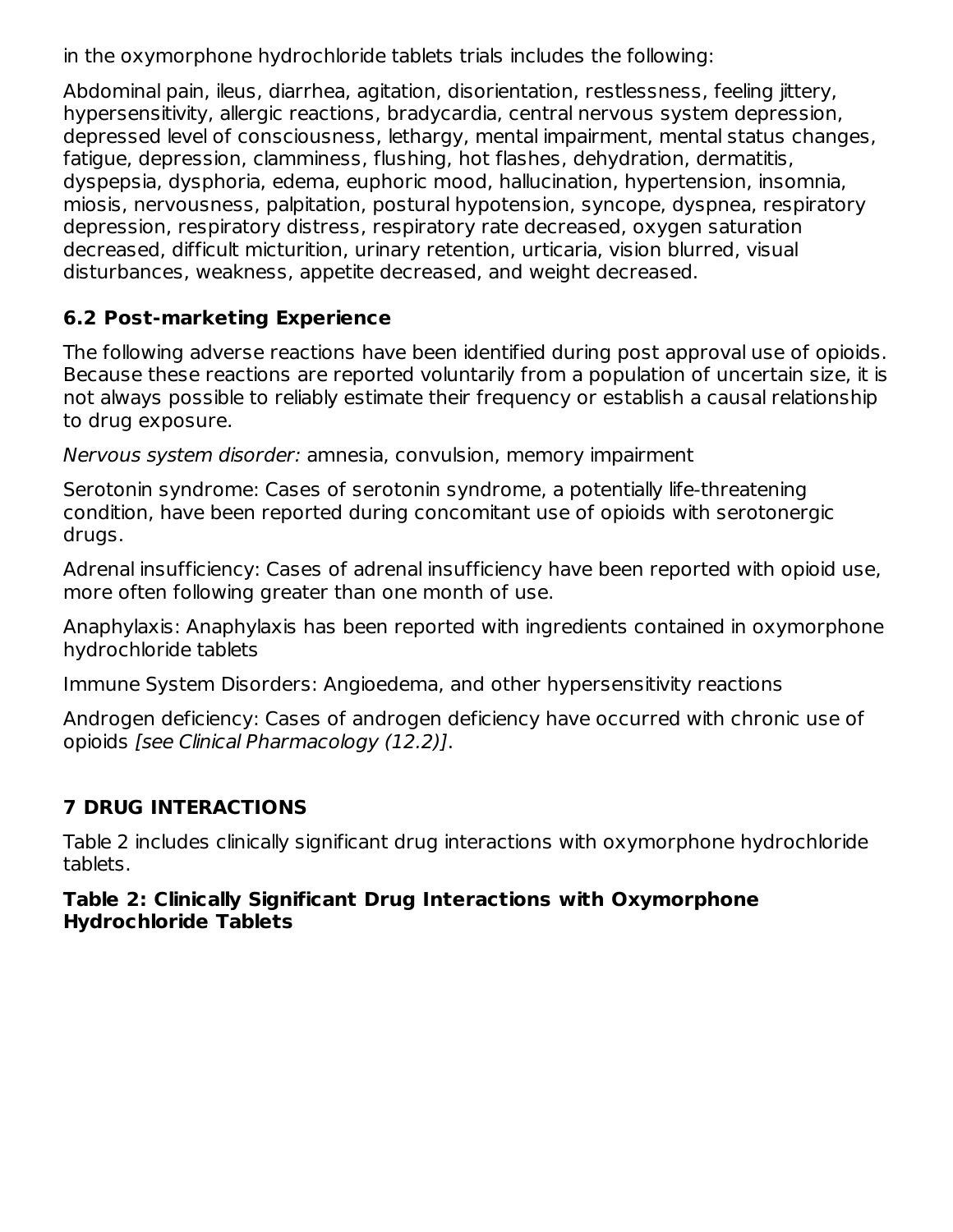| Alcohol                                          |                                                                                                                                                                                                                      |  |  |  |
|--------------------------------------------------|----------------------------------------------------------------------------------------------------------------------------------------------------------------------------------------------------------------------|--|--|--|
|                                                  | The concomitant use of alcohol with oxymorphone hydrochloride tablets can result in an increase of                                                                                                                   |  |  |  |
| Clinical Impact:                                 | oxymorphone plasma levels and potentially fatal overdose of oxymorphone.                                                                                                                                             |  |  |  |
| Intervention:                                    | Instruct patients not to consume alcoholic beverages or use prescription or non-prescription products<br>containing alcohol while on oxymorphone hydrochloride tablets therapy [see Clinical Pharmacology            |  |  |  |
|                                                  | $(12.3)$ ].                                                                                                                                                                                                          |  |  |  |
|                                                  | Benzodiazepines and Other Central Nervous System (CNS) Depressants                                                                                                                                                   |  |  |  |
| Clinical Impact:                                 | Due to additive pharmacologic effect, the concomitant use of benzodiazepines or other CNS depressants,<br>including alcohol, can increase the risk of hypotension, respiratory depression, profound sedation, coma,  |  |  |  |
| Intervention:                                    | and death.                                                                                                                                                                                                           |  |  |  |
|                                                  | Reserve concomitant prescribing of these drugs for use in patients for whom alternative treatment options<br>are inadequate. Limit dosages and durations to the minimum required. Follow patients closely for signs  |  |  |  |
|                                                  | of respiratory depression and sedation. If concomitant use is warranted, consider prescribing naloxone                                                                                                               |  |  |  |
|                                                  | for the emergency treatment of opioid overdose [see Dosage and Administration (2.2, 2.7), Warnings                                                                                                                   |  |  |  |
|                                                  | and Precautions (5.1, 5.3, 5.5)].                                                                                                                                                                                    |  |  |  |
| Examples:                                        | Benzodiazepines and other sedatives/hypnotics, anxiolytics, tranquilizers, muscle relaxants, general                                                                                                                 |  |  |  |
|                                                  | anesthetics, antipsychotics, other opioids, alcohol.                                                                                                                                                                 |  |  |  |
| <b>Serotonergic Drugs</b>                        |                                                                                                                                                                                                                      |  |  |  |
| Clinical Impact:                                 | The concomitant use of opioids with other drugs that affect the serotonergic neurotransmitter system has<br>resulted in serotonin syndrome.                                                                          |  |  |  |
| Intervention:                                    | If concomitant use is warranted, carefully observe the patient, particularly during treatment initiation and                                                                                                         |  |  |  |
|                                                  | dose adjustment. Discontinue oxymorphone hydrochloride tablets if serotonin syndrome is suspected.                                                                                                                   |  |  |  |
| Examples:                                        | Selective serotonin reuptake inhibitors (SSRIs), serotonin and norepinephrine reuptake inhibitors                                                                                                                    |  |  |  |
|                                                  | (SNRIs), tricyclic antidepressants (TCAs), triptans, 5-HT3 receptor antagonists, drugs that affect the<br>serotonin neurotransmitter system (e.g.,mirtazapine, trazodone, tramadol), certain muscle relaxants (i.e., |  |  |  |
|                                                  | cyclobenzaprine, metaxalone), monoamine oxidase (MAO) inhibitors (those intended to treat psychiatric                                                                                                                |  |  |  |
|                                                  | disorders and also others, such as linezolid and intravenous methylene blue).                                                                                                                                        |  |  |  |
| Monoamine Oxidase Inhibitors (MAOIs)             |                                                                                                                                                                                                                      |  |  |  |
| Clinical Impact:                                 | MAOI interactions with opioids may manifest as serotonin syndrome or opioid toxicity (e.g., respiratory                                                                                                              |  |  |  |
|                                                  | depression, coma) [see Warnings and Precautions (5.3)].                                                                                                                                                              |  |  |  |
|                                                  | If urgent use of an opioid is necessary, use test doses and frequent titration of small doses to treat pain<br>while closely monitoring blood pressure and signs and symptoms of CNS and respiratory depression.     |  |  |  |
| Intervention:                                    | The use of oxymorphone hydrochloride tablets is not recommended for patients taking MAOIs or within                                                                                                                  |  |  |  |
|                                                  | 14 days of stopping such treatment.                                                                                                                                                                                  |  |  |  |
| Examples:                                        | phenelzine, tranylcypromine, linezolid                                                                                                                                                                               |  |  |  |
|                                                  | Mixed Agonist/Antagonist and Partial Agonist Opioid Analgesics                                                                                                                                                       |  |  |  |
| Clinical Impact:                                 | May reduce the analgesic effect of oxymorphone hydrochloride tablets and/or precipitate withdrawal                                                                                                                   |  |  |  |
| Intervention:                                    | symptoms.<br>Avoid concomitant use.                                                                                                                                                                                  |  |  |  |
| Examples:                                        | butorphanol, nalbuphine, pentazocine, buprenorphine                                                                                                                                                                  |  |  |  |
| Muscle Relaxants                                 |                                                                                                                                                                                                                      |  |  |  |
| Clinical Impact:                                 | Oxymorphone may enhance the neuromuscular blocking action of skeletal muscle relaxants and produce                                                                                                                   |  |  |  |
|                                                  | an increased degree of respiratory depression.                                                                                                                                                                       |  |  |  |
| Intervention:                                    | Monitor patients for signs of respiratory depression that may be greater than otherwise expected and                                                                                                                 |  |  |  |
|                                                  | decrease the dosage of oxymorphone hydrochloride tablets and/or the muscle relaxant as necessary. Due                                                                                                                |  |  |  |
|                                                  | to the risk of respiratory depression with concomitant use of skeletal muscle relaxants and opioids,                                                                                                                 |  |  |  |
|                                                  | consider prescribing naloxone for the emergency treatment of opioid overdose [see Dosage and                                                                                                                         |  |  |  |
|                                                  | Administration (2.2), Warnings and Precautions (5.3, 5.5)]                                                                                                                                                           |  |  |  |
| Examples:                                        | cyclobenzaprine, metaxalone                                                                                                                                                                                          |  |  |  |
| <b>Diuretics</b>                                 |                                                                                                                                                                                                                      |  |  |  |
| Clinical Impact:                                 | Opioids can reduce the efficacy of diuretics by inducing the release of antidiuretic hormone.                                                                                                                        |  |  |  |
| Intervention:                                    | Monitor patients for signs of urinary retention or reduced gastric motility when oxymorphone                                                                                                                         |  |  |  |
|                                                  | hydrochloride tablets is used concomitantly with anticholinergic drugs.                                                                                                                                              |  |  |  |
| <b>Anticholinergic Drugs</b><br>Clinical Impact: | The concomitant use of anticholinergic drugs may increase risk of urinary retention and/or severe                                                                                                                    |  |  |  |
|                                                  | constipation, which may lead to paralytic ileus.                                                                                                                                                                     |  |  |  |
| Intervention:                                    | Monitor patients for signs of urinary retention or reduced gastric motility when oxymorphone                                                                                                                         |  |  |  |
|                                                  | hydrochloride tablets is used concomitantly with anticholinergic drugs.                                                                                                                                              |  |  |  |
| Cimetidine                                       |                                                                                                                                                                                                                      |  |  |  |
| Clinical Impact:                                 | Cimetidine can potentiate opioid-induced respiratory depression.                                                                                                                                                     |  |  |  |
| Intervention:                                    | Monitor patients for respiratory depression when oxymorphone hydrochloride tablets and cimetidine are                                                                                                                |  |  |  |
|                                                  | used concurrently.                                                                                                                                                                                                   |  |  |  |

## **8 USE IN SPECIFIC POPULATIONS**

# **8.1 Pregnancy**

Risk Summary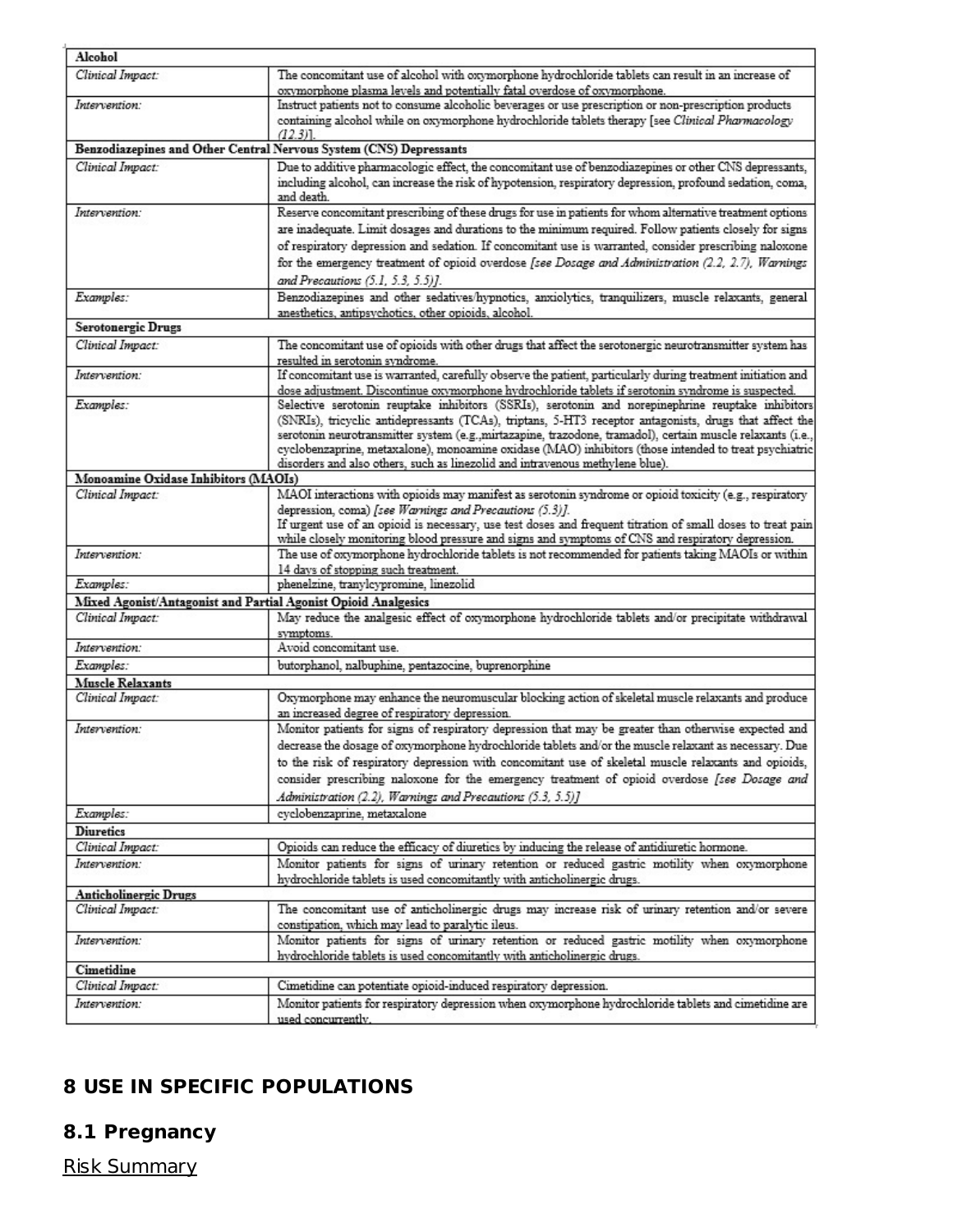Prolonged use of opioid analgesics during pregnancy may cause neonatal opioid withdrawal syndrome [see Warnings and Precautions (5.4) and Clinical Considerations]. Data from randomized controlled trials with oxymorphone use in pregnant women during labor and delivery have been conducted. However, these studies were not designed to identify a drug-associated risk for major birth defects and miscarriage because oxymorphone exposure occurred after the first trimester. There are reports of respiratory depression in infants in some of these trials [see Clinical Considerations].

In animal reproduction studies, reduced postnatal survival of pups and an increased incidence of stillborn pups were observed following oral treatment of pregnant rats with oxymorphone during gestation and through lactation at doses 2.4 and 12 times the human daily dose of 20 mg/day (HDD), respectively. Reduced fetal weights were observed with oral administration of oxymorphone to pregnant rats and rabbits during organogenesis at exposures up to 4.9 and 48.8 times the HDD, respectively [see Data]. Based on animal data, advise pregnant women of the potential risk to a fetus.

The estimated background risk of major birth defects and miscarriage for the indicated population is unknown. All pregnancies have a background risk of birth defect, loss, or other adverse outcomes. In the U.S. general population, the estimated background risk of major birth defects and miscarriage in clinically recognized pregnancies is 2-4% and 15-20%, respectively.

#### Clinical Considerations

#### Fetal/Neonatal Adverse Reactions

Prolonged use of opioid analgesics during pregnancy for medical or nonmedical purposes can result in physical dependence in the neonate and neonatal opioid withdrawal syndrome shortly after birth.

Neonatal opioid withdrawal syndrome presents as irritability, hyperactivity and abnormal sleep pattern, high pitched cry, tremor, vomiting, diarrhea and failure to gain weight. The onset, duration, and severity of neonatal opioid withdrawal syndrome vary based on the specific opioid used, duration of use, timing and amount of last maternal use, and rate of elimination of the drug by the newborn. Observe newborns for symptoms of neonatal opioid withdrawal syndrome and manage accordingly [see Warnings and Precautions  $(5.4)$ .

### Labor or Delivery

Opioids cross the placenta and may produce respiratory depression and psychophysiologic effects in neonates. An opioid antagonist, such as naloxone, must be available for reversal of opioid-induced respiratory depression in the neonate. Oxymorphone hydrochloride tablets is not recommended for use in pregnant women during or immediately prior to labor, when other analgesic techniques are more appropriate. Opioid analgesics, including oxymorphone hydrochloride tablets, can prolong labor through actions which temporarily reduce the strength, duration, and frequency of uterine contractions. However, this effect is not consistent and may be offset by an increased rate of cervical dilation, which tends to shorten labor. Monitor neonates exposed to opioid analgesics during labor for signs of excess sedation and respiratory depression.

Data

Animal Data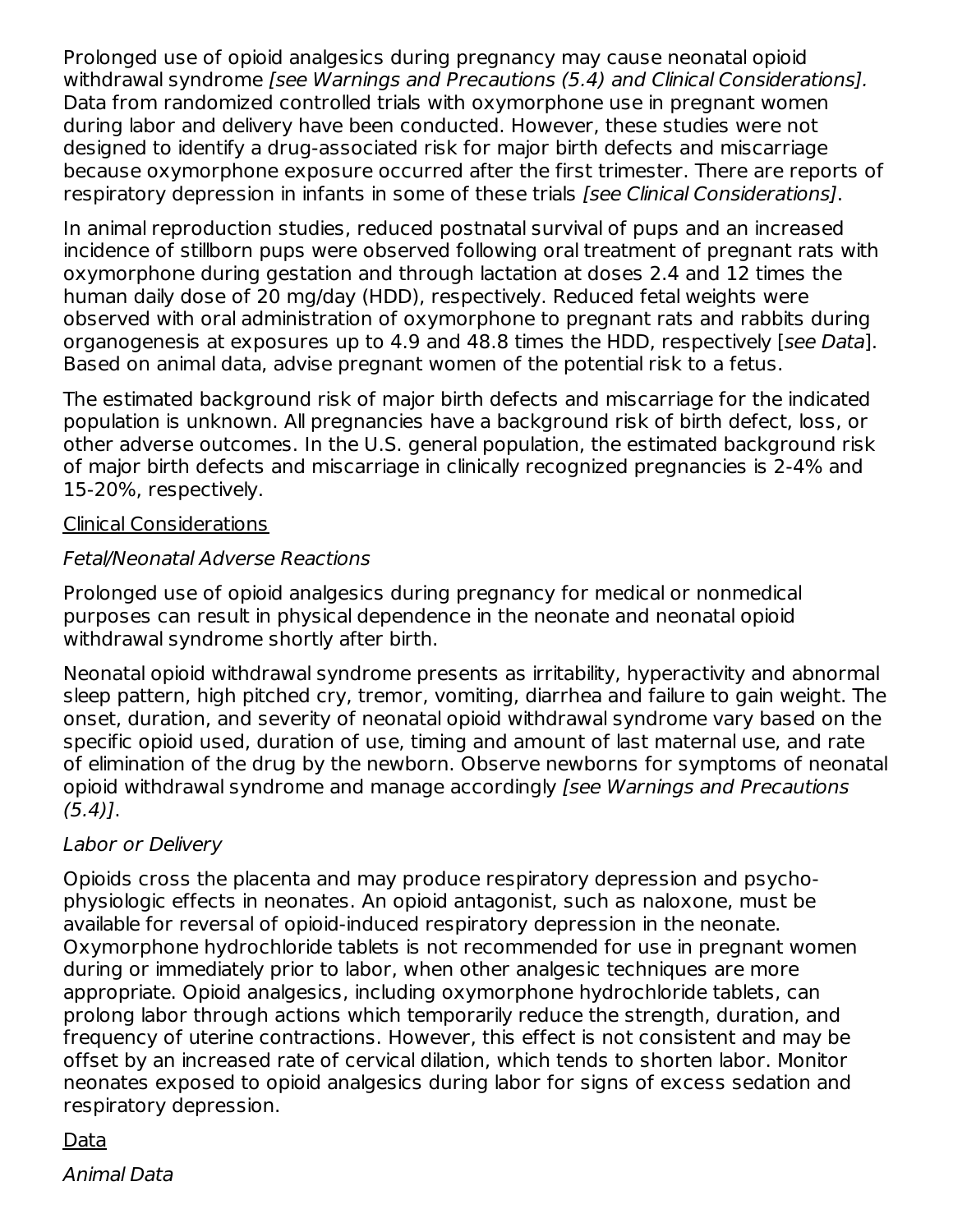Pregnant rats were treated with oxymorphone hydrochloride from Gestation Day 6 to 17 via oral gavage doses of 5, 10, or 25 mg/kg/day (2.4, 4.9, or 12.2 times the HDD based on body surface area, respectively). Reduced mean fetal weights were observed at 4.9 times the HDD. Maternal toxicity was noted in all treatment groups (reduced food consumption and body weights in all groups and mortality in the high dose group).

Pregnant rabbits were treated with oxymorphone hydrochloride from Gestation Day 7 to 20 via oral gavage doses of 10, 25, or 50 mg/kg/day (9.8, 24.4, or 48.8 times the HDD based on body surface area, respectively). Decreased mean fetal weights were noted at 48.8 times the HDD. Maternal toxicity was noted in all treatment groups (reduced food consumption and body weights).

Pregnant rats were treated with oxymorphone hydrochloride from Gestation Day 6 to Lactation Day 20 via oral gavage doses of 1, 5, 10, or 25 mg/kg/day (0.5, 2.4, 4.9, or 12.2 times the HDD based on body surface area, respectively). Increased neonatal death (postnatal day 0-1) was noted at 2.4 times the HDD. Decreased pup survival over the first week of life, reduced pup birth weight, and reduced postnatal weight gain were noted at 4.9 times the HDD. Maternal toxicity was noted in all treatment groups (reduced food consumption and body weights in all groups and mortality in the 10 and 25 mg/kg/day groups).

In a published study, neural tube defects (exencephaly and cranioschisis) were noted following subcutaneous administration of 153 mg/kg oxymorphone hydrochloride (62.2 times the HDD) on Gestation Day 8 to pregnant hamsters. This dose also produced significant maternal toxicity (20% maternal deaths).

## **8.2 Lactation**

### Risk Summary

There is no information regarding the presence of oxymorphone in human or animal milk, the effects on the breastfed infant, or the effects on milk production. The developmental and health benefits of breastfeeding should be considered along with the mother's clinical need for oxymorphone hydrochloride tablets and any potential adverse effects on the breastfed child from oxymorphone hydrochloride tablets or from the underlying maternal condition.

### Clinical Considerations

Monitor infants exposed to oxymorphone hydrochloride tablets through breast milk for excess sedation and respiratory depression. Withdrawal symptoms can occur in breastfed infants when maternal administration of an opioid analgesic is stopped, or when breast-feeding is stopped.

## **8.3 Females and Males of Reproductive Potential**

### **Infertility**

Chronic use of opioids may cause reduced fertility in females and males of reproductive potential. It is not known whether these effects on fertility are reversible [see Clinical Pharmacology (12.2), Nonclinical Toxicology (13.1)].

## **8.4 Pediatric Use**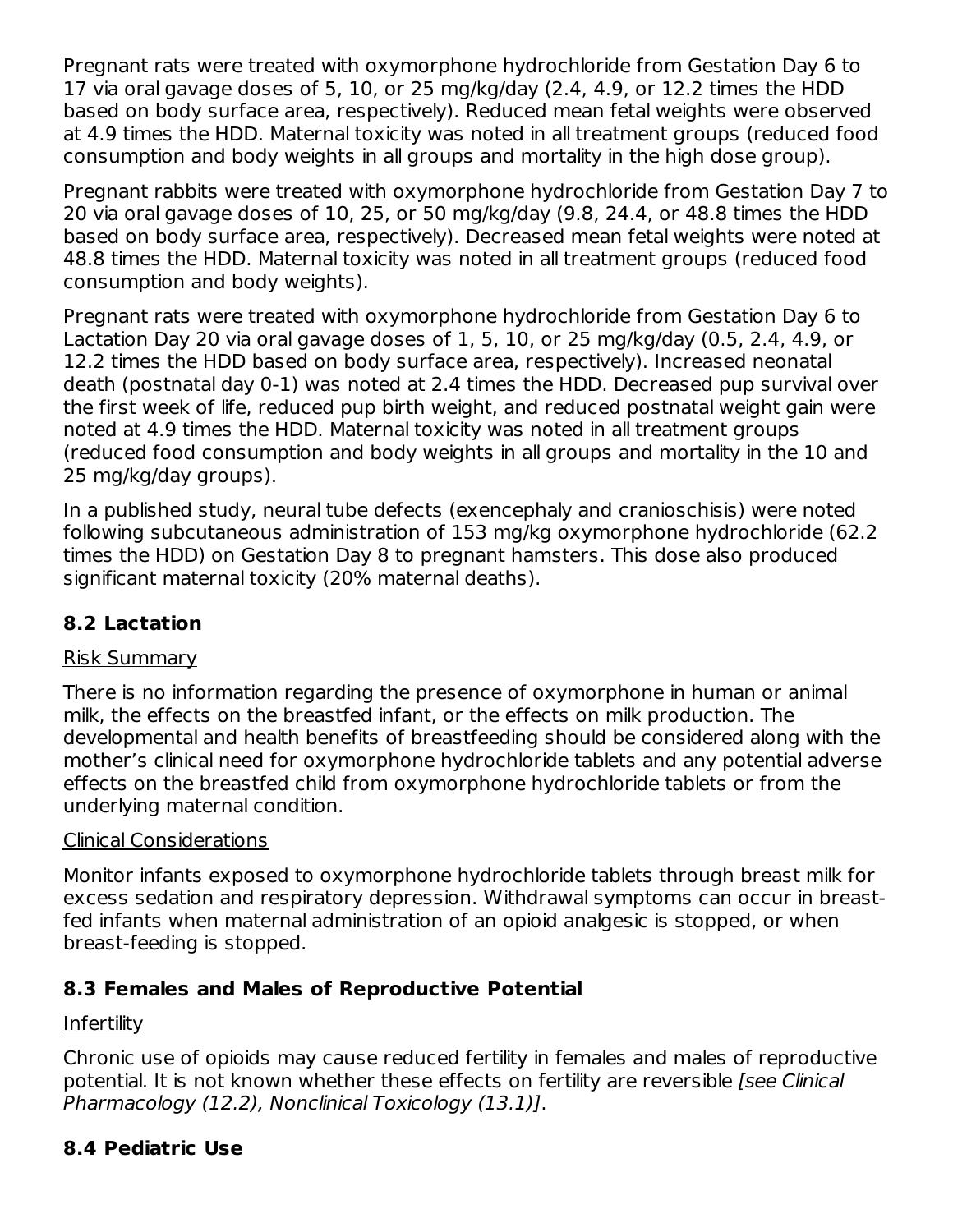Safety and effectiveness for pediatric patients, 0 to 17 years, have not been established.

An open-label study was conducted in 58 pediatric patients 12 years of age and older with postoperative pain using oxymorphone hydrochloride tablets. Efficacy was not demonstrated in this population treated with doses expected to be comparable to effective starting doses in adults. In addition, pharmacokinetic results demonstrated that treatment with oxymorphone hydrochloride tablets resulted in substantially higher systemic exposures to oxymorphone in 2 out of 24 patients.

Oxymorphone hydrochloride tablets are not recommended for use in the pediatric population.

## **8.5 Geriatric Use**

Oxymorphone hydrochloride tablets should be used with caution in elderly patients [see Clinical Pharmacology (12.3)].

Of the total number of subjects in clinical studies of oxymorphone hydrochloride tablets, 31% were 65 and over, while 7% were 75 and over. No overall differences in effectiveness were observed between these subjects and younger subjects. There were several adverse events that were more frequently observed in subjects 65 and over compared to younger subjects. These adverse events included dizziness, somnolence, confusion, and nausea. In general, dose selection for elderly patients should be cautious, usually starting at the low end of the dosing range, reflecting the greater frequency of decreased hepatic, renal or cardiac function, and of concomitant disease or other drug therapy.

Respiratory depression is the chief risk for elderly patients treated with opioids, and has occurred after large initial doses were administered to patients who were not opioidtolerant or when opioids were co-administered with other agents that depress respiration. Titrate the dosage of oxymorphone hydrochloride tablets slowly in geriatric patients and monitor closely for signs of central nervous system and respiratory depression [see Warnings and Precautions (5.6)].

Oxymorphone is known to be substantially excreted by the kidney and the risk of adverse reactions to this drug may be greater in patients with impaired renal function. Because the elderly patients are more likely to have decreased renal function, care should be taken in dose selection, and it may be useful to monitor renal function.

## **8.6 Hepatic Impairment**

In a study of extended-release oxymorphone tablets, patients with mild hepatic impairment were shown to have an increase in bioavailability compared to the subjects with normal hepatic function. Oxymorphone hydrochloride tablets should be used with caution in patients with mild impairment. These patients should be started with the lowest dose (5 mg) and titrated slowly while carefully monitoring for signs of respiratory and central nervous system depression. Oxymorphone hydrochloride tablets is contraindicated for patients with moderate and severe hepatic impairment [see Dosage] and Administration (2.4), Contraindications (4), Warnings and Precautions (5.15), and Clinical Pharmacology (12.3)].

## **8.7 Renal Impairment**

In a study of extended-release oxymorphone tablets, patients with moderate to severe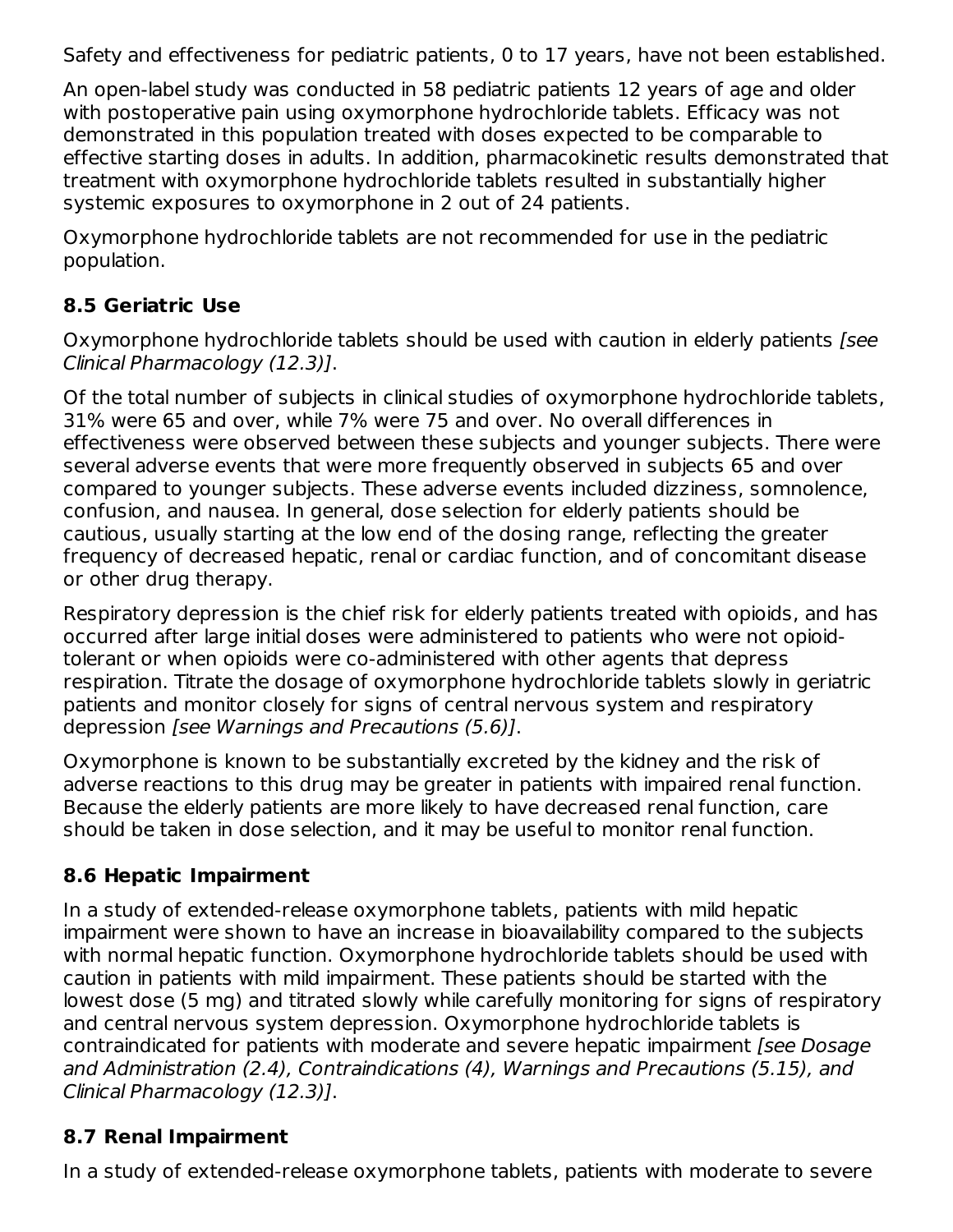renal impairment were shown to have an increase in bioavailability compared to the subjects with normal renal function *[see Clinical Pharmacology (12.3)]*. Such patients should be started with the lowest dose (5 mg) and titrated slowly while monitoring for signs of respiratory and central nervous system depression [see Dosage and Administration (2.5) Clinical Pharmacology (12.3)].

# **9 DRUG ABUSE AND DEPENDENCE**

## **9.1 Controlled Substance**

Oxymorphone hydrochloride tablets contains oxymorphone, a Schedule II controlled substance.

## **9.2 Abuse**

Oxymorphone hydrochloride tablets contains oxymorphone, a substance with a high potential for abuse similar to other opioids including fentanyl, hydrocodone, hydromorphone, methadone, morphine, oxycodone and tapentadol. Oxymorphone hydrochloride tablets can be abused and is subject to misuse, addiction, and criminal diversion [see Warnings andPrecautions (5.1)].

All patients treated with opioids require careful monitoring for signs of abuse and addiction, because use of opioid analgesic products carries the risk of addiction even under appropriate medical use.

Prescription drug abuse is the intentional non-therapeutic use of a prescription drug, even once, for its rewarding psychological or physiological effects.

Drug addiction is a cluster of behavioral, cognitive, and physiological phenomena that develop after repeated substance use and includes: a strong desire to take the drug, difficulties in controlling its use, persisting in its use despite harmful consequences, a higher priority given to drug use than to other activities and obligations, increased tolerance, and sometimes a physical withdrawal.

"Drug-seeking" behavior is very common in persons with substance use disorders. Drug-seeking tactics include emergency calls or visits near the end of office hours, refusal to undergo appropriate examination, testing, or referral, repeated "loss" of prescriptions, tampering with prescriptions, and reluctance to provide prior medical records or contact information for other treating healthcare provider(s). "Doctor shopping" (visiting multiple prescribers to obtain additional prescriptions) is common among drug abusers and people suffering from untreated addiction. Preoccupation with achieving adequate pain relief can be appropriate behavior in a patient with poor pain control.

Abuse and addiction are separate and distinct from physical dependence and tolerance. Health care providers should be aware that addiction may not be accompanied by concurrent tolerance and symptoms of physical dependence in all addicts. In addition, abuse of opioids can occur in the absence of true addiction.

Oxymorphone hydrochloride tablets, like other opioids, can be diverted for non-medical use into illicit channels of distribution. Careful record-keeping of prescribing information, including quantity, frequency, and renewal requests, as required by state and federal law, is strongly advised.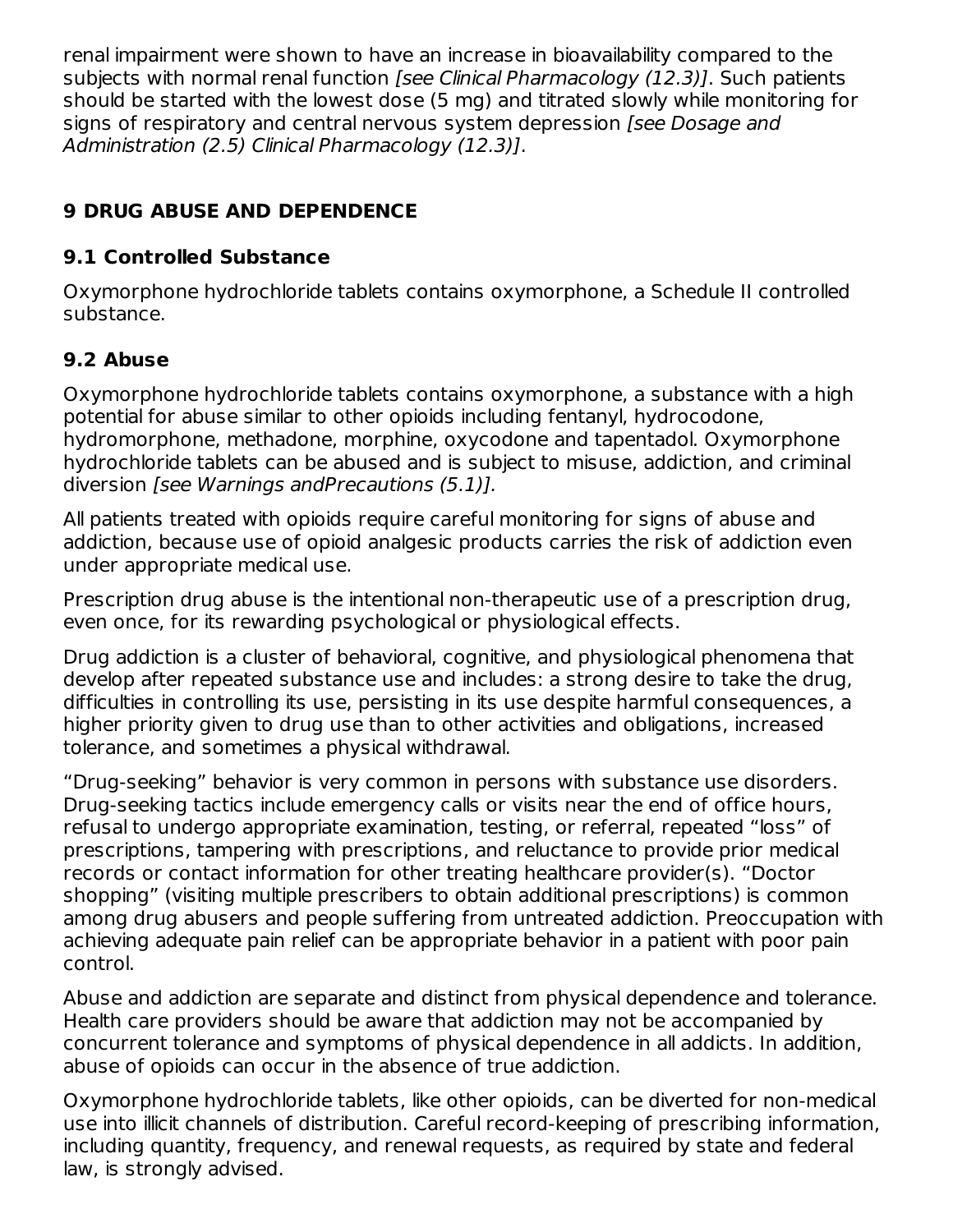Proper assessment of the patient, proper prescribing practices, periodic re-evaluation of therapy, and proper dispensing and storage are appropriate measures that help to limit abuse of opioid drugs.

#### Risks Specific to Abuse of Oxymorphone Hydrochloride Tablets

Oxymorphone hydrochloride tablets is for oral use only. Abuse of oxymorphone hydrochloride tablets poses a risk of overdose and death. This risk is increased with concurrent abuse of oxymorphone hydrochloride tablets with alcohol and other central nervous system depressants.

Parenteral drug abuse is commonly associated with transmission of infectious diseases such as hepatitis and HIV.

### **9.3 Dependence**

Both tolerance and physical dependence can develop during chronic opioid therapy. Tolerance is the need for increasing doses of opioids to maintain a defined effect such as analgesia (in the absence of disease progression or other external factors). Tolerance may occur to both the desired and undesired effects of drugs, and may develop at different rates for different effects.

Physical dependence is a physiological state in which the body adapts to the drug after a period of regular exposure, resulting in withdrawal symptoms after abrupt discontinuation or a significant dosage reduction of a drug. Withdrawal also may be precipitated through the administration of drugs with opioid antagonist activity (e.g., naloxone, nalmefene), mixed agonist/antagonist analgesics (e.g., pentazocine, butorphanol, nalbuphine), or partial agonists (e.g., buprenorphine). Physical dependence may not occur to a clinically significant degree until after several days to weeks of continued opioid usage.

Do not abruptly discontinue oxymorphone hydrochloride tablets in a patient physically dependent on opioids. Rapid tapering of oxymorphone hydrochloride tablets in a patient physically dependent on opioids may lead to serious withdrawal symptoms, uncontrolled pain, and suicide. Rapid discontinuation has also been associated with attempts to find other sources of opioid analgesics, which may be confused with drug-seeking for abuse.

When discontinuing oxymorphone hydrochloride tablets, gradually taper the dosage using a patient-specific plan that considers the following: the dose of oxymorphone hydrochloride tablets the patient has been taking, the duration of treatment, and the physical and psychological attributes of the patient. To improve the likelihood of a successful taper and minimize withdrawal symptoms, it is important that the opioid tapering schedule is agreed upon by the patient. In patients taking opioids for a long duration at high doses, ensure that a multimodal approach to pain management, including mental health support (if needed), is in place prior to initiating an opioid analgesic taper [see Dosage and Administration (2.9), Warnings and Precautions (5.13)].

Infants born to mothers physically dependent on opioids will also be physically dependent and may exhibit respiratory difficulties and withdrawal signs [see Warnings] and Precautions (5.4), Use in Specific Populations (8.1)].

## **10 OVERDOSAGE**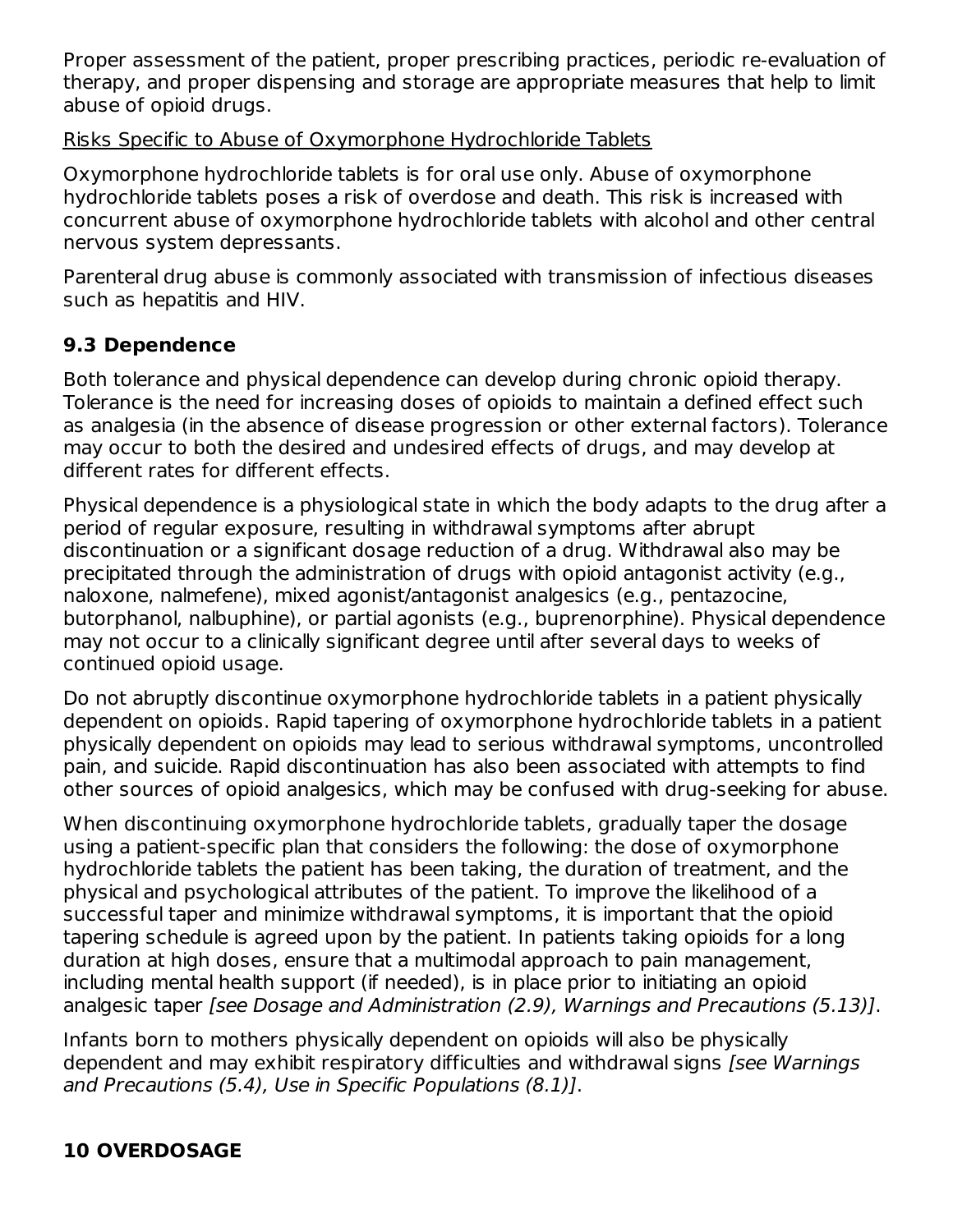#### Clinical Presentation

Acute overdose with oxymorphone hydrochloride tablets can be manifested by respiratory depression, somnolence progressing to stupor or coma, skeletal muscle flaccidity, cold and clammy skin, constricted pupils, and, in some cases, pulmonary edema, bradycardia, hypotension, partial or complete airway obstruction, atypical snoring, and death. Marked mydriasis rather than miosis may be seen with hypoxia in overdose situations [see Clinical Pharmacology (12.2)].

#### Treatment of Overdose

In case of overdose, priorities are the reestablishment of a patent and protected airway and institution of assisted or controlled ventilation, if needed. Employ other supportive measures (including oxygen and vasopressors) in the management of circulatory shock and pulmonary edema as indicated. Cardiac arrest or arrhythmias will require advanced life-support techniques.

Opioid antagonists, such as naloxone, are specific antidotes to respiratory depression resulting from opioid overdose. For clinically significant respiratory or circulatory depression secondary to opioid overdose, administer an opioid antagonist.

Because the duration of opioid reversal is expected to be less than the duration of action of Oxymorphone in oxymorphone hydrochloride tablets, carefully monitor the patient until spontaneous respiration is reliably reestablished. If the response to an opioid antagonist is suboptimal or only brief in nature, administer additional antagonist as directed by the product's prescribing information.

In an individual physically dependent on opioids, administration of the recommended usual dosage of the antagonist will precipitate an acute withdrawal syndrome. The severity of the withdrawal symptoms experienced will depend on the degree of physical dependence and the dose of the antagonist administered. If a decision is made to treat serious respiratory depression in the physically dependent patient, administration of the antagonist should be initiated with care and by titration with smaller than usual doses of the antagonist.

## **11 DESCRIPTION**

Oxymorphone hydrochloride tablet, USP is an opioid agonist available in 5 mg and 10 mg tablet strengths for oral administration. The chemical name for oxymorphone hydrochloride is 4, 5α-epoxy-3, 14-dihydroxy-17-methylmorphinan-6-one hydrochloride. The molecular weight is 337.80. The molecular formula is  ${\sf C}_{17} {\sf H}_{19}$ NO $_4$ .HCl and it has the following chemical structure.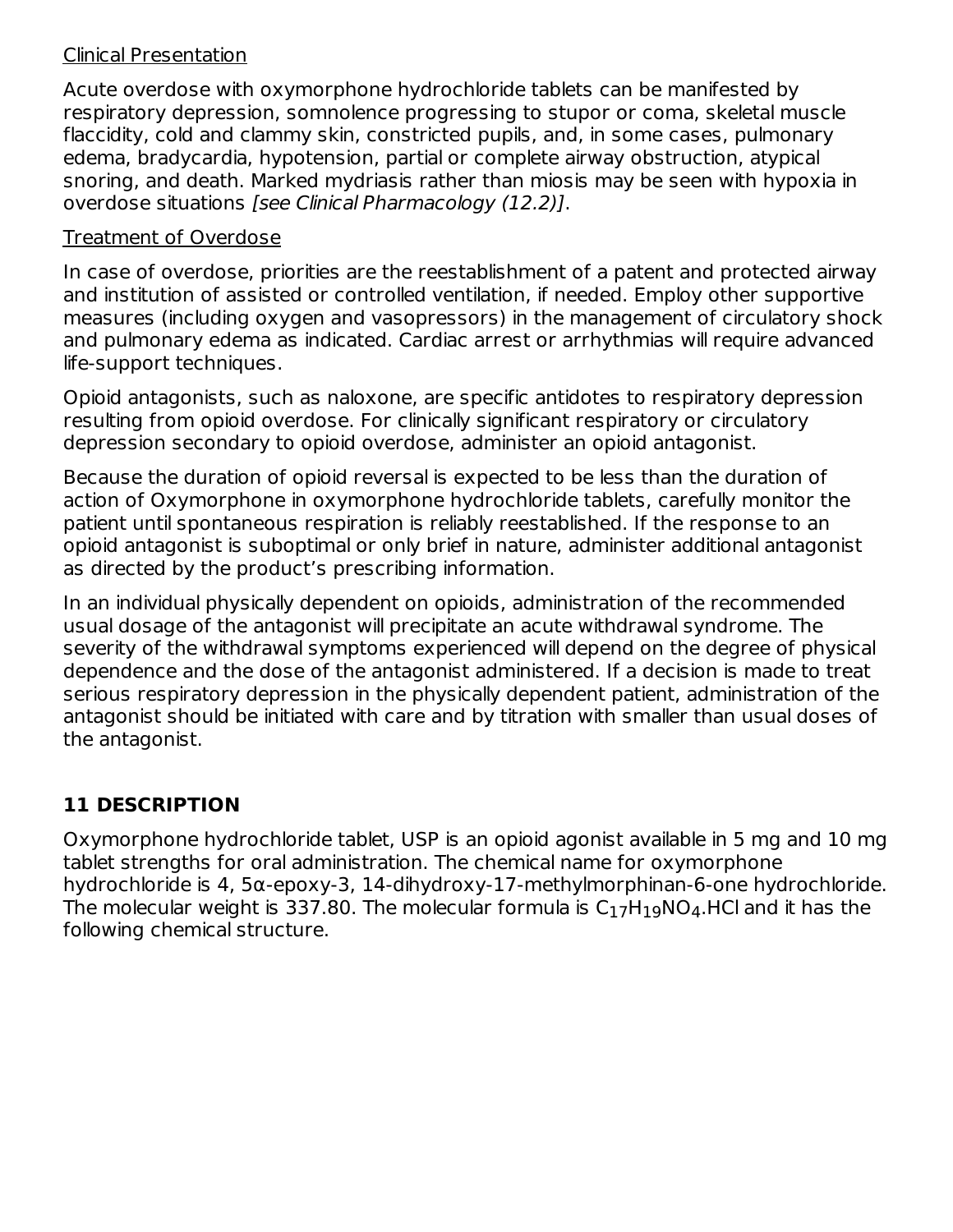

Oxymorphone hydrochloride, USP is white to off white powder, which is soluble in water, sparingly soluble in alcohol and ether.

The inactive ingredients in oxymorphone hydrochloride tablets, USP include: lactose anhydrous, magnesium stearate, microcrystalline cellulose and pregelatinized starch. In addition, the 10 mg tablets contain D&C red No. 30 talc lake.

USP Dissolution Test Pending.

## **12 CLINICAL PHARMACOLOGY**

### **12.1 Mechanism of Action**

Oxymorphone is a full opioid agonist and is relatively selective for the mu-opioid receptor, although it can bind to other opioid receptors at higher doses. The principal therapeutic action of oxymorphone is analgesia. Like all full opioid agonists, there is no ceiling effect for analgesia with oxymorphone. Clinically, dosage is titrated to provide adequate analgesia and may be limited by adverse reactions, including respiratory and CNS depression.

The precise mechanism of the analgesic action is unknown. However, specific CNS opioid receptors for endogenous compounds with opioid-like activity have been identified throughout the brain and spinal cord and are thought to play a role in the analgesic effects of this drug.

### **12.2 Pharmacodynamics**

### **Effects on the Central Nervous System**

Oxymorphone produces respiratory depression by direct action on brain stem respiratory centers. The respiratory depression involves a reduction in the responsiveness of the brain stem respiratory centers to both increases in carbon dioxide tension and electrical stimulation.

Oxymorphone causes miosis, even in total darkness. Pinpoint pupils are a sign of opioid overdose but are not pathognomonic (e.g., pontine lesions of hemorrhagic or ischemic origins may produce similar findings). Marked mydriasis rather than miosis may be seen due to hypoxia in overdose situations.

#### Effects on the Gastrointestinal Tract and Other Smooth Muscle

Oxymorphone causes a reduction in motility associated with an increase in smooth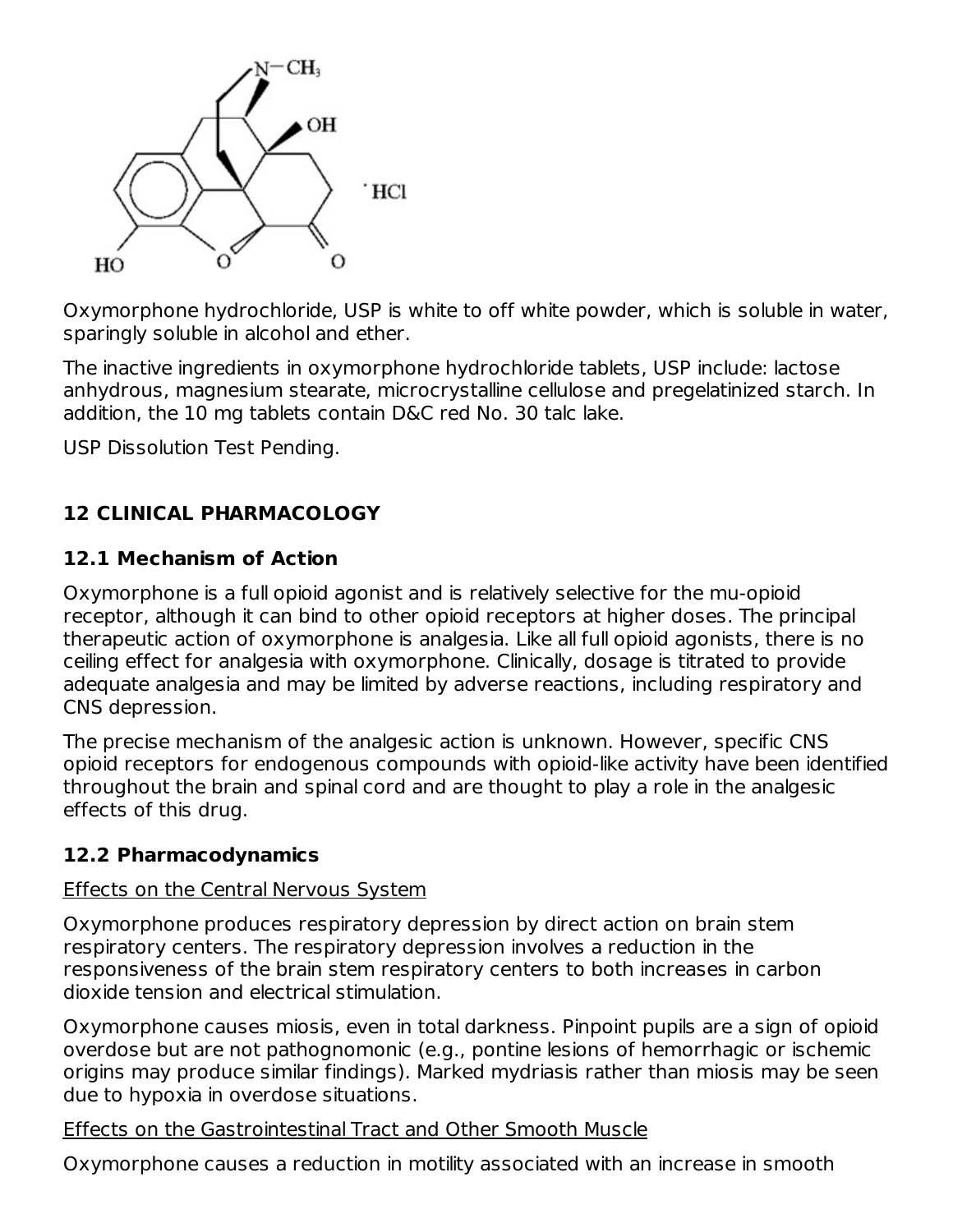muscle tone in the antrum of the stomach and duodenum. Digestion of food in the small intestine is delayed and propulsive contractions are decreased. Propulsive peristaltic waves in the colon are decreased, while tone may be increased to the point of spasm, resulting in constipation. Other opioid-induced effects may include a reduction in biliary and pancreatic secretions, spasm of sphincter of Oddi, and transient elevations in serum amylase.

### Effects on the Cardiovascular System

Oxymorphone produces peripheral vasodilation which may result in orthostatic hypotension or syncope. Manifestations of histamine release and/or peripheral vasodilation may include pruritus, flushing, red eyes and sweating and/or orthostatic hypotension.

### Effects on the Endocrine System

Opioids inhibit the secretion of adrenocorticotropic hormone (ACTH), cortisol, and luteinizing hormone (LH) in humans [see Adverse Reactions (6.2)]. They also stimulate prolactin, growth hormone (GH) secretion, and pancreatic secretion of insulin and glucagon.

Chronic use of opioids may influence the hypothalamic-pituitary-gonadal axis, leading to androgen deficiency that may manifest as low libido, impotence, erectile dysfunction, amenorrhea, or infertility. The causal role of opioids in the clinical syndrome of hypogonadism is unknown because the various medical, physical, lifestyle, and psychological stressors that may influence gonadal hormone levels have not been adequately controlled for in studies conducted to date [see Adverse Reactions (6.2)].

### Effects on the Immune System

Opioids have been shown to have a variety of effects on components of the immune system in *in vitro* and animal models. The clinical significance of these findings is unknown. Overall, the effects of opioids appear to be modestly immunosuppressive.

### Concentration–Efficacy Relationships

The minimum effective analgesic concentration varies widely among patients, especially among patients who have been previously treated with potent agonist opioids The minimum effective analgesic concentration of oxymorphone for any individual patient may increase over time due to an increase in pain, the development of a new pain syndrome and/or the development of analgesic tolerance *[see Dosage and* Administration (2.1, 2.3)].

### Concentration–Adverse Reaction Relationships

There is a relationship between increasing oxymorphone plasma concentration and increasing frequency of dose-related opioid adverse reactions such as nausea, vomiting, CNS effects, and respiratory depression. In opioid-tolerant patients, the situation may be altered by the development of tolerance to opioid-related adverse reactions [see Dosage and Administration (2.1, 2.3, 2.7)].

## **12.3 Pharmacokinetics**

### Absorption

The absolute oral bioavailability of oxymorphone is approximately 10%. Studies in healthy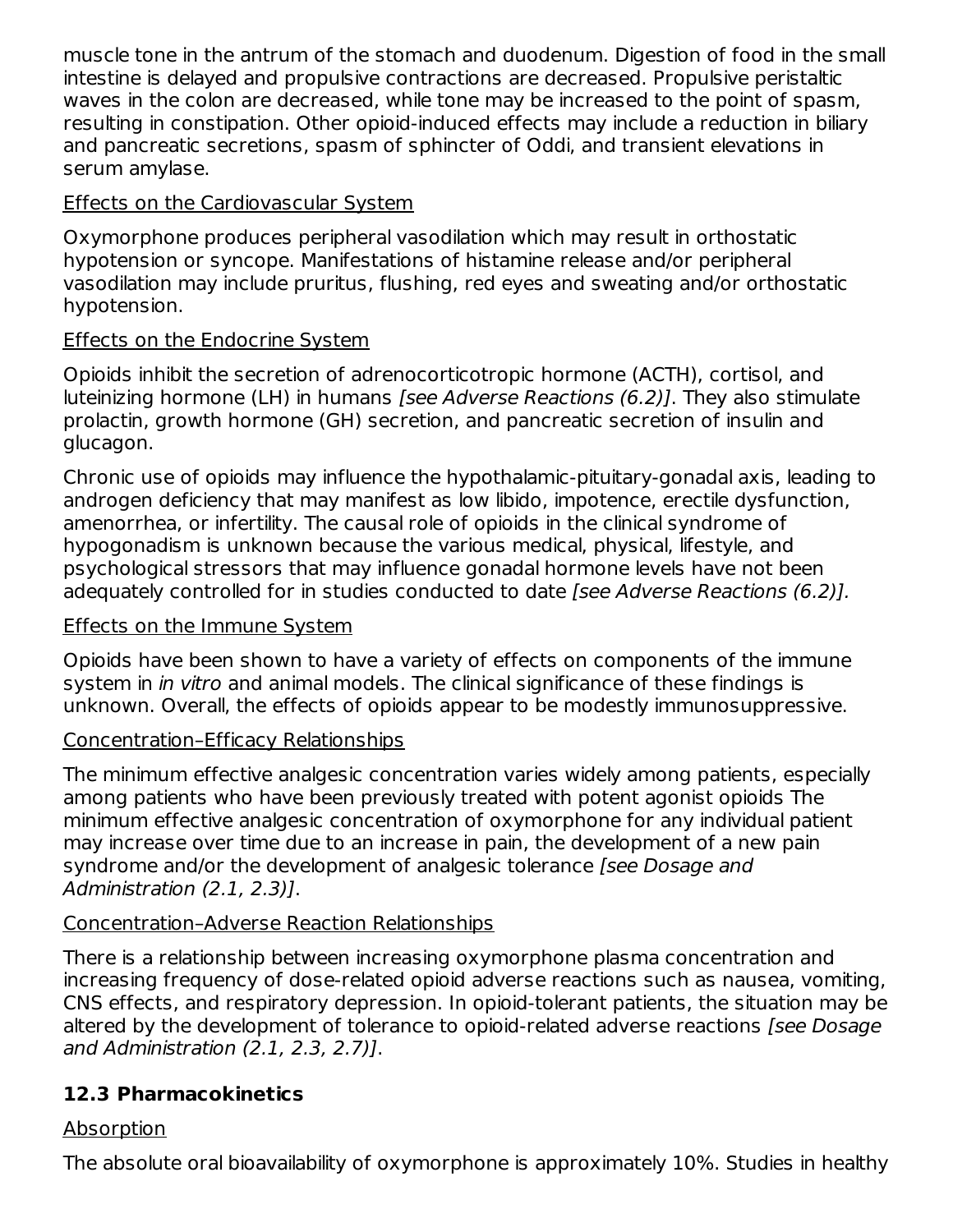volunteers reveal predictable relationships between oxymorphone hydrochloride tablets dosage and plasma oxymorphone concentrations.

Steady-state levels were achieved after three days of multiple dose administration. Under both single-dose and steady-state conditions, dose proportionality has been established for 5 mg, 10 mg and 20 mg doses of oxymorphone hydrochloride tablets, for both peak plasma levels (C $_{\sf max}$ ) and extent of absorption (AUC) (see Table 3).

| Table 3: Mean (±SD) Oxymorphone Hydrochloride Tablets Pharmacokinetic Parameters    |                                                       |                                                       |                                                         |                                                       |
|-------------------------------------------------------------------------------------|-------------------------------------------------------|-------------------------------------------------------|---------------------------------------------------------|-------------------------------------------------------|
| Regimen                                                                             | Dosage                                                | $\lim_{n \to \infty}$                                 | <b>AUC</b><br>$(ng\cdot hr/mL)$                         | $\overline{h}^{1/2}$                                  |
| <b>Single Dose</b>                                                                  | 5 <sub>mg</sub><br>$10 \text{ mg}$<br>$20 \text{ mg}$ | $1.10 + 0.55$<br>$1.93 + 0.75$<br>$4.39 \pm 1.72$     | $4.48 \pm 2.07$<br>$9.10 \pm 3.40$<br>$20.07 + 5.80$    | $7.25 \pm 4.40$<br>$7.78 \pm 3.58$<br>$9.43 \pm 3.36$ |
| Multiple Dose <sup>a</sup>                                                          | 5 <sub>mg</sub><br>$10 \text{ mg}$<br>$20 \text{ mg}$ | $1.73 \pm 0.62$<br>$3.51 \pm 0.91$<br>$7.33 \pm 2.93$ | $4.63 \pm 1.49$<br>$10.19 \pm 3.34$<br>$21.10 \pm 7.59$ | ΝA<br>ΝA<br>ΝA                                        |
| $NA = not applicable$<br><sup>a</sup> Results after 5 days of every 6 hours dosing. |                                                       |                                                       |                                                         |                                                       |

After oral dosing with 40 mg of oxymorphone hydrochloride tablets in healthy volunteers under fasting conditions or with a high-fat meal, the  ${\sf C}_{\sf max}$  and AUC were increased by approximately 38% in fed subjects relative to fasted subjects. As a result, oxymorphone hydrochloride tablets should be dosed at least one hour prior to or two hours after eating [see Dosage and Administration (2.1)].

### **Distribution**

Formal studies on the distribution of oxymorphone in various tissues have not been conducted. Oxymorphone is not extensively bound to human plasma proteins; binding is in the range of 10% to 12%.

## **Elimination**

Half-life ranges from approximately 9-11 hours after a single oral dose (5-40 mg).

## Metabolism

Oxymorphone is highly metabolized, principally in the liver, and undergoes reduction or conjugation with glucuronic acid to form both active and inactive products. The two major metabolites of Oxymorphone are oxymorphone-3-glucuronide and 6-OHoxymorphone. The mean plasma AUC for oxymorphone-3-glucuronide is approximately 90-fold higher than the parent compound. The pharmacologic activity of the glucuronide metabolite has not been evaluated. 6-OH-oxymorphone has been shown in animal studies to have analgesic bioactivity. The mean plasma 6-OH-oxymorphone AUC is approximately 70% of the oxymorphone AUC following single oral doses but is essentially equivalent to the parent compound at steady-state.

### Excretion

Because oxymorphone is extensively metabolized, <1% of the administered dose is excreted unchanged in the urine. On average, 33% to 38% of the administered dose is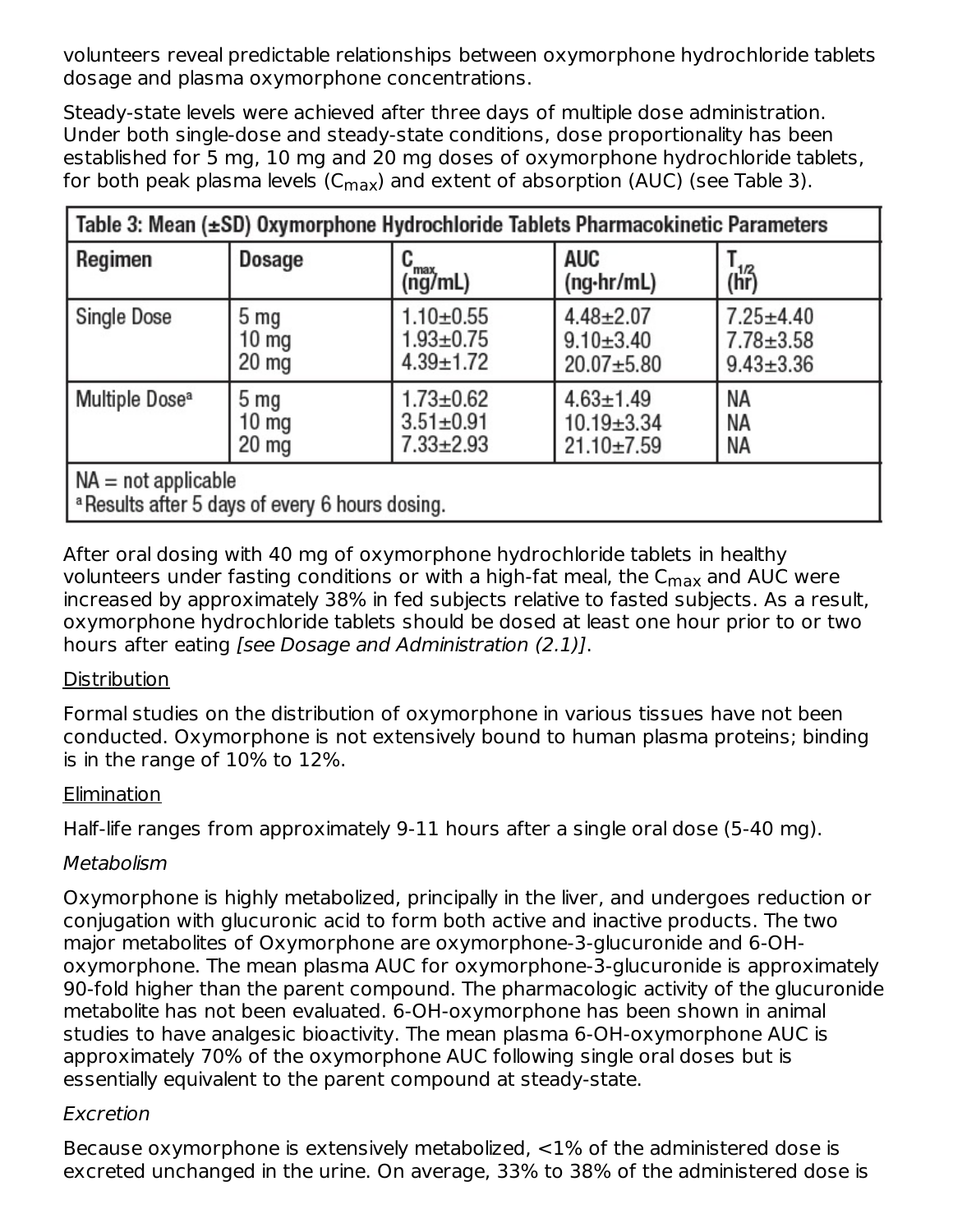excreted in the urine as oxymorphone-3-glucuronide and 0.25% to 0.62% is excreted as 6-OH-oxymorphone in subjects with normal hepatic and renal function. In animals given radiolabeled oxymorphone, approximately 90% of the administered radioactivity was recovered within 5 days of dosing. The majority of oxymorphone-derived radioactivity was found in the urine and feces.

#### Specific Populations

### Age: Geriatric Population

The plasma levels of oxymorphone administered as an extended-release tablet were about 40% higher in elderly ( $\geq 65$  years of age) than in younger subjects [see Use in Specific Populations (8.5)].

### Sex:

The effect of sex on the pharmacokinetics of oxymorphone hydrochloride tablets has not been studied. In a study with an extended-release formulation of oxymorphone, there was a consistent tendency for female subjects to have slightly higher  $\mathsf{AUC_{SS}}$  and  $\mathsf{C}_{\mathsf{max}}$  values than male subjects. However, sex differences were not observed when AUC $_{\rm ss}$  and C $_{\rm max}$  were adjusted by body weight.

### Hepatic Impairment

The liver plays an important role in the pre-systemic clearance of orally administered oxymorphone. Accordingly, the bioavailability of orally administered oxymorphone may be markedly increased in patients with moderate to severe liver disease. The effect of hepatic impairment on the pharmacokinetics of oxymorphone hydrochloride tablets has not been studied. However, in a study with an extended-release formulation of oxymorphone, the disposition of oxymorphone was compared in 6 patients with mild, 5 patients with moderate, and one patient with severe hepatic impairment, and 12 subjects with normal hepatic function. The bioavailability of oxymorphone was increased by 1.6 fold in patients with mild hepatic impairment and by 3.7-fold in patients with moderate hepatic impairment. In one patient with severe hepatic impairment, the bioavailability was increased by 12.2-fold. The half-life of oxymorphone was not significantly affected by hepatic impairment.

### Renal Impairment

The effect of renal impairment on the pharmacokinetics of oxymorphone hydrochloride tablets has not been studied. However, in a study with an extended-release formulation of oxymorphone, an increase of 26%, 57%, and 65% in oxymorphone bioavailability was observed in mild (creatinine clearance 51-80 mL/min; n=8), moderate (creatinine clearance 30-50 mL/min; n=8), and severe (creatinine clearance <30 mL/min; n=8) patients, respectively, compared to healthy controls.

### Drug Interactions Studies

In vitro studies revealed little to no biotransformation of oxymorphone to 6-OHoxymorphone by any of the major cytochrome P450 (CYP P450) isoforms at therapeutically relevant oxymorphone plasma concentrations.

No inhibition of any of the major CYP P450 isoforms was observed when oxymorphone was incubated with human liver microsomes at concentrations of ≤50 μM. An inhibition of CYP 3A4 activity occurred at oxymorphone concentrations ≥150 μM. Therefore, it is not expected that oxymorphone, or its metabolites will act as inhibitors of any of the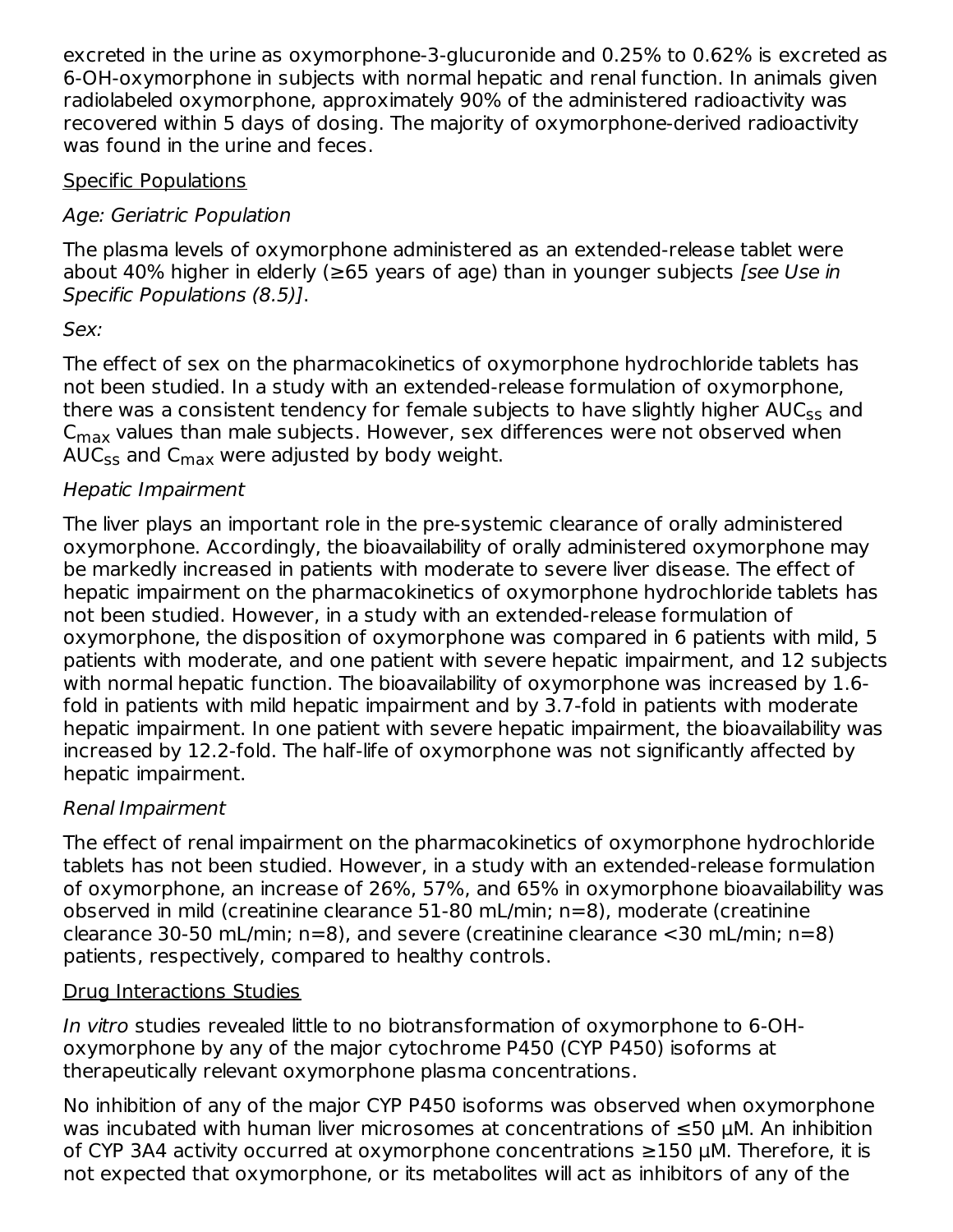#### major CYP P450 enzymes in vivo.

Increases in the activity of the CYP 2C9 and CYP 3A4 isoforms occurred when oxymorphone was incubated with human hepatocytes. However, clinical drug interaction studies with oxymorphone hydrochloride tablets ER showed no induction of CYP450 3A4 or 2C9 enzyme activity, indicating that no dose adjustment for CYP 3A4- or 2C9 mediated drug-drug interactions is required.

### Alcohol Interaction

The effect of co-ingestion of alcohol with oxymorphone hydrochloride tablets has not been evaluated. However, an in vivo study was performed to evaluate the effect of alcohol (40%, 20%, 4% and 0%) on the bioavailability of a single dose of 40 mg of extended-release oxymorphone tablets in healthy, fasted volunteers. Following concomitant administration of 240 mL of 40% ethanol the C<sub>max</sub> increased on average by 70% and up to 270% in individual subjects. Following the concomitant administration of 240 mL of 20% ethanol, the C<sub>max</sub> increased on average by 31% and up to 260% in individual subjects. In some individuals there was also a decrease in oxymorphone peak plasma concentrations. No effect on the release of Oxymorphone from the extendedrelease tablet was noted in an in vitro alcohol interaction study. The mechanism of the in vivo interaction is unknown. Therefore, avoid co-administration of oxymorphone and ethanol.

## **13 NONCLINICAL TOXICOLOGY**

## **13.1 Carcinogenesis, Mutagenesis, Impairment of Fertility**

### **Carcinogenesis**

No evidence of carcinogenic potential was observed in long-term animal studies in mice and rats. Oxymorphone hydrochloride was administered to Sprague Dawley rats (2.5, 5, and 10 mg/kg/day in males and 5, 10, and 25 mg/kg/day in females) for 2 years by oral gavage. Systemic drug exposure (AUC) at the highest doses tested in male and female rats was 4.8 times and 21.2 times the human exposure at a dose of 20 mg/day, respectively. Oxymorphone hydrochloride was administered to male and female CD-1 mice (10, 25, 75 and 150 mg/kg/day) for 2 years by oral gavage. Systemic drug exposure (AUC) at 150 mg/kg/day in male and female mice was 205 times and 243 times the human exposure at a dose of 20 mg/day, respectively.

### Mutagenesis

Oxymorphone hydrochloride was not mutagenic when tested in the in vitro bacterial reverse mutation assay (Ames test), or in an *in vitro* mammalian cell chromosome aberration assay performed with human peripheral blood lymphocytes. Oxymorphone hydrochloride tested positive in both the rat and mouse in vivo micronucleus assays. An increase in micronucleated polychromatic erythrocytes occurred in mice given doses of ≥250 mg/kg and in rats given doses of 20 and 40 mg/kg. A subsequent study demonstrated that oxymorphone hydrochloride was not aneugenic in mice following administration of up to 500 mg/kg. Additional studies indicate that the increased incidence of micronucleated polychromatic erythrocytes in rats may be secondary to increased body temperature following oxymorphone administration. Doses associated with increased micronucleated polychromatic erythrocytes also produce a marked, rapid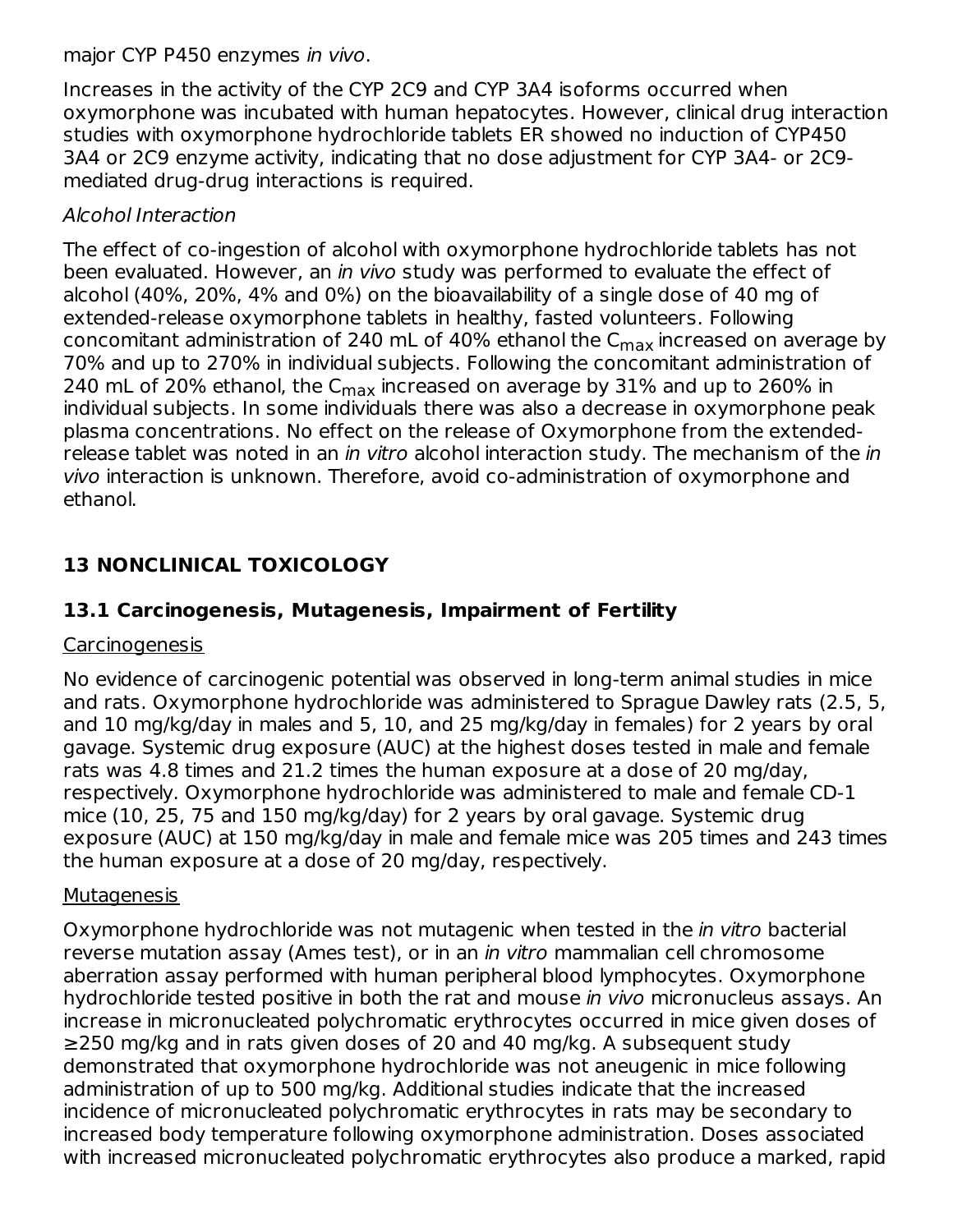increase in body temperature. Pretreatment of animals with sodium salicylate minimized the increase in body temperature and prevented the increase in micronucleated polychromatic erythrocytes after administration of 40 mg/kg oxymorphone.

### Impairment of fertility

Female rats were treated with oxymorphone hydrochloride beginning 14 days prior to mating through Gestation Day 7 via oral gavage doses of 5, 10, or 25 mg/kg/day (2.4, 4.9, or 12.2 times the human daily dose of 20 mg/day based on body surface area, respectively). Male rats were treated via oral gavage with the same oxymorphone hydrochloride doses beginning 28 days prior to and throughout mating. In female rats, an increase in the length of the estrus cycle and decrease in the mean number of viable embryos, implantation sites and corpora lutea were observed at 4.9 times the human dose of 20 mg/day. No adverse effects of oxymorphone on male reproductive function or sperm parameters were observed.

# **14 CLINICAL STUDIES**

The analgesic efficacy of oxymorphone hydrochloride tablets has been evaluated in acute pain following orthopedic and abdominal surgeries.

## **14.1 Orthopedic Surgery**

Two double-blind, placebo-controlled, dose-ranging studies in patients with acute moderate to severe pain following orthopedic surgery evaluated the doses of oxymorphone hydrochloride tablets 10 mg and 20 mg, and 30 mg was included in one study. Both studies demonstrated that oxymorphone hydrochloride tablets 20 mg provided greater analgesia as measured by total pain relief based on a weighted analysis over 8 hours using a 0-4 categorical, compared to placebo. Oxymorphone hydrochloride tablets 10 mg provided greater analgesia as compared to placebo in one of the two studies. There was no evidence of superiority of the 30 mg dose over the 20 mg dose. However, there was a high rate of naloxone use in patients receiving the oxymorphone hydrochloride tablets 30 mg dose in the postoperative period [see Dosage and Administration (2.3)].

## **14.2 Abdominal Surgery**

In a randomized, double-blind, placebo-controlled, multiple-dose study, the efficacy of oxymorphone hydrochloride tablets 10 mg and 20 mg was assessed in patients with moderate to severe acute pain following abdominal surgery. In this study, patients were dosed every 4 to 6 hours over a 48-hour treatment period. Oxymorphone hydrochloride tablets 10 and 20 mg provided greater analgesia, as measured by the mean average pain intensity on a 0-100 mm visual analog scale, over 48 hours, compared to placebo [see Dosage and Administration (2.3)].

## **16 HOW SUPPLIED/STORAGE AND HANDLING**

Oxymorphone hydrochloride tablets, USP are supplied as follows:

## **5 mg Tablet:**

White to off white round flat tablets de-bossed with '**T 277**' on one side and plain on the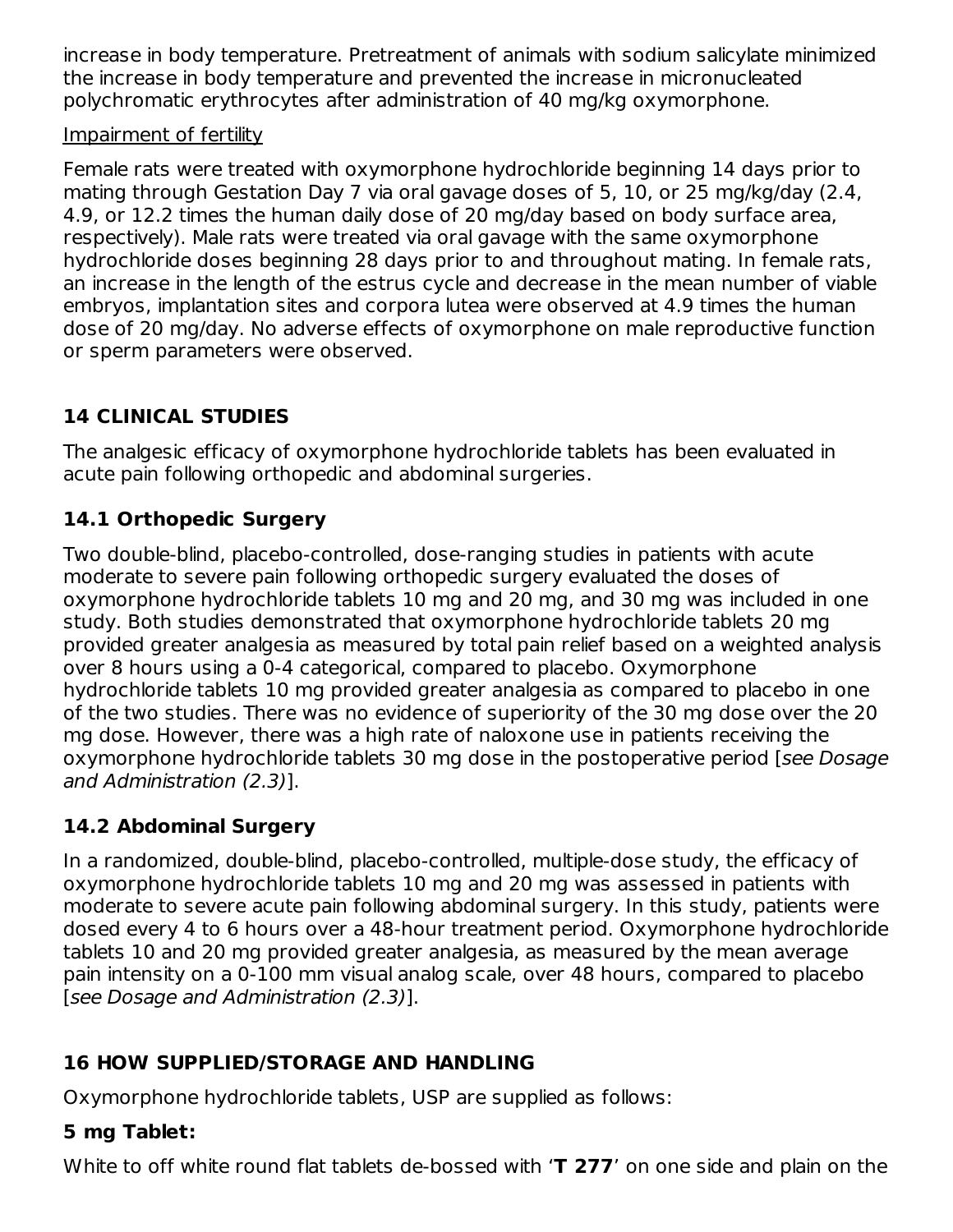other side.

Bottles of 100 tablets with child-resistant closure NDC 63629-1926-1

Store at 20°C - 25°C (68° to 77°F); [See USP Controlled Room Temperature].

Dispense in tight container as defined in the USP, with a child-resistant closure (as required).

Store oxymorphone hydrochloride tablets securely and dispose of properly [see Patient Counseling Information (17)].

## **17 PATIENT COUNSELING INFORMATION**

Advise the patient to read the FDA-approved patient labeling (Medication Guide).

### Storage and Disposal:

Because of the risks associated with accidental ingestion, misuse, and abuse, advise patients to store oxymorphone hydrochloride tablets securely, out of sight and reach of children, and in a location not accessible by others, including visitors to the home [see Warnings and Precautions (5.1, 5.3), Drug Abuse and Dependence (9.2)]. Inform patients that leaving oxymorphone hydrochloride tablets unsecured can pose a deadly risk to others in the home.

Advise patients and caregivers that when medicines are no longer needed, they should be disposed of promptly. Expired, unwanted, or unused oxymorphone hydrochloride tablets should be disposed of by flushing the unused medication down the toilet if a drug take-back option is not readily available. Inform patients that they can visit www.fda.gov/drugdisposal for a complete list of medicines recommended for disposal by flushing, as well as additional information on disposal of unused medicines.

### Addiction, Abuse, and Misuse

Inform patients that the use of oxymorphone hydrochloride tablets, even when taken as recommended, can result in addiction, abuse, and misuse, which can lead to overdose and death [see Warnings and Precautions (5.1)]. Instruct patients not to share oxymorphone hydrochloride tablets with others and to take steps to protect oxymorphone hydrochloride tablets from theft or misuse.

### Life-Threatening Respiratory Depression

Inform patients of the risk of life-threatening respiratory depression, including information that the risk is greatest when starting oxymorphone hydrochloride tablets or when the dosage is increased, and that it can occur even at recommended dosages.

Educate patients and caregivers on how to recognize respiratory depression and emphasize the importance of calling 911 or getting emergency medical help right away in the event of a known or suspected overdose [see Warnings and Precautions (5.3)].

### Patient Access to Naloxone for the Emergency Treatment of Opioid Overdose

Discuss with the patient and caregiver the availability of naloxone for the emergency treatment of opioid overdose, both when initiating and renewing treatment with oxymorphone hydrochloride tablets. Inform patients and caregivers about the various ways to obtain naloxone as permitted by individual state naloxone dispensing and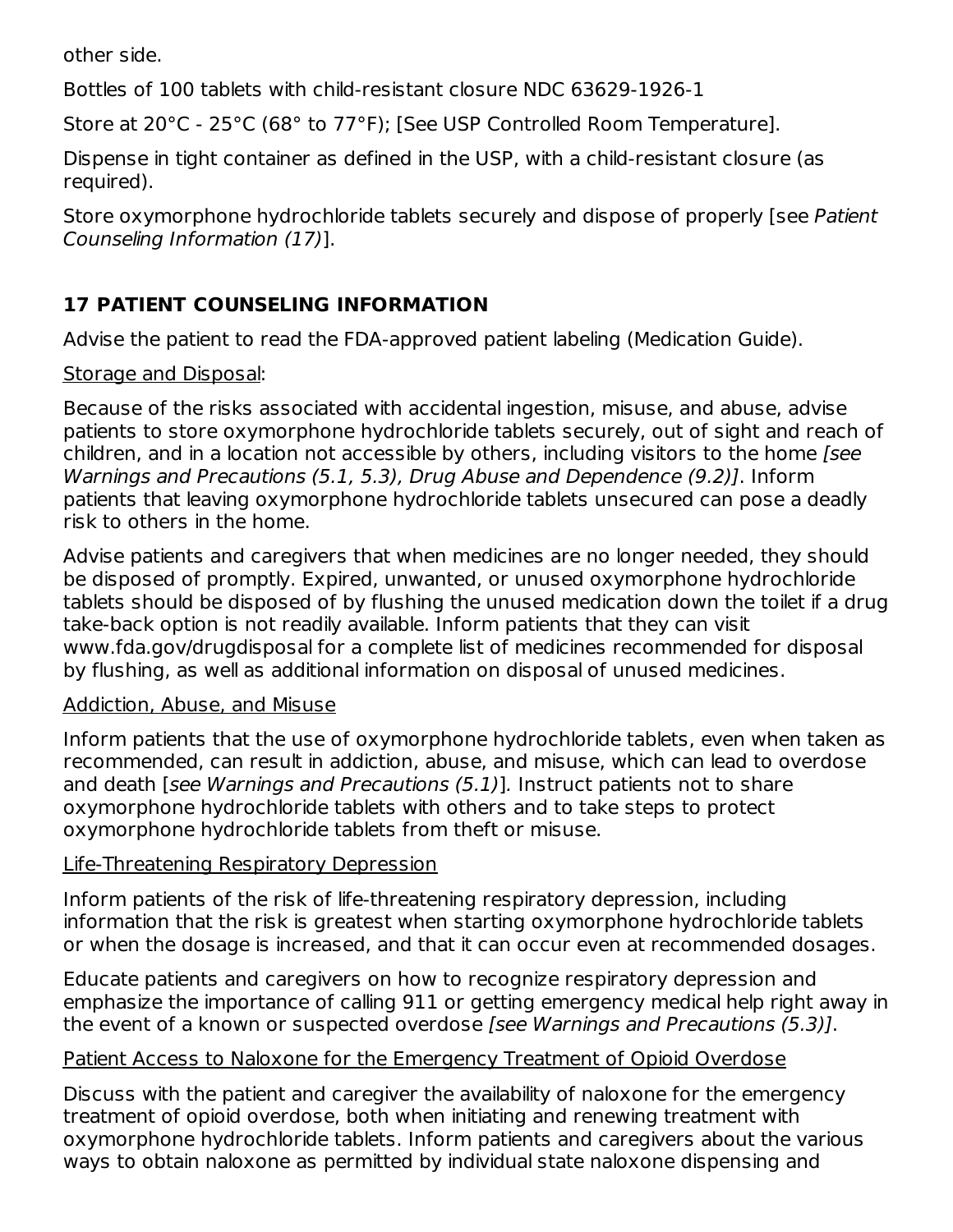prescribing requirements or guidelines (e.g., by prescription, directly from a pharmacist, or as part of a community-based program) [see Dosage and Administration (2.2), Warnings and Precautions (5.3)].

Educate patients and caregivers on how to recognize the signs and symptoms of an overdose.

Explain to patients and caregivers that naloxone's effects are temporary, and that they must call 911 or get emergency medical help right away in all cases of known or suspected opioid overdose, even if naloxone is administered [see Overdosage (10)].

If naloxone is prescribed, also advise patients and caregivers:

- How to treat with naloxone in the event of an opioid overdose
- To tell family and friends about their naloxone and to keep it in a place where family and friends can access it in an emergency
- To read the Patient Information (or other educational material) that will come with their naloxone. Emphasize the importance of doing this before an opioid emergency happens, so the patient and caregiver will know what to do.

#### Accidental Ingestion

Inform patients that accidental ingestion, especially by children, may result in respiratory depression or death [see Warnings and Precautions (5.3)].

#### Interactions with Benzodiazepines and Other CNS Depressants

Inform patients and caregivers that potentially fatal additive effects may occur if oxymorphone hydrochloride tablet is used with benzodiazepines or other CNS depressants, including alcohol, and not to use these concomitantly unless supervised by a healthcare provider [see Warnings and Precautions (5.5), Drug Interactions (7)].

#### Anaphylaxis, Angioedema, and Other Hypersensitivity Reactions

Inform patients that anaphylaxis, angioedema, and other hypersensitivity reactions have been reported with ingredients contained in oxymorphone hydrochloride tablets. Advise patients how to recognize such a reaction and when to seek medical attention [see Contraindications (4), Warnings and Precautions (5.7), Adverse Reactions(6)].

#### Serotonin Syndrome

Inform patients that opioids could cause a rare but potentially life-threatening condition resulting from concomitant administration of serotonergic drugs. Warn patients of the symptoms of serotonin syndrome and to seek medical attention right away if symptoms develop. Instruct patients to inform their physicians if they are taking, or plan to take serotonergic medications. [see Drug Interactions (7)]

#### MAOI Interaction

Inform patients to avoid taking oxymorphone hydrochloride tablets while using any drugs that inhibit monoamine oxidase. Patients should not start MAOIs while taking oxymorphone hydrochloride tablets [see Drug Interactions (7)].

#### Adrenal Insufficiency

Inform patients that opioids could cause adrenal insufficiency, a potentially lifethreatening condition. Adrenal insufficiency may present with non-specific symptoms and signs such as nausea, vomiting, anorexia, fatigue, weakness, dizziness, and low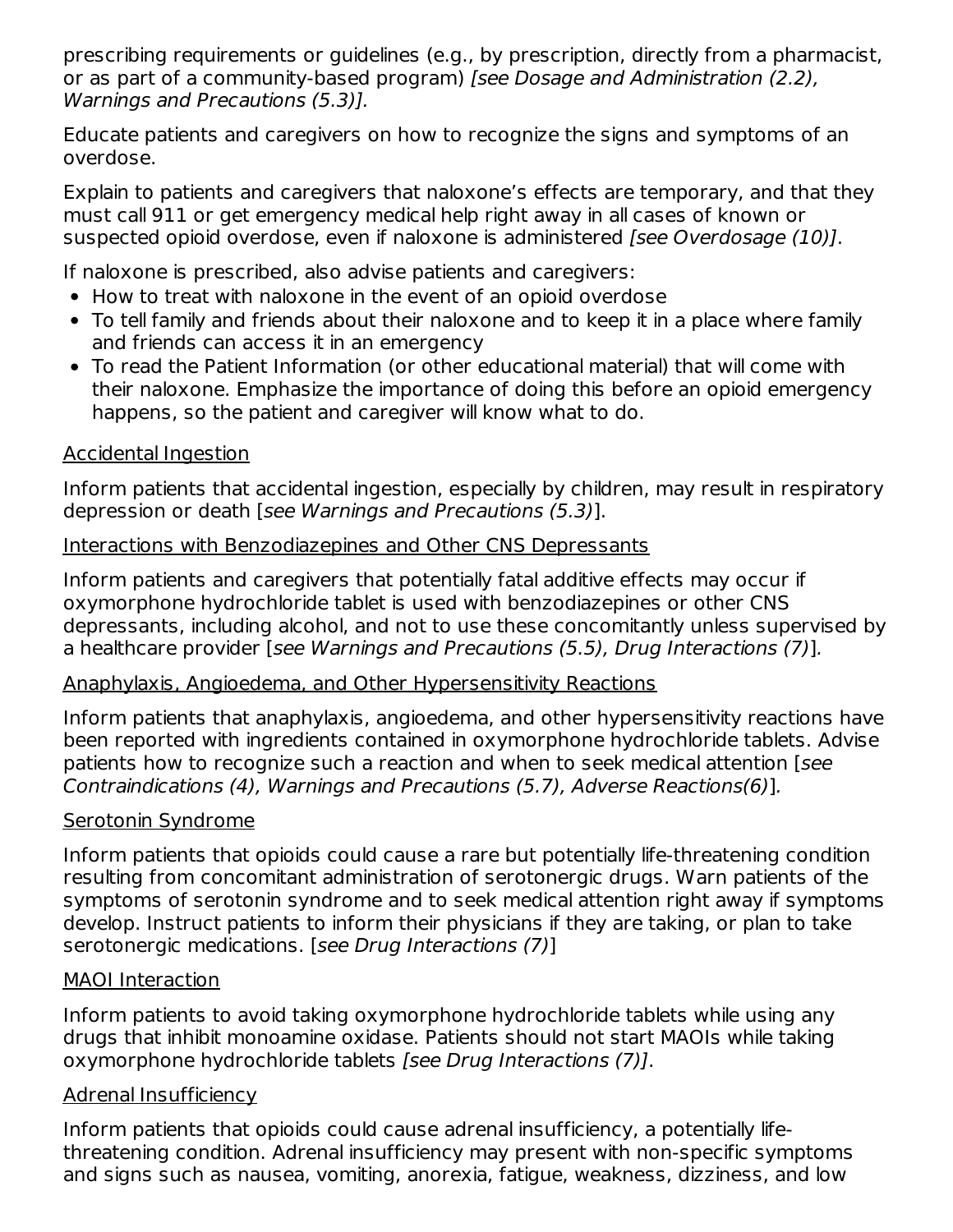blood pressure. Advise patients to seek medical attention if they experience a constellation of these symptoms [see Warnings and Precautions (5.8)].

#### Important Administration Instructions

Instruct patients how to properly take oxymorphone hydrochloride tablets exactly as prescribed to reduce the risk of life-threatening adverse reactions (e.g., respiratory depression).

Advise patients not to adjust the dose of oxymorphone hydrochloride tablets without consulting with a physician or other healthcare professional.

#### Important Discontinuation Instructions

In order to avoid developing withdrawal symptoms, instruct patients not to discontinue oxymorphone hydrochloride tablets without first discussing a tapering plan with the prescriber [see Dosage and Administration (2.9)].

#### **Hypotension**

Inform patients that oxymorphone hydrochloride tablets may cause orthostatic hypotension and syncope. Instruct patients how to recognize symptoms of low blood pressure and how to reduce the risk of serious consequences should hypotension occur (e.g., sit or lie down, carefully rise from a sitting or lying position) [see Warnings] and Precautions (5.9)].

#### **Pregnancy**

#### Neonatal Opioid Withdrawal Syndrome

Inform female patients of reproductive potential that prolonged use of oxymorphone hydrochloride tablets during pregnancy can result in neonatal opioid withdrawal syndrome, which may be life-threatening if not recognized and treated [see Warnings] and Precautions (5.4), Use in Specific Populations (8.1)].

#### Embryo-Fetal Toxicity

Inform female patients of reproductive potential that oxymorphone hydrochloride tablets can cause fetal harm and to inform the healthcare provider of a known or suspected pregnancy [see Use in Specific Populations (8.1), Warnings and Precautions  $(5.4)$ .

#### Lactation

Advise nursing mothers to monitor infants for increased sleepiness (more than usual), breathing difficulties, or limpness. Instruct nursing mothers to seek immediate medical care if they notice these signs [see Use in Specific Populations (8.2)].

#### Infertility

Inform patients that chronic use of opioids may cause reduced fertility. It is not known whether these effects on fertility are reversible [see Adverse Reactions (6.2)].

#### Driving or Operating Heavy Machinery

Inform patients that oxymorphone hydrochloride tablets may impair the ability to perform potentially hazardous activities such as driving a car or operating heavy machinery. Advise patients not to perform such tasks until they know how they will react to the medication *[see Warnings and Precautions (5.14)]*.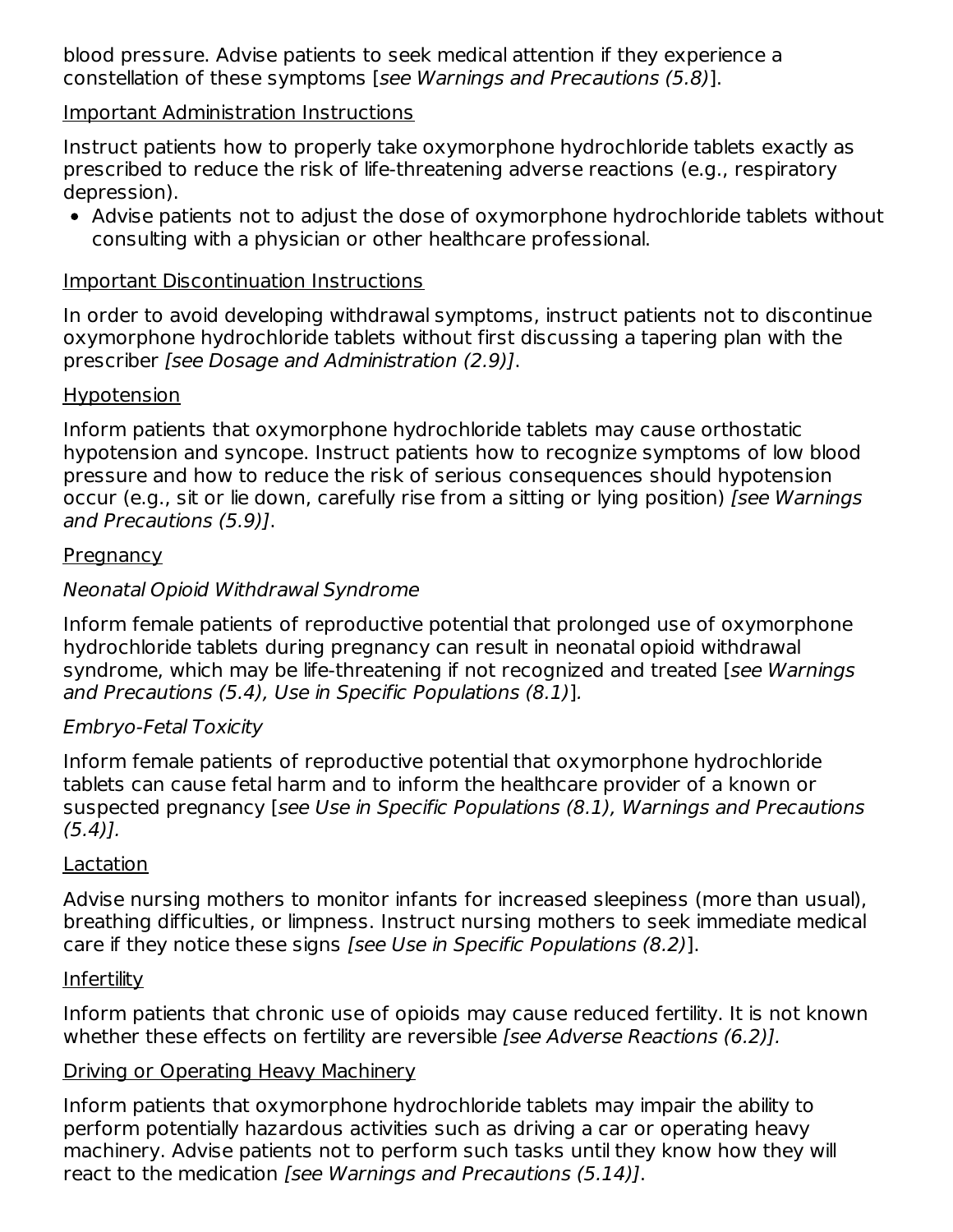#### **Constipation**

Advise patients of the potential for severe constipation, including management instructions and when to seek medical attention *[see Adverse Reactions (6)]*.

Manufactured by:

Ascent Pharmaceuticals, Inc.

Central Islip, NY 11722

Manufactured for:

Camber Pharmaceuticals, Inc.

Piscataway, NJ 08854

Revised: 08/20

### **Medication Guide**

### **Medication Guide**

### **Oxymorphone hydrochloride (OX-i-MOR-fone HYE-droe-KLOR-ide) tablets, for oral use, CII**

**Oxymorphone hydrochloride tablets are:**

• A strong prescription pain medicine that contains an opioid (narcotic) that is used to manage short-term (acute) pain when other pain treatments such as non-opioid pain medicines do not treat your pain well enough or you cannot tolerate them.

• An opioid pain medicine that can put you at risk for overdose and death. Even if you take your dose correctly as prescribed you are at risk for opioid addiction, abuse, and misuse that can lead to death.

#### **Important information about oxymorphone hydrochloride tablets:** • **Get emergency help or call 911 right away if you take too much**

**oxymorphone hydrochloride tablets (overdose)**. When you first start taking oxymorphone hydrochloride tablets, when your dose is changed, or if you take too much (overdose), serious or life-threatening breathing problems that can lead to death may occur. Talk to your healthcare provider about naloxone, a medicine for the emergency treatment of an opioid overdose.

• Taking oxymorphone hydrochloride tablets with other opioid medicines,

benzodiazepines, alcohol, or other central nervous system depressants (including street drugs) can cause severe drowsiness, decreased awareness, breathing problems, coma, and death.

• Never give anyone else your oxymorphone hydrochloride tablets. They could die from taking it. Selling or giving away oxymorphone hydrochloride tablets is against the law.

• Store oxymorphone hydrochloride tablets securely, out of sight and reach of children, and in a location not accessible by others, including visitors to the home.

**Do not take oxymorphone hydrochloride tablets if you have:**

• severe asthma, trouble breathing, or other lung problems.

• a bowel blockage or have narrowing of the stomach or intestines.

**Before taking oxymorphone hydrochloride tablets, tell your healthcare provider if you have a history of:**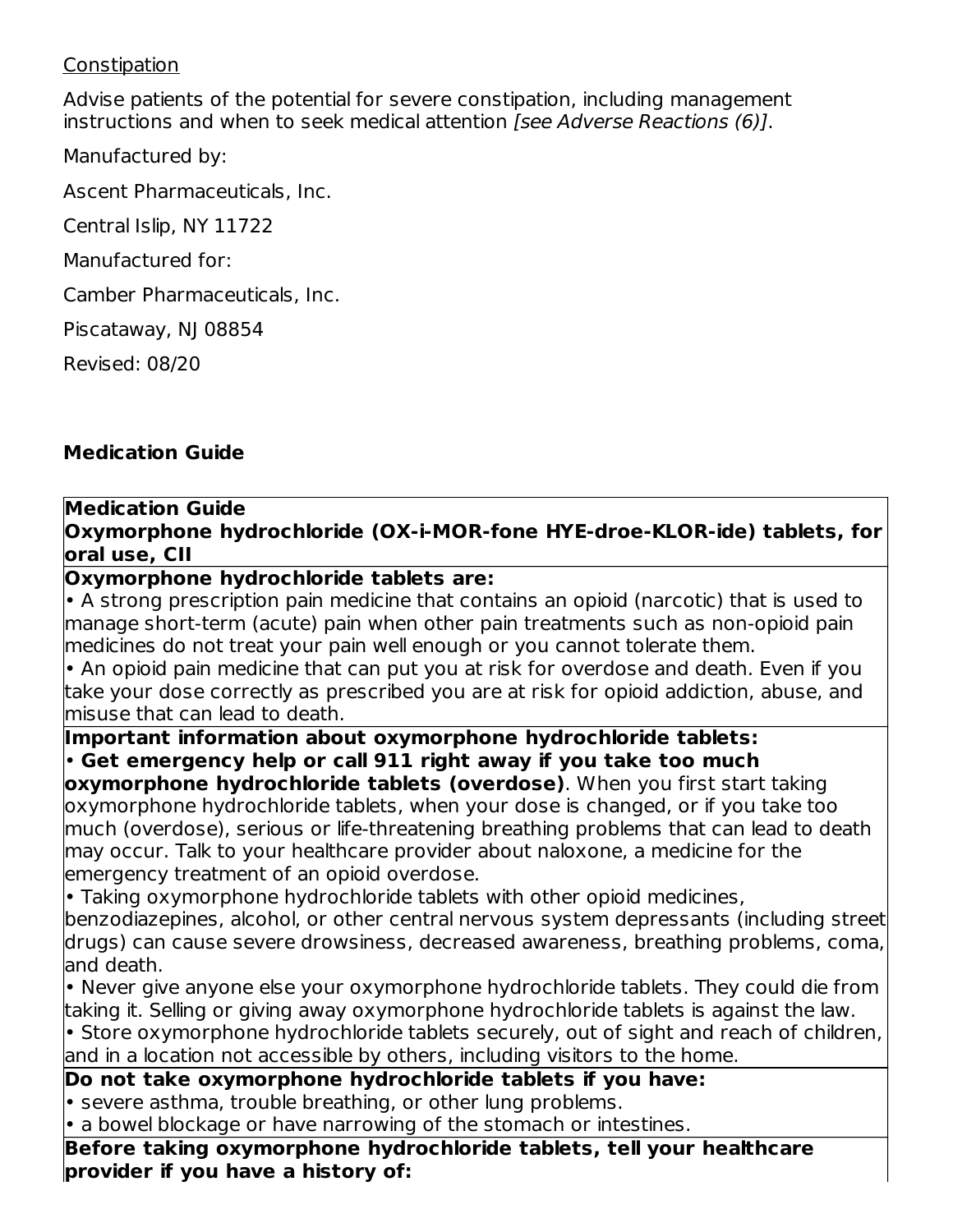- 
- head injury, seizures liver, kidney, thyroid problems
- problems urinating pancreas or gallbladder problems

• abuse of street or prescription drugs, alcohol addiction, opioid overdose, or mental health problems.

## **Tell your healthcare provider if you are:**

• **pregnant or planning to become pregnant.** Prolonged use of oxymorphone hydrochloride tablets during pregnancy can cause withdrawal symptoms in your newborn baby that could be life-threatening if not recognized and treated.

• **breastfeeding.** Oxymorphone hydrochloride tablets passes into breast milk and may harm your baby.

• living in a household where there are small children or someone who has abused street or prescription drugs.

• taking prescription or over-the-counter medicines, vitamins, or herbal supplements. Taking oxymorphone hydrochloride tablets with certain other medicines can cause serious side effects that could lead to death.

## **When taking oxymorphone hydrochloride tablets:**

• Do not change your dose. Take oxymorphone hydrochloride tablets exactly as prescribed by your healthcare provider. Use the lowest dose possible for the shortest time needed.

• Oxymorphone hydrochloride tablets should be taken on an empty stomach, at least one hour prior to or two hours after eating.

• Take your prescribed dose at the same time every day. Do not take more than your prescribed dose. If you miss a dose, take your next dose at your usual time.

• Call your healthcare provider if the dose you are taking does not control your pain.

• If you have been taking oxymorphone hydrochloride tablets regularly, do not stop taking oxymorphone hydrochloride tablets without talking to your healthcare provider.

• Dispose of expired, unwanted, or unused oxymorphone hydrochloride tablets by promptly flushing down the toilet, if a drug take-back option is not readily available. Visit www.fda.gov/drugdisposal for additional information on disposal of unused medicines.

### **While taking oxymorphone hydrochloride tablets DO NOT:**

• Drive or operate heavy machinery, until you know how oxymorphone hydrochloride tablets affects you. Oxymorphone hydrochloride tablets can make you sleepy, dizzy, or lightheaded.

• Drink alcohol or use prescription or over-the-counter medicines that contain alcohol. Using products containing alcohol during treatment with oxymorphone hydrochloride tablets may cause you to overdose and die.

## **The possible side effects of oxymorphone hydrochloride tablets:**

• constipation, nausea, sleepiness, vomiting, tiredness, headache, dizziness, abdominal pain. Call your healthcare provider if you have any of these symptoms and they are severe.

## **Get emergency medical help or call 911 right away if you have:**

• trouble breathing, shortness of breath, fast heartbeat, chest pain, swelling of your face, tongue or throat or hands, hives, itching, rash, extreme drowsiness, lightheadedness when changing positions, feeling faint, agitation, high body temperature, trouble walking, stiff muscles, or mental changes such as confusion.

These are not all the possible side effects of oxymorphone hydrochloride tablets. Call your doctor for medical advice about side effects. You may report side effects to FDA at 1-800-FDA-1088 or call Camber Pharmaceuticals, Inc. at 1-866-495-8330. **For more information go to dailymed.nlm.nih.gov**

Manufactured by: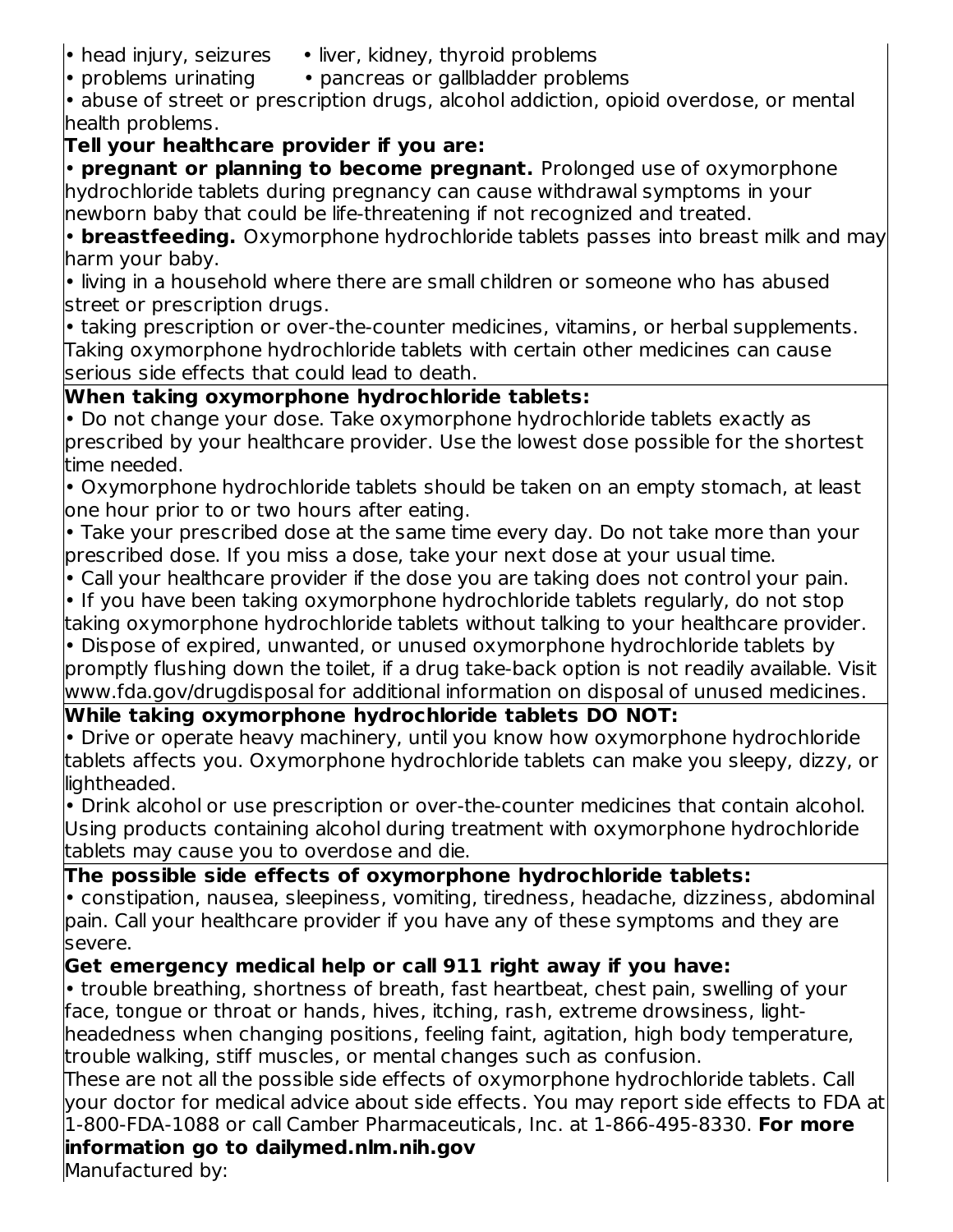Ascent Pharmaceuticals, Inc. Central Islip, NY 11722 Manufactured for: Camber Pharmaceuticals, Inc. Piscataway, NJ 08854

#### **This Medication Guide has been approved by the U.S. Food and Drug Administration.**

Revised: 08/20

#### **Oxymorphone Hcl 5 mg (CII) Tablet #100**



**PHARMACEUTICALS** 

100 Tablets

# **OXYMORPHONE HYDROCHLORIDE**

oxymorphone hydrochloride tablet

| <b>Product Information</b>                                                             |                                                    |                           |                                                               |            |                     |  |
|----------------------------------------------------------------------------------------|----------------------------------------------------|---------------------------|---------------------------------------------------------------|------------|---------------------|--|
| <b>Product Type</b>                                                                    | <b>HUMAN</b><br><b>PRESCRIPTION</b><br><b>DRUG</b> | <b>Item Code (Source)</b> |                                                               | NDC:63629- | 1926(NDC:31722-929) |  |
| <b>Route of Administration</b>                                                         | ORAI                                               | <b>DEA Schedule</b>       |                                                               | <b>CII</b> |                     |  |
|                                                                                        |                                                    |                           |                                                               |            |                     |  |
| <b>Active Ingredient/Active Moiety</b>                                                 |                                                    |                           |                                                               |            |                     |  |
| <b>Ingredient Name</b>                                                                 | <b>Basis of Strength</b>                           | <b>Strength</b>           |                                                               |            |                     |  |
| <b>OXYMORPHONE HYDROCHLORIDE (UNII: 5Y2EI94NBC) (OXYMORPHONE -</b><br>UNII:9VXA968E0C) |                                                    |                           | <b>OXYMORPHONE</b><br>5 <sub>mg</sub><br><b>HYDROCHLORIDE</b> |            |                     |  |
|                                                                                        |                                                    |                           |                                                               |            |                     |  |
| <b>Inactive Ingredients</b>                                                            |                                                    |                           |                                                               |            |                     |  |
| <b>Ingredient Name</b>                                                                 |                                                    |                           |                                                               |            | <b>Strength</b>     |  |
| <b>ANHYDROUS LACTOSE (UNII: 3SY5LH9PMK)</b>                                            |                                                    |                           |                                                               |            |                     |  |
| <b>MAGNESIUM STEARATE (UNII: 70097M6I30)</b>                                           |                                                    |                           |                                                               |            |                     |  |